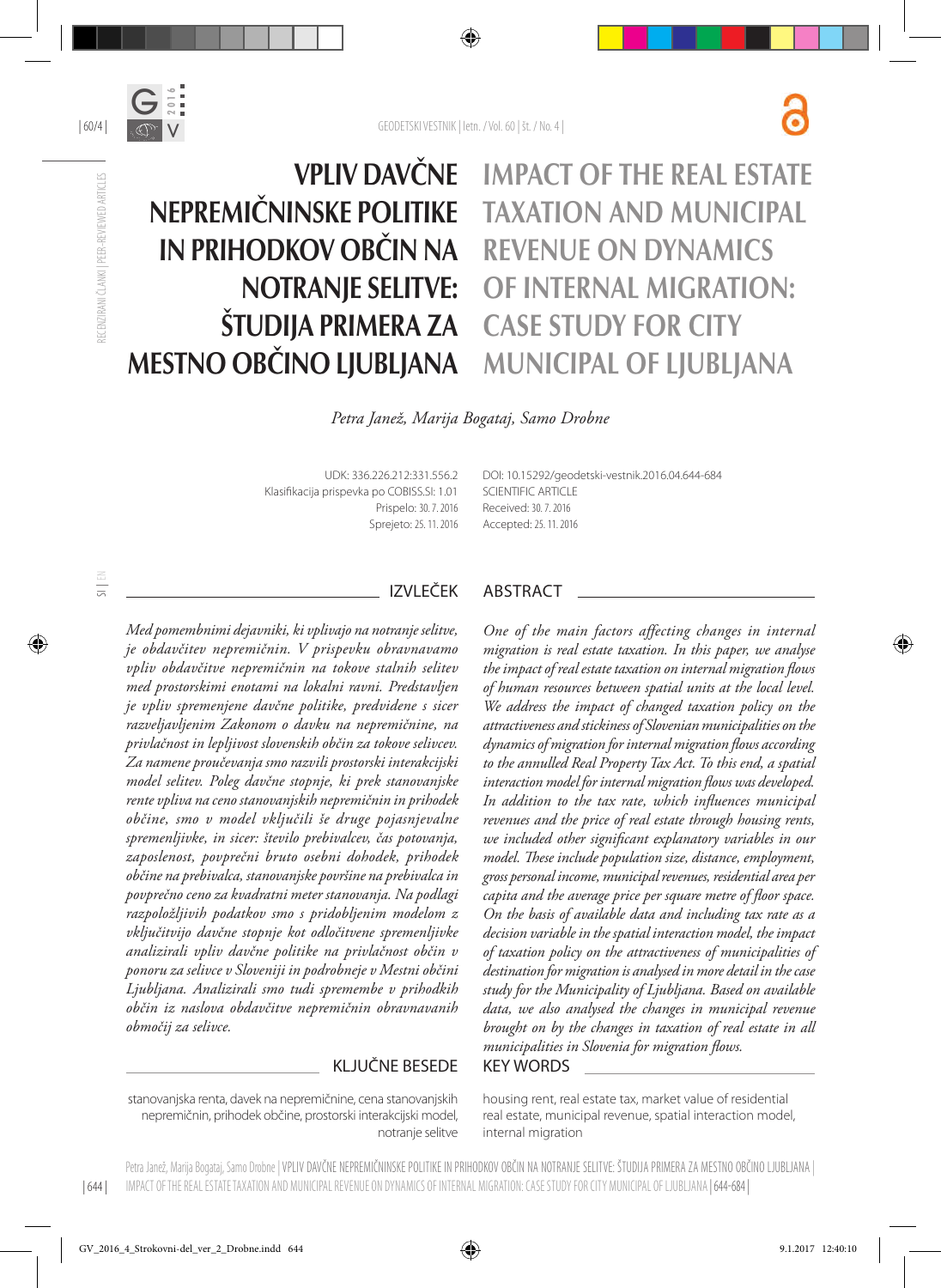RECENZIRANI ČLANKI | PEER-REVIEWED ARTICLES

 $\leq$ 

### **1 INTRODUCTION**

In spatial economics, it is an important issue how to attract migration flows to a given local community, for instance, a municipality and how to retain the population in that municipality; see e.g. Tiebout (1956, 1961), Tullock (1971), Chun (1996). Slovenia has no institutionalized intermediate level of government between the state and municipalities. That is why municipalities represent a basic cell for realizing regional development with certain development objectives at state level. The achievement of these objectives is strongly linked to the financing of municipalities, their economic power and stability. The Republic of Slovenia highlights the welfare of each individual as the central objective of social development, whereby changes in economy and society are focused on raising the welfare of current and future generations (the Spatial Development Strategy of Slovenia 2014-2020 (draft), the Ministry of Economy, 2013 and the RS Development Report, the Institute of Macroeconomic Analysis and Development, 2015). Special attention has been given to the projection of demographic trends.

In this paper, we discuss migration flows between municipalities in the Republic of Slovenia. Permanent migration (hereinafter: migration) is a spatial phenomenon, whereby individuals or groups of people change residence (Bole, 2004) between the analysed spatial units (added by authors). Migrations have long-term consequences on the transport policy, infrastructure and other spatial structures. Migrations are strongly linked with the real estate market. Migrations are an important and complex phenomenon and have a significant impact on demographic, economic and wider social development (Bevc, 2000). By applying theoretical and empirical studies of migrations flows, we can explain important consequences of migration flows. Empirical research significantly contributes to a better understanding of these demographic dynamics serving to improve political decision-making connected to activities which affect the physical environment and the management of facilities within this environment. Furthermore, they facilitate discussions about the taxation policy parameters as a potential regulator of city growth. Using various mechanisms of development policies, municipalities or regions can influence the development of their territory and consequently the future demographic dynamics. The term "urban development" refers to changes in settlement conditions and the changing structure of cities in response to economic and social conditions (Drozg, 2008). Spatial development stems from the implementation of several public policies; their impact can be direct (e.g. the construction of transport infrastructure) and indirect (e.g. tax policy measures) (Miklavčič et al., 2016). Municipalities are obligated to manage their revenues in such a way as to offer public services and take care of spatial development (Pichler Milanović et al., 2008). Municipalities should create conditions that will ensure a high-quality living environment and establish an attractive business environment (Nared et al., 2016).

Migrations can be analysed using gravity models (GM) or spatial interaction models (SIM). The first mathematical model of migrations, which was based on the physical law of gravitation, was published by Young (1924). Wilson (1971, 1974) extended the gravity model into a spatial interaction model, which was then generalized by Cesario (1973, 1974). Lowry (1964) was one of the first to present the possibilities of a dynamic treatment of this type of gravitation, whereby employment and construction of residential buildings were core issues. These types of models are used to analyse the impact of variables in the origin of migration flows where stickiness is examined, and on migration flows in the destination, where we examine attractiveness and the impact of distances between the origins and the destinations on migration flows (Haynes in Fotheringham, 1984; Fotheringham and O'Kelly, 1989; Sen and Smith, 1995).

| 645 |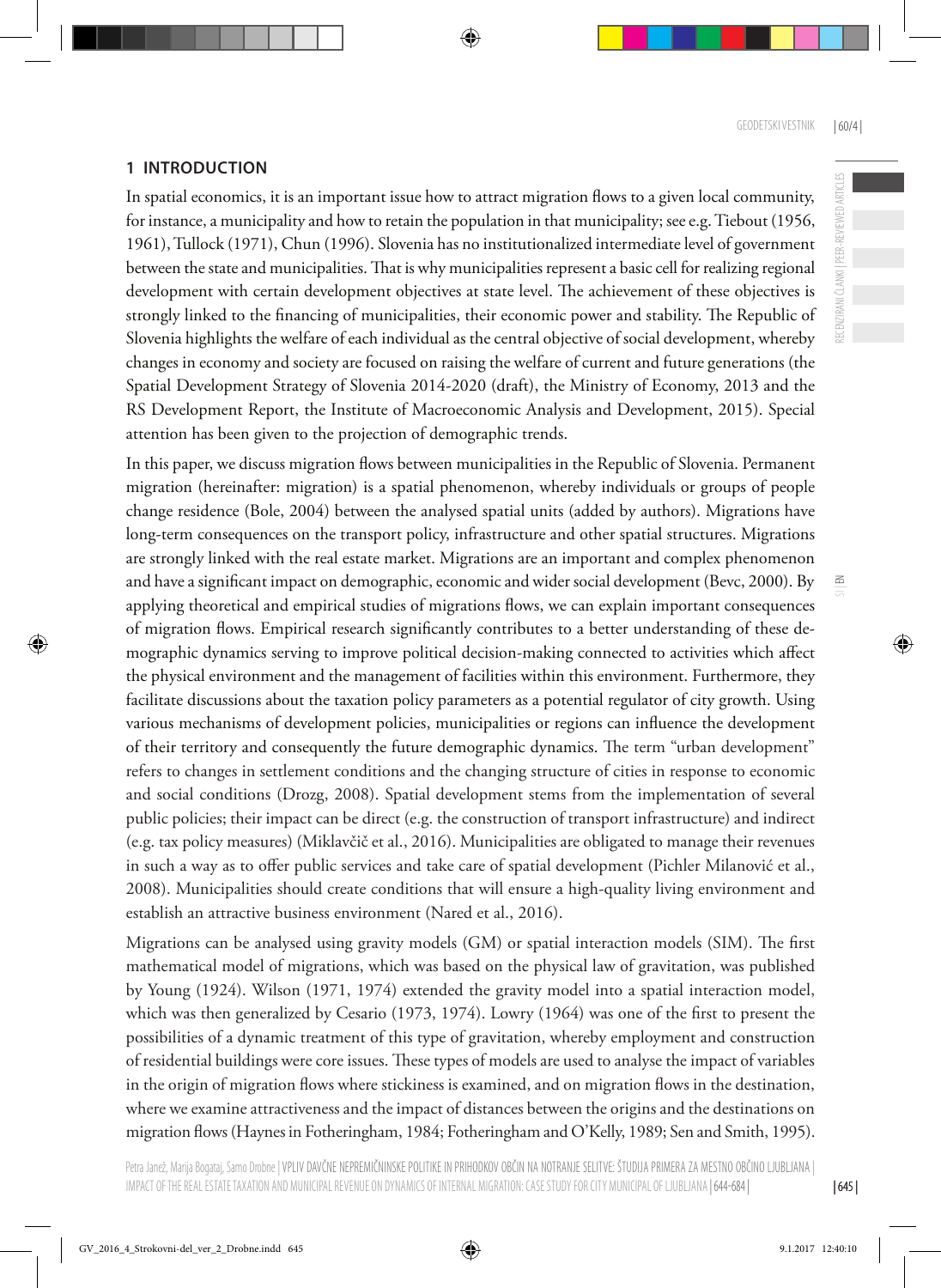Chun (1996) argues that migrations are a means of achieving both economic efficiency and equity. Anjomani (2002) notes that local authorities are becoming increasingly aware of the importance of migrations for achieving the development of urban areas and social prosperity. Using the gravitation model, municipalities can make better political decisions and create new possibilities for growth by implementing more suitable local policies, and therefore increasing the prosperity of its inhabitants and users of their services. One of the better political decisions that can be made by municipalities is implementing a more appropriate taxation strategy, which is reflected in the social and economic effectiveness of municipalities. This raises the question of whether a different real estate taxation policy would affect immigration and/ or emigration and consequently the technical increase of population in municipalities.

The purpose and aim of our research is to present a spatial interaction model for studying the stickiness of the municipality of origin and the attractiveness of the municipality of destination with regard to the migration between municipalities in Slovenia. Using this model, we can analyse the impact of changed municipality revenues and changed prices of real estate (arising from the change in real estate taxation) on the attractiveness of the municipality of destination. In the following, we first define the problem by expounding on internal migrations and their treatment in SIM, which was developed by Drobne and Bogataj (2005, 2009, 2011, 2013) as well as Bogataj et al. (2004) and Bogataj and Bogataj (2007, 2011). They wrote about the impact of the spatial policies and investments in better transport infrastructure on

| 646 |

migration flows. The next part deals with defining municipal revenues and the price of real estate in terms of changed taxation. In the third section, we present the methodology of research, i.e. databases and the working method. The results of assessing the parameters of migration flows between municipalities and the changes in municipal revenue brought on by the introduction of the new real estate tax are presented in the fourth section. In the final section of the paper, a case study is presented about the impact of the changed tax rate on real estate in the Municipality of Ljubljana (MOL) and on its attractiveness for migrants. The paper concludes with a discussion and offers suggestions on future work.

#### **2 PRESENTATION OF THE PROBLEM**

#### **2.1 Migration and the spatial interaction model**

Greenwood and Hunt (2003) prepared an overview of empirical studies from Ravenstein (1885, 1889) onwards. The authors concluded that many migrations in the past were directed towards larger urban centres, which resulted in the growth of towns and urbanization during the industrialization period. Shuai (2012) notes that commuting in particular has a positive and significant impact on migration flows. An increase in the cost of commuting or a reduction in the cost of migration tends to increase the likelihood of a commuter deciding to move. Whereas lower costs of migration may attract city residents to nearby locations outside of the city, lower costs of commuting and less expensive real estate typically encourage people to commute. Similar conclusions were drawn by Lundholm (2010), who argues that the willingness for longer commuting creates the conditions for deciding whether or not to migrate. It can therefore be concluded that better conditions for commuting can both impede and facilitate migrations (Drobne, Rajar in Lisec, 2013): an example of speeding up migration flows would be the migration from urban to rural areas (suburbanization) and commuting to work on a daily basis, as already evident in the municipalities located in the suburbs of Ljubljana (Ravbar, 2005).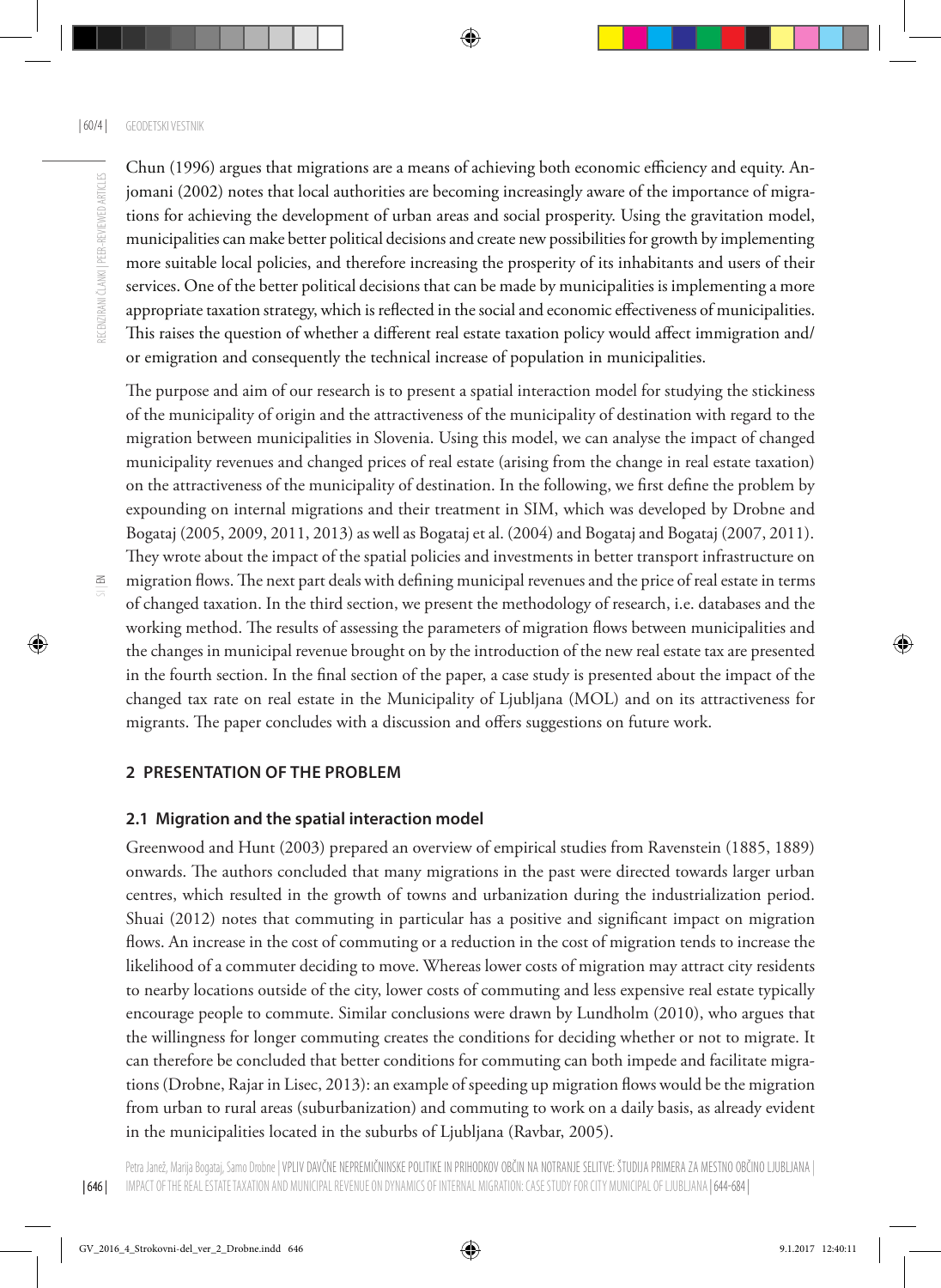ECENZIRANI ČLANKI | PEER-REVIEWED ARTICLES

 $\leq$ 

Bevc and Uršič (2013) looked at national statistics and found that the number of migrations within Slovenia increased absolutely and relatively during the 1995-2007 period. Despite methodological and substantive changes in the migration data capture in 2008 (Slovenian Statistical Office – SURS, 2009), statistics show steadily increasing inter-municipal migrations in Slovenia from 2009 onwards as well. The authors found that the average age of migrants has risen from 28 years in the 1990s to 30 years in the 2001-2007 period. During the 2008-2011 period, it had already risen to 34 years (Bevc in Uršič, 2013). This points to the fact that the changes in the retirement policy and an aging population are also changing the intensity of commuting flows and migration flows.

Bogataj, Drobne and Bogataj (1993), Bogataj (2000), Bogataj and Drobne (2005), Drobne and Bogataj (2005, 2009, 2011), Drobne, Bogataj and Bogataj (2008), Drobne and Bogataj (2013), Drobne, Rajar and Lisec (2013) and Drobne (2014) studied migration and commuting (with the use of SIM) as a substitute and a complement to migrations over different spatial structures in Slovenia and Europe. Spatial interactions are mutual influences between locations representing movement or communication over a geographical space. Spatial sciences are mostly concerned with interactions resulting from human activity, namely migration, daily and weekly commuting, daily and weekly migration and commuting flows of high school and college students, flows of information or goods and the like (Fotheringham and O'Kelly, 1989; Nijkamp and Reggiani, 1992). The study of migration between municipalities and regions therefore only constitutes a segment within a broader framework of examination. The SIM differ according to mathematical formulation, restrictions, data source, calibration, convergence criteria and other parameters. The selection of and change in the type of SIM must be fit for purpose (Horak, Ivan and Tesla, 2014; Drobne, 2016).

According to Wilson (1971), spatial interaction models are of long-term importance for studies in social sciences, not only in geography, but also in economics and sociology and many other sciences dealing with geographical space. By using SIM, we can analyse the impact of many explanatory variables on migration flows and daily or weekly commuting and the interrelations between them. Prashker et al. recognized the following groups of factors, which influence the choice of residence (Prashker, Shiftan in Hershkovitch-Sarusi, 2008): (a) residential unit characteristics (size and type of housing, possibility of parking, sound and heat insulation, view, building age, maintenance and other special characteristics; (b) location characteristics (characteristics relating to the quality of living in a given environment; the surrounding area affects the quality of residence and the way of life in the household; examples of such attributes are the socio-economic status of the area, education structure, the degree of security, opportunity for shopping and vacation, traffic, noise, air pollution and others); (c) accessibility characteristics (accessibility to various urban/rural/intermediate functions and activities that are interesting for individuals, such as work, shopping and vacation; commuting is one of the most frequently examined activities in professional literature; therefore, work accessibility is supposedly (ibid.) the most important aspect when choosing the location of residence; (d) individual characteristics (age, children, marital status, education, income, owning a means of transport and other characteristics).

Using the SIM model, we analysed the factors which affect internal migrations in Slovenia. We paid special attention to the impact on intensity of migration flows arising from changed municipal revenues and the impact of taxes on real estate prices because of the changed taxation of real estate in Slovenia.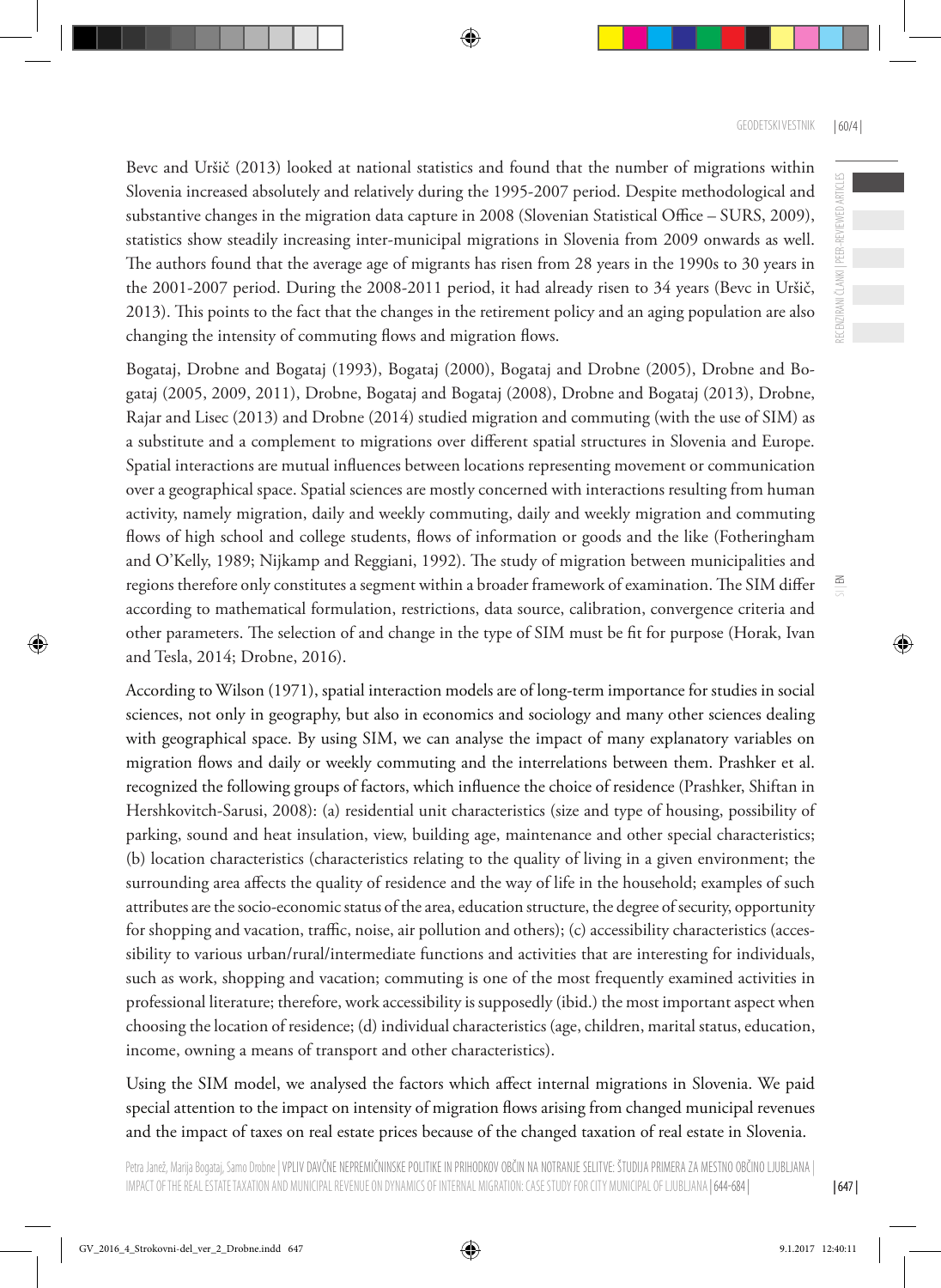#### **2.2 Municipal revenue**

In spatial economics, one of the main issues – from the pioneering work of Tiebout (1956) onwards – has been the distribution of households on the urban real estate market (Ferreira, 2010). Tiebout (1956, 1961) examined the impact of commuting of individuals on the design of fiscal policy in local communities (municipalities). In his model, individuals are moving between areas freely and without cost until they can find an area with the optimal combination of attainable public goods (Hill, 2006). However, attainability also depends on the amount of real estate taxation. Tullock (1971) expanded Tiebout's theory by analysing different locations and taxation in each local community. He found that the differentiated local taxation systems, all other things being equal, influence migration flows. Cebula (1974, 1990, 2002, 2009) in his empirical studies and also with Curran (1978) tested the Tiebout-Tullock hypothesis regarding the impact of local fiscal policy on migration flows. He confirmed the affects of the real estate tax on migration (ibid.). Cebula found that an increase of the real estate tax in state *j* by *p* % decreases migration flows in *j* within the whole analysed economic area (USA) by  $(1 + p)^{0,00008}$ . Therefore, an increase of 10 % would mean just under 8 migrations less per 1 million migrants, which is an insignificant amount. Unfortunately, Cebula only studied change points, and not changes in the migration from origin to destination; therefore, the determination coefficient in his analysis is low. The proposed SIM in our analysis eliminates that weakness.

Municipal revenues are comprised of various sources (article 6 and 7 of the Financing of Municipalities Act (the Official Gazette of the Republic of Slovenia no. 123/2006, 57/2008, 36/2011 and 14/2015 - ZUUJFO)): "The sources of financing for municipalities are the revenues of the municipal budget from real estate taxes, water vessel tax, real property transaction tax, inheritance and gift tax, gaming tax and other taxes, in accordance with the law governing a particular tax. Financial resources for the municipalities also include revenues from voluntary contributions, levies, fines, concession fees, payment for local services and others in accordance with the legislation that governs individual levies or in accordance with regulations adopted pursuant to law. Municipal revenue also includes the material and financial assets of the municipality, received donations and transfer revenues from the state budget and resources from the European Union funds. Financial resources also include revenue from income tax and other taxes, which are part of the state budget revenue in accordance with law for each financial year in the amount of the total municipal expenditure. One of the tax revenues is tax on property, which is a real property tax comprising of tax on real estate (property tax and the building land use charge) and other taxes for the use of goods and services, including fees for the maintenance of forest roads; see also data of the Ministry of Finance (2016). Our research focuses only on the revenues from property tax, the building land use charge and fees for maintaining forest roads, which will be replaced by the revenue from the new real estate tax. This new estate tax according to the annulled Real Property Tax Act (Official Gazette of the Republic of Slovenia no. 101/2013 and 22/2014 – judgment of the Supreme Court) would replace the current property tax, the building land use charge and fees for the maintenance of forest roads. Due to the current inconsistencies in real estate taxation, the Slovenian government is preparing a new system of real estate tax, which will replace the current levies and overcome the weaknesses existing under the current taxation system. Weaknesses of the current taxation system are: disparities in the taxable objects, disparities in the taxpayer criteria, non-market methods of determining the tax base, different ways of determining the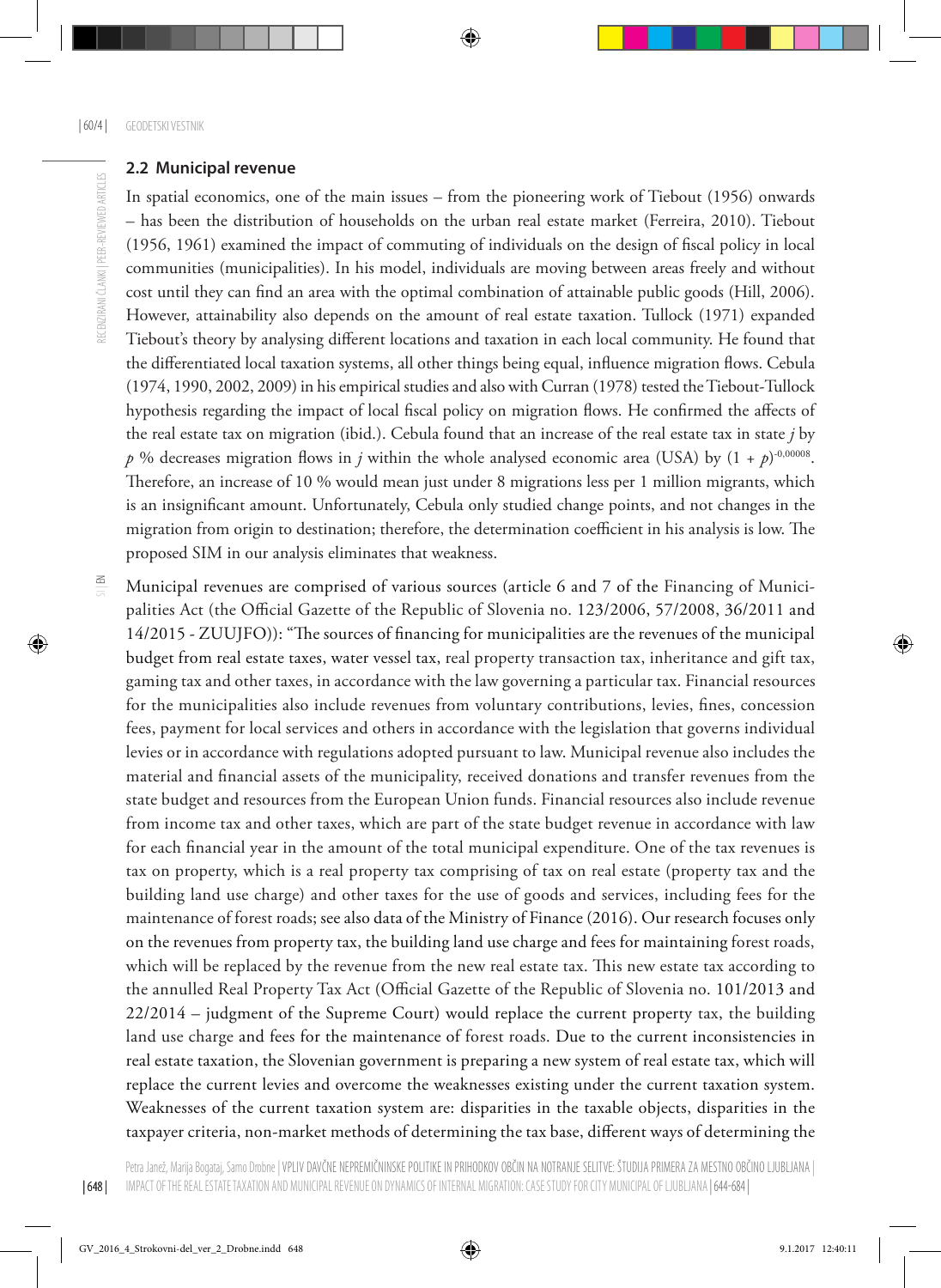ECENZIRANI ČLANKI | PEER-REVIEWED ARTICLES

 $\leq$ 

tax base and the tax amount and differences in identifying tax exemptions and relief. The property tax and the building land use charge are often the subject of complaints; the municipal ordinances are often subjected to constitutional complaints and consequently annulments. Some of the real estate is not even subject to taxation because the municipal databases are incomplete and not up to date. It follows from the above that the current system does not provide sufficient tax revenues to municipalities and does not provide taxation which would have an added affect on the efficiency and stability of municipalities. Filippakopoulou and Potsiou (2014) in their study of real estate taxation in Greece came to the same conclusion as the authors of the new real estate tax in Slovenia, namely that the real estate tax will only be equitable if and when the tax base is equal to the market value and/or the value based on mass appraisal and all real estate becomes subject to taxation. Režek (2004) argues that the introduction of a new real estate tax requires a clear-cut understanding of reasons, objectives and the manner of introduction as well as prior knowledge, estimation and initial guidance of their effects and methods of their subsequent regulation. He emphasises that this is important in order to achieve the necessary degree of the political and social justification and efficiency of the new tax. In fact, one of the basic rights of taxpayers is their prerogative to demand clarity of governmental objectives and to monitor the implementation and fulfilment of those objectives. It is necessary to know how the new legislation will influence the lives of ordinary citizens, which includes examining their level of satisfaction within their community and their willingness to continue living in that same community. New tax legislation will influence the municipal revenue as well as the prices of real estate. Therefore, the paper focuses on the impact of simultaneous changes in the municipal revenue and prices of real estate on the stickiness in the origin for migration flows and on the attractiveness in the destination for migration flows.

We specifically address migration flows to the Slovene capital, which is mentioned in various projects regarding the international role of Slovenian cities (ESPON 1.1.1., 2005). Ljubljana is considered a metropolitan urban area and a globally relevant centre despite its relatively small size. In our case study, we analysed the impact of changes in the revenue of the Municipality of Ljubljana (MOL) on migration flows to MOL if MOL replaced the current revenue from property tax, the building land use charge and fees for maintaining forest roads with the expected revenue coming from the new real estate tax according to the annulled Real Property Tax Act (the Official Gazette of the Republic of Slovenia no. 101/2013 and 22/2014 – judgment of the Supreme Court) and established a tax rate that would differ from the other municipalities in Slovenia. We tested the following hypothesis:

*Hypothesis 1*: An increase/decrease in the revenue of the Municipality of Ljubljana (MOL) arising from the changed taxation of residential real estate would (with the revenues of all other municipalities remaining unchanged) cause an increase or a decrease in the migration flows to MOL.

### **2.3 Prices of residential real estate**

The value of urban land is derived from the availability of public utilities and other town and city infrastructure as well as investments in the local community, which is based on the theory of urban rent, presented in detail by Marx in his work Capital, Volume III/ Section VI *(Das Kapital, Kritik der politischen Ökonomie, Engels, F. (Ed), 1894)*, which was later expanded by Isard (1956), Alonso (1964) and other spatial economists. Their opinion regarding the impact of infrastructure and investment on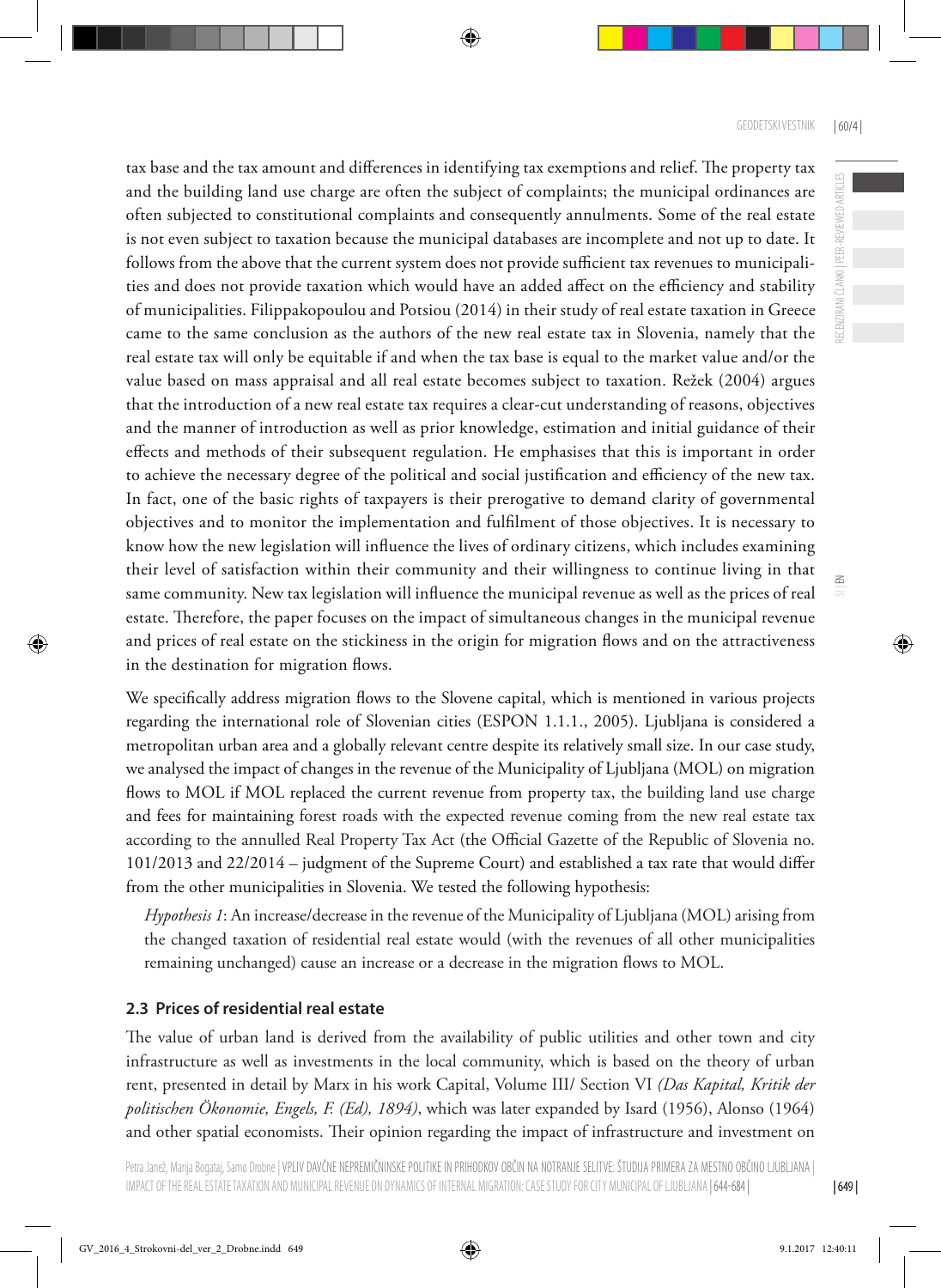rent and value of land in a local community was shared by political economist Henry George (1948) in his work Progress and Poverty. According to Wang et al. (2015), the increased value of land on account of investments should be reinvested in the local community through land taxation. This argument was proved by Bogataj (1982) in her dissertation titled "Rent as a Growth Regulator of Urban Agglomerations" by developing a model and numerical examples regarding the correlation between investments in public utilities and capturing the rent differentials. For example, public investments in transportation infrastructure add important value to neighbouring private lots by improving their accessibility. This type of public investment with its positive externalities tends to increase the value of land (Drobne, Bogataj and Lisec, 2008; Lisec and Drobne, 2008); real estate taxation by the government is therefore justifiable.

Tiebout's model of the impact that fiscal policy has on individuals in a local community (Tiebout, 1956) was expanded by Oates (1969), Hamilton (1975, 1983), Fischel (1975) and Blake (1979). These authors stressed the advantages of real estate tax, which is returned back to the inhabitants through investments in the local public services and is reflected in the capitalized value of real estate. The capitalization of tax in the value of real estate was also empirically proven by Palmona and Smith (1998) as well as de Bartolomé and Rosenthal (1999). Another important study is that of Haughwouta et al. (2004), where Tiebout-Oatesa's concept (Edel and Sclar, 1974) was transformed into the Haughwout-Inman model, which examines the correlations between municipality revenue, tax revenue, tax rate, non-tax revenue and the price index of local public services. Their model was expanded by Skidmore, Reese and Kang (2012) by including tax competition between different areas. Among newer studies, it is worth mentioning the study of Banzhaf and Oates (2013), which confirms that the capitalization value consists of not only paid real estate tax but also the public debt for financing municipalities. They analysed previous studies regarding the capitalization of real estate tax into the value of real estate and found that Leed in his study from 1985 was the only one who did not find any evidence of the mentioned capitalization of real estate tax into the value of real estate. England (2016) reviewed the literature dealing with the taxpayers who actually bear the economic burden of a real estate tax levied on a rental property. He concluded that owners (landlords) can shift property tax onto renters (tenants), but only when renters are willing to pay for the goods and services offered by their local communities and financed by real estate tax (ibid).

Market value of real estate reflects the expected benefits of real estate use. Glaeser (1996) showed that real estate tax also motivates short-term oriented decision makers in providing better local services. Real estate tax therefore encourages local governments to make larger investments in more favourable future use of real estate, thereby providing financial benefits or better living conditions for taxpayers (and hence voters). Due to the differences in local services that benefit real estate use, real estate reaches different values wherein real estate tax is also capitalized. Accordingly, different taxes in local communities can change migration flows. In this paper, we developed a model, which enables us to study and evaluate the impact of the tax rate on the capitalization rate, which together with residential real estate rent influences the price of real estate. We tested the following hypothesis:

*Hypothesis 2*: A decrease/increase in the tax rate of residential real estate in MOL would cause (through the effects of real estate prices) an increase/decrease in the immigration to MOL, assuming that the tax rate in other municipalities remained the same.

 $\Xi$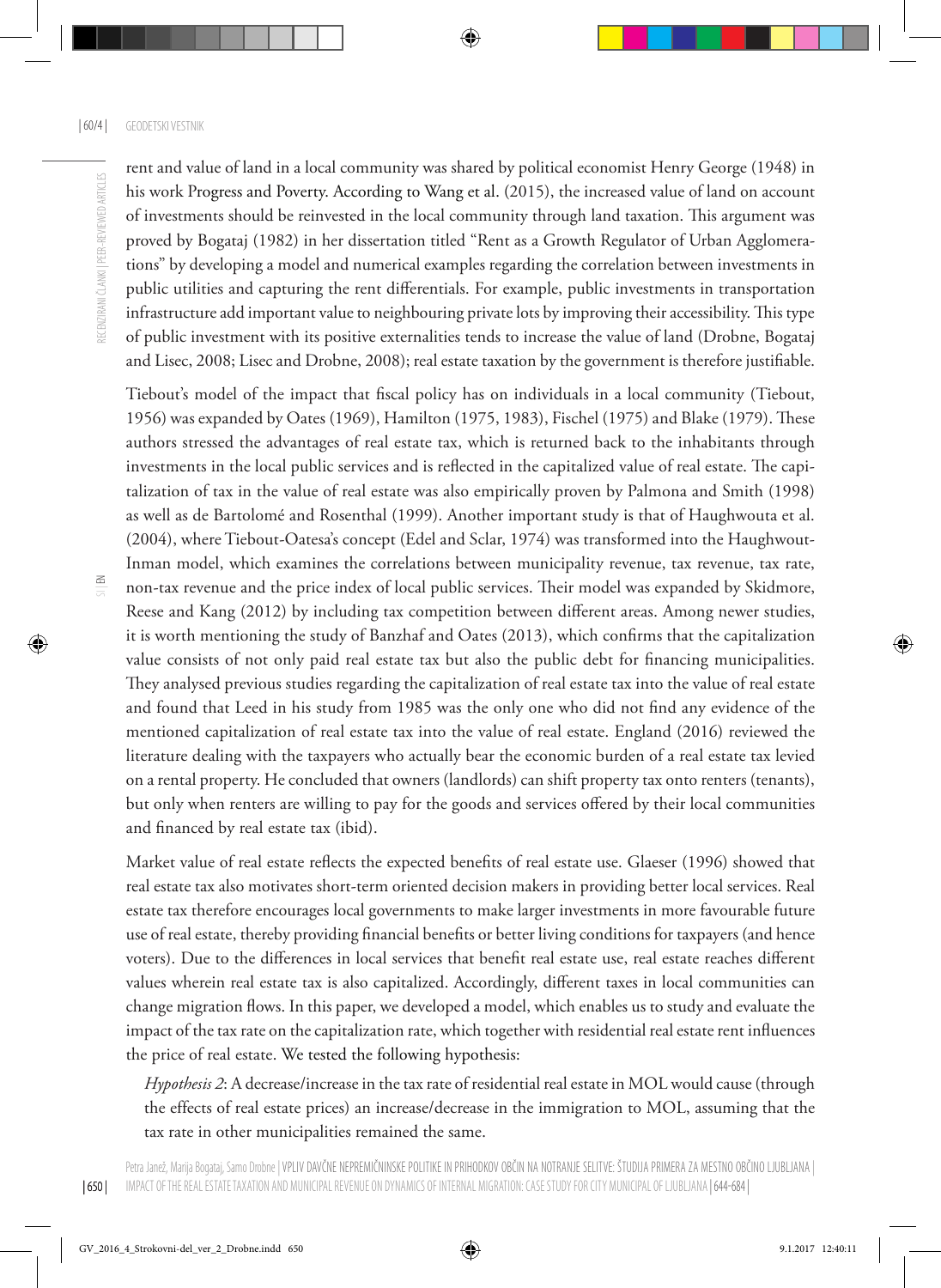$\leq$ 

### **3 METHODOLOGY**

#### **3.1 Data bases**

The data about migration between Slovene municipalities was acquired from the Statistical Office of the Republic Slovenia (SURS). They also provided the data about the inhabitants in the municipality, employment in the municipality, gross personal income in the municipality and usable residential area in square metres. The data on municipal revenue was acquired from the Ministry of Finance of the Republic of Slovenia (MFRS) and the data on the average price per square meter of residential units in the municipality was acquired from the Database of the Surveying and Mapping Authority of the Republic of Slovenia (GURS). The data on a time-spending distance as the fastest travel time by car between the municipality centres of Slovenia was summarized from Drobne and Bogataj (2011). The analysis was performed for the data from 2011. Outdated data present the main limitation of our research, whereby the main contribution is a spatial interaction model, which is presented later.

#### **3.2 Spatial interaction model**

We analysed the impact of factors in the origin (stickiness) and destination (attractiveness) on migration flows between municipalities of Slovenia using the Spatial Interaction Model – SIM (Drobne and Bogataj, 2011):

$$
S_{ij} = k K(c_{ij})^{\beta} \prod_{r} K(g)_{i}^{\gamma(g)} K(g_{j}^{\alpha(g)} \tag{1}
$$

where *S<sub>ij</sub>* signifies the estimated intensity of the migration flow (estimate number of migrants per year) from municipality *i* to municipality *j*; *k* is the proportionality constant of the model;  $K(c_i)$  is the coefficient of the travel time by car between the municipality of origin *i* and municipality of destination *j*;  $K(g)$  and  $K(g)$  is the coefficient of the analysed independent variable  $g$  in the origin  $i$  or in the destination *j*; coefficient of variables is the ratio between the level of variables in the analysed spatial unit (in our case in a municipality) and the average of variables in the analysed spatial area (in our case in Slovenia); the coefficients of analysed variables are explained in Table 1.

The model calibration (1) was performed using the SPSS 23.0 computer software and the OLS method (Ordinary Least Squares Regression). The effects on internal migrations between Slovenian municipalities were estimated through a regression analysis using regression coefficients; regression coefficients  $\beta$  were used to measure the impact of the distance between origin and destination, regression coefficients  $\gamma(g)$ were used to measure the stickiness of coefficients of the analysed variable in the origin,  $K(g)_{\rho}$  regression coefficients  $\alpha$ (*g*) were used to measure the attractiveness of coefficients of the analysed variable in the destination, *K*(*g*) *j* . In the case of a positive estimated regression coefficient, i.e. an exponent in the potency model (1), the impact of variables on migration flows is said to be positive. In the case of a negative exponent in the potency model (1), the impact of variables on migration flows is said to be negative.

The spatial interaction model (1) can be written as:

$$
S_{ij} = k K(c_{ij})^{\beta} K(POP)^{\gamma(POP)}_{i} K(POP)^{\alpha(POP)}_{j} K(ZAP)^{\gamma(ZAP)}_{i} K(ZAP)^{\alpha(ZAP)}_{j}.
$$

$$
\cdot K(BOD)^{\gamma(BOD)}_{i} K(BOD)^{\alpha(BOD)}_{j} K(V)^{\gamma(V)}_{i} K(V)^{\alpha(V)}_{j}.
$$

$$
\cdot K(POB)^{\gamma(POB)}_{i} K(POB)^{\alpha(POB)}_{j} K(STP)^{\gamma(STP)}_{i} K(STP)^{\alpha(STP}.
$$

$$
(2)
$$

Petra Janež, Marija Bogataj, Samo Drobne | VPLIV DAVCNE NEPREMICNINSKE POLITIKE IN PRIHODKOV OBČIN NA NOTRANJE SELITVE: ŠTUDIJA PRIMERA ZA MESTNO OBČINO LJUBLJANA IMPACT OF THE REAL ESTATE TAXATION AND MUNICIPAL REVENUE ON DYNAMICS OF INTERNAL MIGRATION: CASE STUDY FOR CITY MUNICIPAL OF LJUBLJANA | 644-684 |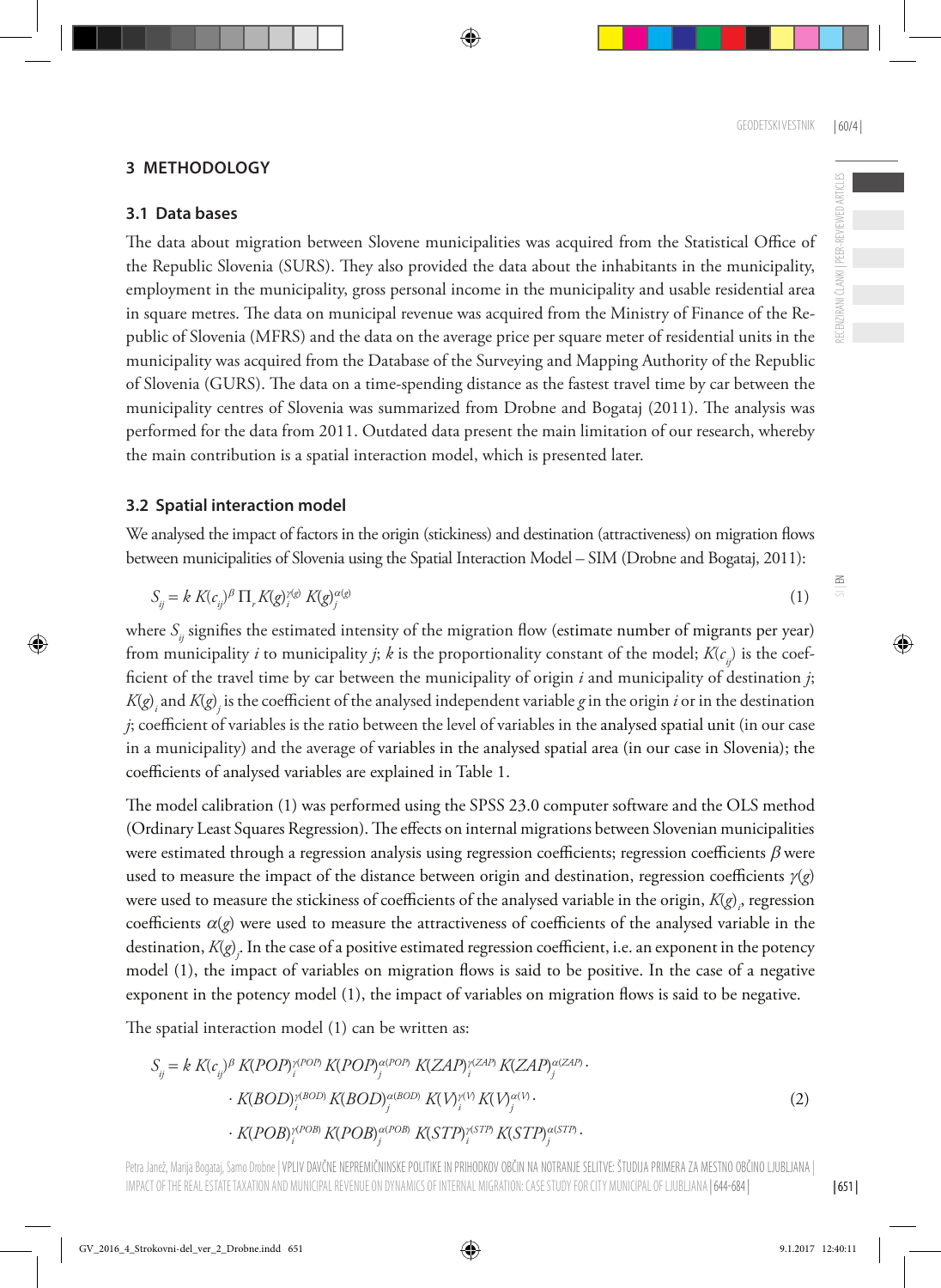| Sign                  | Variable                                                                                                                                                                                                 | Definition <sup>*</sup>                                                                                                                                                                                                                                                                | Source                        |
|-----------------------|----------------------------------------------------------------------------------------------------------------------------------------------------------------------------------------------------------|----------------------------------------------------------------------------------------------------------------------------------------------------------------------------------------------------------------------------------------------------------------------------------------|-------------------------------|
| $S_{ij}^*$            | Number of migrants from<br>the municipality of origin<br>$i$ to the municipality of<br>destination $j$                                                                                                   | Number of migrants from the municipality of<br>origin $i$ to the municipality of destination $j$                                                                                                                                                                                       | <b>SURS</b>                   |
| $S_{ij}$              | Estimated intensity of<br>migration flow from<br>municipality i to the<br>municipality of destination j                                                                                                  | Estimated number of migrants from the<br>municipality of origin $i$ to the municipality of<br>destination $j$ based on the calibrated model $(1)$                                                                                                                                      | Own<br>calculation            |
| $K(c_{ii})$           | The coefficient of the<br>time-spending distance as<br>the fastest travel time by<br>car between the centre of<br>the municipality of origin<br>i and the centre of the<br>municipality of destination j | The quotient of time-spending distance as the<br>fastest travel time by car between the centre<br>of municipality of origin i and centre of the<br>municipality of destination $j$ and the average<br>time-distance of all interactions in Slovenia                                    | (Drobne and<br>Bogataj, 2011) |
| K(POP <sub>o</sub> )  | The population coefficient<br>in the municipality                                                                                                                                                        | The quotient between the population in the<br>municipality and the average population of a<br>municipality in Slovenia                                                                                                                                                                 | <b>SURS</b>                   |
| K(ZAP <sub>o</sub> )  | The coefficient of<br>employment in the<br>municipality                                                                                                                                                  | The quotient: ((the number of employed people<br>in the municipality/active population in the<br>municipality) / (the number of employed people<br>in Slovenia/active population in Slovenia))                                                                                         | <b>SURS</b>                   |
| K( BOD <sub>o</sub> ) | The coefficient of average<br>gross personal income per<br>capita in the municipality                                                                                                                    | The quotient between the average gross personal<br>income per capita in the municipality and the<br>average gross personal income per capita in<br>Slovenia                                                                                                                            | <b>SURS</b>                   |
| $K(V_0)$              | The coefficient of the<br>current average net market<br>price per square metre<br>of residential area in the<br>municipality                                                                             | The quotient between the current average net<br>market price per square metre of residential area<br>in the municipality and the current average net<br>market price per square metre of residential area<br>in Slovenia                                                               | <b>GURS</b>                   |
| K(POB <sub>o</sub> )  | The coefficient of the<br>municipal revenue per<br>capita in the municipality                                                                                                                            | The quotient: ((municipality revenue/number of<br>inhabitants) / (revenue of all the municipalities in<br>Slovenia/number of all inhabitants in Slovenia))                                                                                                                             | <b>MFRS</b>                   |
| K(STP <sub>o</sub> )  | The coefficient of the usable<br>residential area expressed in<br>square metres per capita in<br>the municipality                                                                                        | The quotient: ((usable residential area in square<br>metres per capita in the municipality/number<br>of inhabitants in the municipality) / (usable<br>residential area in square metres per capita in<br>all the municipalities in Slovenia/number of all<br>inhabitants in Slovenia)) | <b>SURS</b>                   |

Note: All the data is taken from 2011.

Petra Janež, Marija Bogataj, Samo Drobne | VPLIV DAVČNE NEPREMIČNINSKE POLITIKE IN PRIHODKOV OBČIN NA NOTRANJE SELITVE: STUDIJA PRIMERA ZA MESTNO OBČINO LJUBLJANA | IMPACT OF THE REAL ESTATE TAXATION AND MUNICIPAL REVENUE ON DYNAMICS OF INTERNAL MIGRATION: CASE STUDY FOR CITY MUNICIPAL OF LJUBLJANA | 644-684 |

| 652 |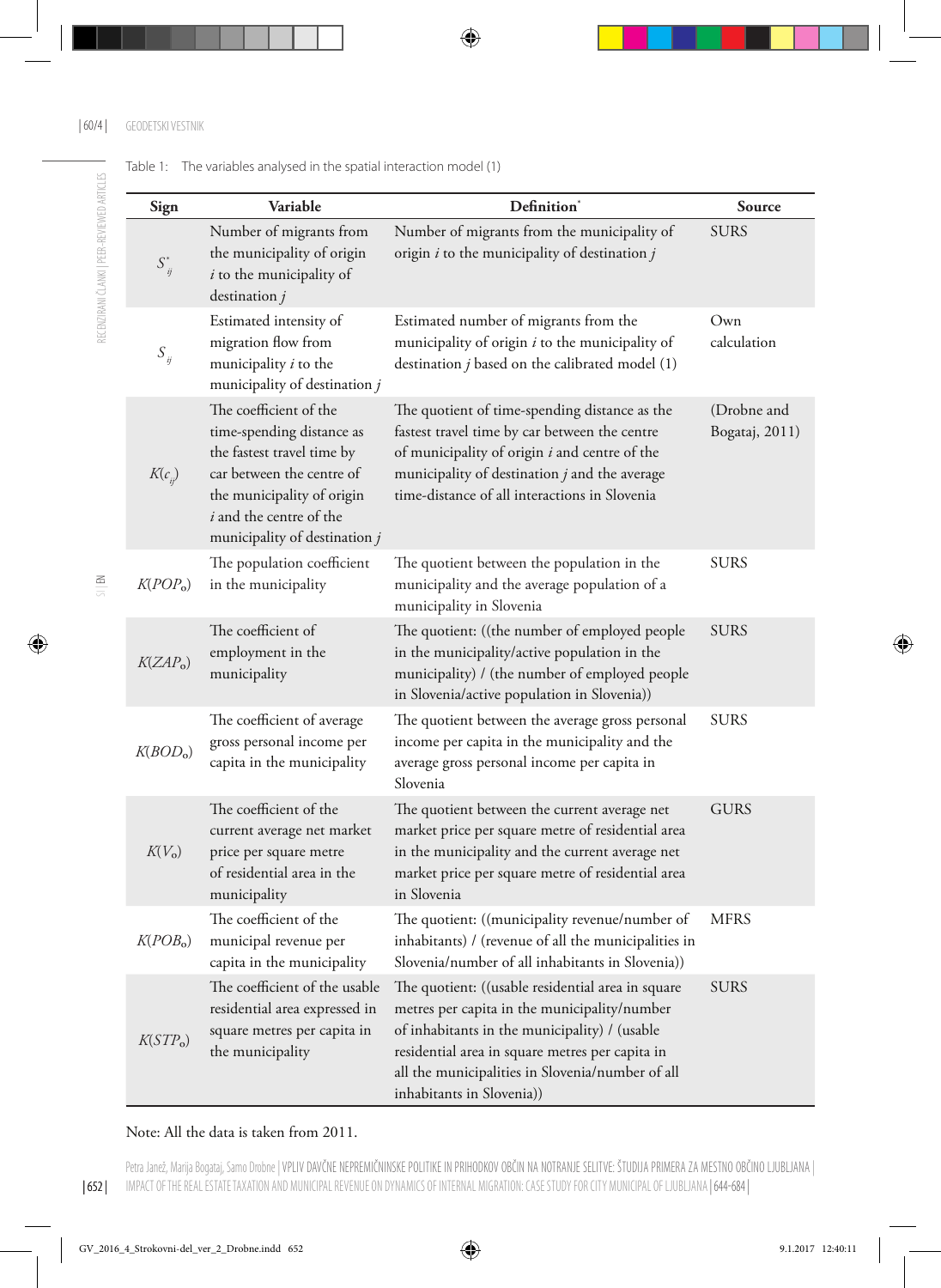### **3.3 The impact of municipality revenue on migrations**

One of the present sources of the municipal revenue are the current real estate levies. If all municipalities increase taxation by the same percentage, i.e. by *v* %, the coefficient of municipal revenue per capita remains the same, which corresponds to the definition of this coefficient. If only one municipality changes real estate taxation, e.g. municipality  $j$  by  $\nu$  %, the coefficient in municipality  $j$  changes; consequently, the coefficient in other municipalities changes as well due to the changed average, but the effects here are minor. In the case study (section 5), we analyse the impact of changed real estate taxation on incoming migration flows in the Municipality of Ljubljana (MOL).

The coefficient of municipal revenue per capita in the municipality of destination *j* is the quotient between the revenue of municipality *j* per capita and the average revenue of all municipalities in Slovenia:  $(POB)_{j} = \frac{(POB)_{j}}{POB}$ *POB*  $K(POB)$ <sub>*j*</sub> =  $\frac{Vf}{POB}$ . In our calculations, the revenue of the municipality where *p* percent of inhabit-

ants live, is increased by *v* % to  $POB_j^* = (POB)_j \cdot \left( 1 + \frac{v_j (POB)}{100} \right)$  $j_j^* = (POB)_j \cdot 1 + \frac{\nu_j}{2}$  $POB_j^* = (POB)_j \cdot \left(1 + \frac{v_j (POB)_j}{100}\right)$  $=(POB)$ ,  $\left(1+\frac{v_j(POB)}{100}\right)$  $(100)$ ; while assuming that there are (100 − *p*)

percent of inhabitants living in other municipalities. We also assume that in other municipalities this variable does not change and the average in other municipalities remains the same as before. If the revenue in the municipality of origin does not change, relative changes in the municipality are calculated using a new coefficient (the coefficient during and after the changed revenue) divided by the old coefficient (coefficient before the changed revenue).

### **3.4 Market value of real estate as capitalization of rent**

Taxation of real estate influences the actual market value of real estate. The market value of a residential real estate *V* is determined by the present discounted value of the stream of rents including the real estate tax. For the sake of simplicity, let us presume that this is a ground rent (perpetual annuity), but similarly, we could also consider the time limitation in the real estate use. If *R* stands for the annual amount of ground rent, *r* is the profitability rate and the annual real estate tax is expressed as the percentage *u* of market value *V*, and where the usability of a residential unit goes to infinity, the relationship between the market value and the rent can be written as:

$$
V = \frac{(R - u.V)}{r} \rightarrow V.r = R - u.V \rightarrow V = \frac{R}{r + u},
$$
\n(3)

where  $r + u$  is the capitalization rate. A more detailed explanation of this assumption is explained by McDonald and McMillen (2011).

### **3.5 Integration of the taxation model with the model of municipal immigration**

Changed proportions in the real estate tax rate between municipalities simultaneously affect the changed coefficient of revenue in the municipality of destination *j* and the changed coefficient of the current net market price per square metre of residential area in the municipality of destination. The total flows in the municipality of destination *j*, with the other variables remaining the same, are:

 $\geq$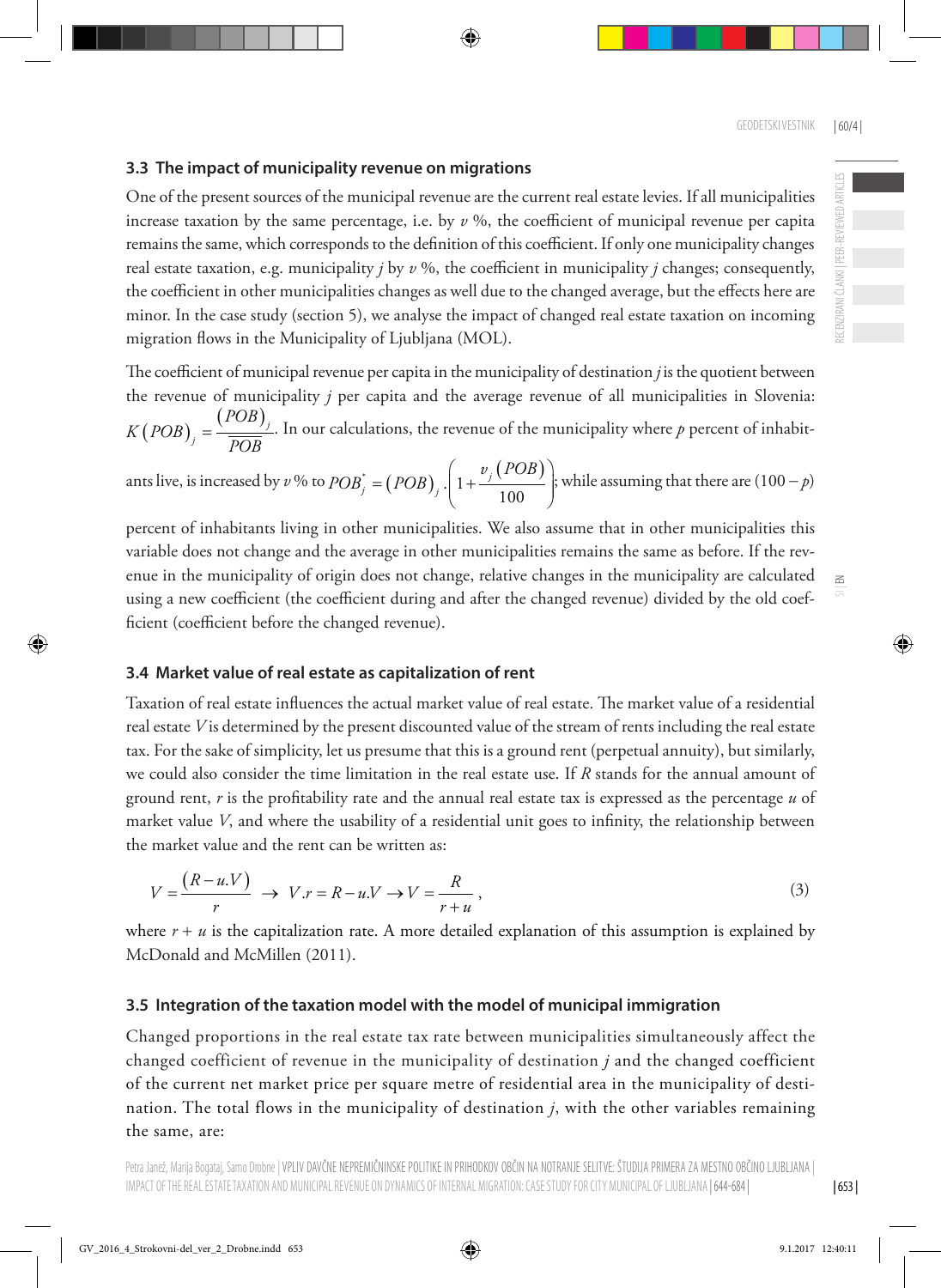$$
S_{j}\left(\tau_{j} \ge 0; POB, V\right) = \frac{S_{j}\left(\tau_{j} < 0; POB, V\right) \cdot \left(100 + v_{j} \left(POB\right)\right)^{\alpha(POB)} \cdot 100^{\gamma(POB)}}{\left(p_{j}.K\left(POB\right), \frac{v_{j}\left(POB\right)}{100} + 100\right)^{\alpha(POB) + \gamma(POB)}} \cdot \frac{\left(100 + v_{j}\left(V\right)\right)^{\alpha(V)} \cdot 100^{\gamma(V)}}{\left\{p_{j}.K\left(V\right), \left(\frac{v_{j}\left(V\right)}{100}\right) + 100\right\}^{\alpha(V) + \gamma(V)}} \cdot (4)
$$

where *vj* (*POB*) is the percentage of the changed value of variable *POB* in *j*, *vj* (*V*) is the percentage of the changed value of variable *V* in *j*. τ is time, <sup>τ</sup>*<sup>j</sup>* < 0 is time before change, <sup>τ</sup>*<sup>j</sup>* ≥ 0 is time during change and after change.

It is possible to develop an analogous model for forecasting migration from the municipality of origin *i*.

#### **4 Parameters of the migration model between municipalities in Slovenia**

#### **4.1 The impact of analysed variables on migration flows between municipalities in Slovenia**

Table 1 shows the results of the regression analysis of migration flows between municipalities in 2011 in a spatial interaction model (2). The adjusted percentage of the explained variance is 41.1 %, which means that other parameters most likely influence migration flows. Although these parameters are not included in this analysis, it might be useful to explore them in the future. The estimations for most of the regression coefficients in table 2 are statistically significant at  $p < 0.0001$ , except when it comes to the effects of the gross personal income in the destination and the useful floor space in square metres per capita in the origin. Similarly, the whole model is statistically significant (statistic F is high,  $p \ge 0$ ). All analysed explanatory variables are independent (VIF < 2.5), the model residuals are uncorrelated (Durbin-Watson statistic  $\approx$  1.8). We checked the normality of residuals (the model is accurate on average) and homoscedasticity.

The comparison of the regression coefficients (RC) in table 2 shows that the time spent on travelling by car from municipalities of origin to municipalities of destination is the most important analysed factor affecting migration (compare the standardized RC). Increasing the commuting time has a negative impact on migration flows ( $\beta = -2.388$ ) or in other words, increasing commuting time decreases migration flows: more migration flows happen on shorter distances than on longer distances.

Other important explanatory variables also include municipal revenue *K*(*POB*) and the number of inhabitants *K*(*POP*). The number of inhabitants in a municipality is directly proportional to the logarithm of the migration flow values in the municipality of origin as well as in the municipality of destination. For instance, the regression coefficient  $\gamma(POP) = 1.297$  means that if the correlation between the number of inhabitants in the municipality of origin and the average number of inhabitants in all Slovenian municipalities changes by  $p$  percent, the migration flow from the municipality of origin will change by a factor of  $\left(1+\frac{p}{p}\right)^{1.297}$  $\left(1+\frac{p}{100}\right)^{120}$ . Similarly, the regression coefficient  $\alpha(POP) = 1.257$  means that if

the correlation between the number of inhabitants of the municipality of destination and the average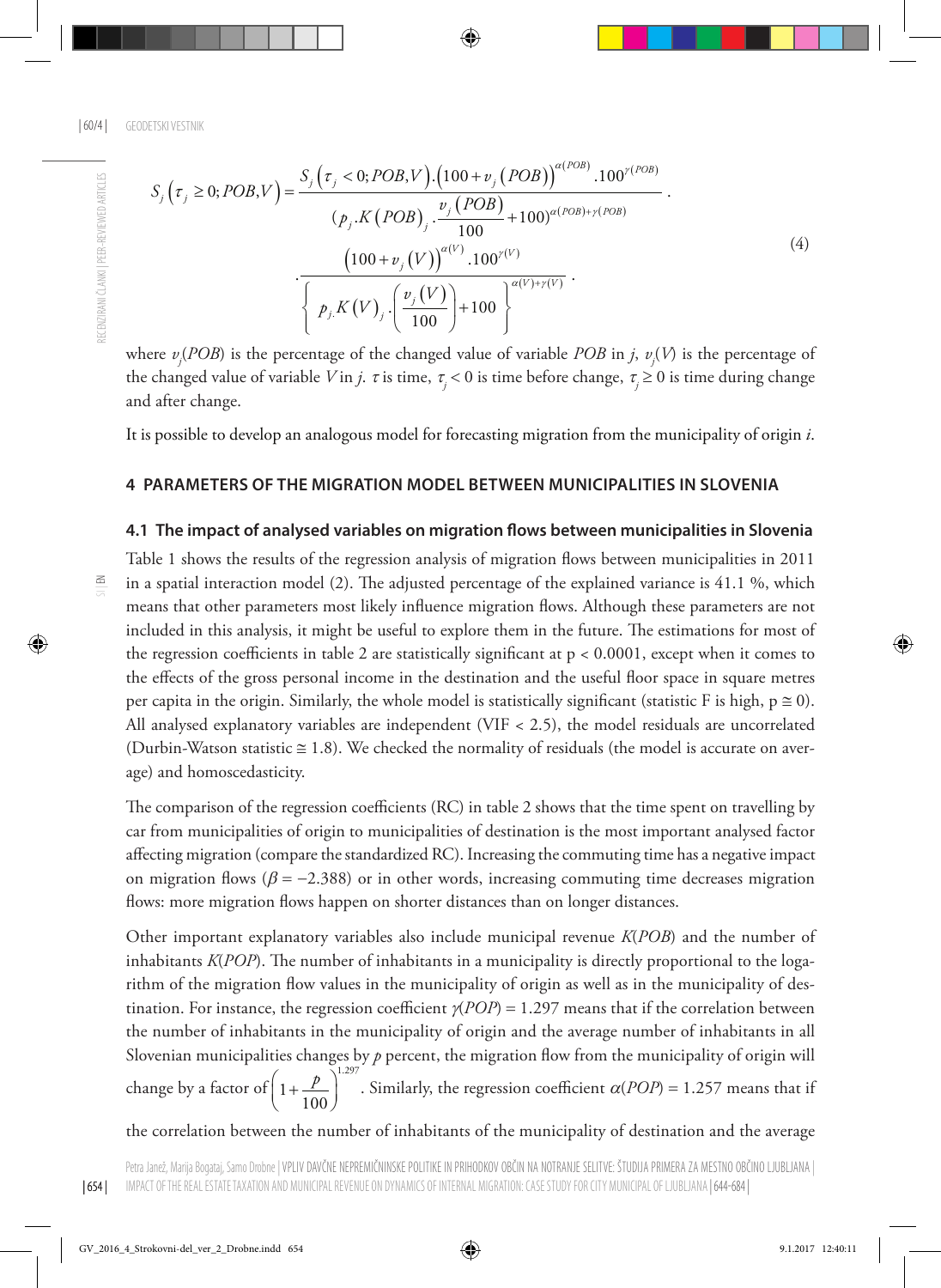RECENZIRANI ČLANKI | PEER-REVIEWED ARTICLES

 $\leq$ 

number of inhabitants in all Slovenian municipalities changes by  $p$  percent, the migration flow into the municipality of destination will change by a factor of  $\left(1+\frac{p}{\cdot\cdot\cdot}\right)^{1.257}$  $\left(1+\frac{p}{100}\right)^{120}$ . The impact of the number of

inhabitants in the municipality of destination on migration flows ( $\alpha(POP) = 1.257$ ) is very similar to the one in the municipality of origin (γ(*POP*) = 1.297). The difference in the regression coefficients of immigrations and emigrations in the linearized model are on the limit of two standard errors of the estimate  $(SE = 0.019)$ .

The impact of municipal revenue per capita, *K*(*POB*), is proportional to the logarithm of the migration flow value in the municipality of origin (γ(*POB*) = 1.420) as well as in the municipality of destination  $(\alpha(POB) = 1.375)$ . Increasing municipal revenue per capita therefore increases emigrations (decreases) stickiness) from the municipality of origin while increasing immigrations (increases attractiveness) to the municipality of destination. The difference in the regression coefficients in the linearized model actually falls within one standard error of estimate  $(SE = 0.066)$ .

| R              | 0.641         |               | Observation            | 43,890           |                  |
|----------------|---------------|---------------|------------------------|------------------|------------------|
| $R^2$          | 0.411         |               | ANOVA stat. F          | 2,354.13         |                  |
| Adjusted $R^2$ | 0.411         |               | ANOVA sig. P           | $\boldsymbol{0}$ |                  |
| Standard Error | 2.636         |               |                        |                  |                  |
| Variable (RC)  | Estimate (RC) | Std. Error RC | <b>Standardized RC</b> | t                | Sig. p           |
| Intercept      | 2.12E-21      | 1.379         |                        | $-34.519$        | $\mathbf{0}$     |
| $K(c_{ii})$    | $-2.388$      | 0.023         | $-0.405$               | $-105.620$       | $\mathbf{0}$     |
| K(POP)         | 1.297         | 0.019         | 0.374                  | 67.555           | $\boldsymbol{0}$ |
| K(POP)         | 1.257         | 0.019         | 0.363                  | 65.452           | $\mathbf{0}$     |
| K(ZAP)         | $-0.356$      | 0.061         | $-0.027$               | $-5.856$         | < 0.0001         |
| K(ZAP)         | $-0.345$      | 0.061         | $-0.026$               | $-5.674$         | < 0.0001         |
| K(BOD)         | $-0.501$      | 0.122         | $-0.017$               | 4.106            | < 0.0001         |
| K(BOD)         | 0.400         | 0.122         | 0.014                  | 3.272            | 0.001            |
| K(V)           | 0.875         | 0.125         | 0.033                  | 6.980            | < 0.0001         |
| K(V)           | 0.787         | 0.125         | 0.030                  | 6.276            | < 0.0001         |
| K(POB)         | 1.420         | 0.066         | 0.095                  | 21.596           | $\boldsymbol{0}$ |
| K(POB)         | 1.375         | 0.066         | 0.092                  | 20.903           | $\mathbf{0}$     |
| K(STP)         | 0.094         | 0.040         | 0.010                  | 2.335            | 0.02             |
| K(STP)         | 0.233         | 0.040         | 0.025                  | 5.791            | < 0.0001         |

Table 2: Results of the regression analysis of migrations between municipalities in Slovenia in 2011 in model (2)

The impact of the current average net market price per square metre of residential area in a municipality, *K*(*V*), is proportional to the logarithm of number of migration flows in the municipality of origin,  $\gamma(V) = 0.875$ , as well as in the municipality of destination,  $\alpha(V) = 0.787$ . Increasing the current market price per square metre of residential area in a municipality increases emigrations (decreases stickiness) and increases immigrations (increases attractiveness). Here, the differences in the regression coefficients also fall within one standard error of estimate  $(SE = 0.125)$ .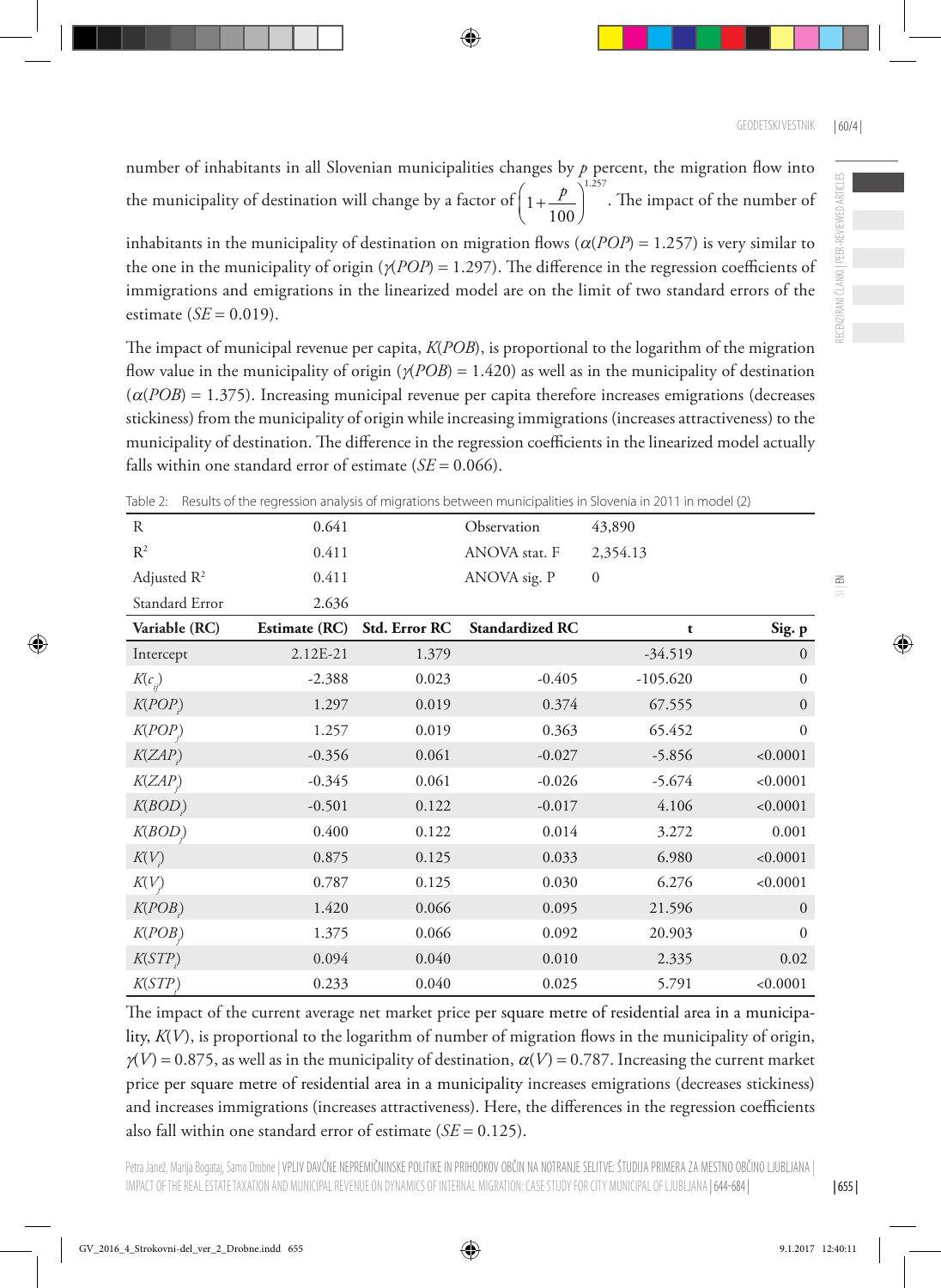### **4.2 The change in Slovenian municipal revenues brought on by the introduction of the new real estate tax**

The real estate tax is an important source of municipal revenue in most European countries; the same is predicted for Slovenia. We calculated the proportion of current levies for real estate in the current system in relation to all the revenues of municipalities, the proportion of the new real estate tax in new revenues and changes in revenues brought on by changed taxation of real estate. The results are presented in Annex 1 (arranged in order from the municipality with the biggest change to the municipality with the smallest change). The spatial analysis of changes in municipal revenue brought on by the changes in real estate taxation in the analysed areas for migrants is analysed using analytic mapping (see Figure 1).

The results in Annex 1 reveal that only 9 out of 211 municipalities would reduce their proportion of revenue; these municipalities are (arranged in order from the highest to the lowest reduction in the proportion of revenue): Trbovlje, Rogatec, Gorišnica, Hrastnik, Podvelka, Velenje, Šoštanj, Starše, Hajdina (see also Figure 1). As evident from Figure 1, if the tax rate of 0.15 % remained unchanged, the revenues of municipalities in the Western Slovenia region under the NUTS 2 level would generally increase more than the revenues of municipalities in Eastern Slovenia under the NUTS 2 level. Table 3 presents the results of calculations for the Municipality of Ljubljana and the average for all the Slovenian municipalities. The results point to the fact that changes in real estate taxation would cause an overall increase in the revenues of Slovenian municipalities on account of real estate tax per capita by approximately 140 % (from the present €52.75/inhab. to €128.87/ inhab.). The changed real estate taxation would cause a 90 % increase in MOL revenue (from the present €174.51/inhab. to €333.33/inhab). An increase in real estate taxation would increase the revenues of all Slovenian municipalities by an average of 14.3 %; specifically, the revenues in MOL would increase by 15 %.



Figure 1: Changes in the municipal revenue on account of the real estate tax, expressed in percentage (the proportion of the municipal revenue from new real estate tax - the proportion of the municipal revenue from the current levies on real estate (proportion of the current municipal revenue from the building land use charge + the proportion of the current municipal revenue from the property tax + proportion of the current municipal revenue from the fees for the maintenance of forest roads); the code list for municipalities is given in Annex 1).

 $\frac{6}{5}$ 

Petra Janež, Marija Bogataj, Samo Drobne | VPLIV DAVČNE NEPREMIČNINSKE POLITIKE IN PRIHODKOV OBČIN NA NOTRANJE SELITVE: ŠTUDIJA PRIMERA ZA MESTNO OBČINO LJUBLJANA | IMPACT OF THE REAL ESTATE TAXATION AND MUNICIPAL REVENUE ON DYNAMICS OF INTERNAL MIGRATION: CASE STUDY FOR CITY MUNICIPAL OF LJUBLJANA | 644-684 |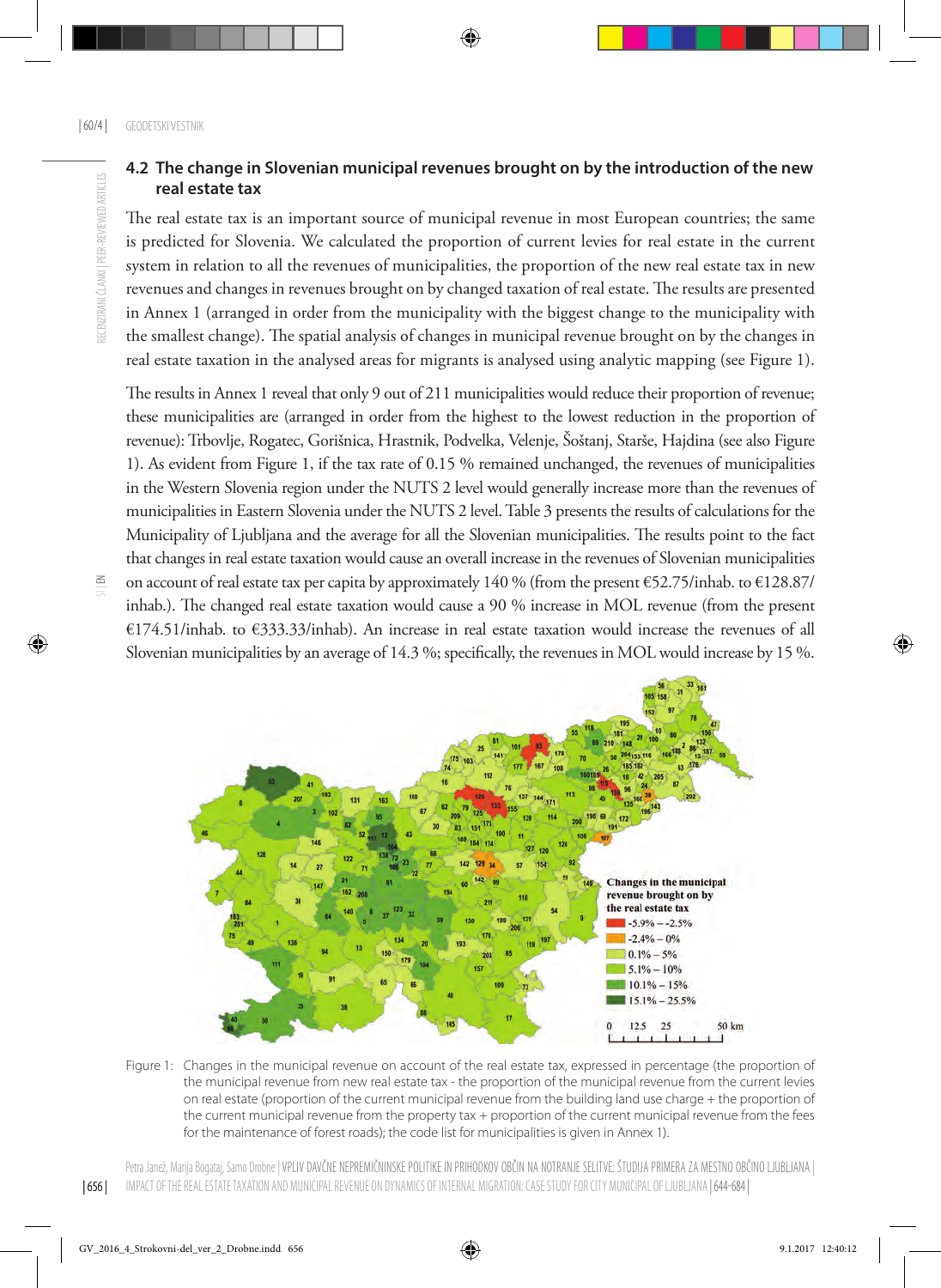|                                                                                                                            | The Municipality  | The average                     |
|----------------------------------------------------------------------------------------------------------------------------|-------------------|---------------------------------|
|                                                                                                                            | of Ljubljana      | for Slovenian<br>municipalities |
| Number of inhabitants (the first half of year)                                                                             | 280,140           | 9,729                           |
| Number of emigrants                                                                                                        | 14,109            | 414.69                          |
| Number of immigrants                                                                                                       | 13,414            | 414.69                          |
| Current revenue from the building land use charge, property tax and<br>fees for the maintenance of forest roads per capita | 174.51 €/inhab.   | 52.75 €/inhab.                  |
| Revenue from real estate tax per capita                                                                                    | 333.33 €/inhab.   | 128.87 €/inhab.                 |
| Current municipality revenue per capita                                                                                    | 1,039.60 €/inhab. | 1,078.10 €/inhab.               |
| New municipal revenue per capita                                                                                           | 1,198.42 €/inhab. | 1,154.21 €/inhab.               |

Table 3: Calculation for the Municipality of Ljubljana and the average figures for all Slovenian municipalities

Note: €/inhab. means €/inhabitants

In order to determine the factor of change in the flows into the municipality of destination *j* arising from the changed revenue in the municipality of destination *j*, the coefficient following the change of revenue in municipality *j* must be divided by the coefficient prior to the change of revenue in municipality *j*: *K*(*POB*\**<sup>j</sup>* )/*K*(*POBj* ).

### **5 The case study for the Municipality of Ljubljana**

### **5.1 Impact of the change in municipal revenue**

Let us assume that MOL decides on a tax rate of 0.15 % (it is currently around 0.09 %), based on the annulled Real Property Tax Act whereas other municipalities decide to adjust the tax rate in such a way as to allow future levies and municipal revenues to stay on the same average level as the current levies and other charges and revenues. The annulled Real Property Tax Act provides a certain amount of leeway with the provision that allows each municipality to decrease or increase the tax rate by no more than 50 %, pursuant to law. By setting the tax rate in MOL at 0.15 %, with the revenues in other municipalities remaining at the same level, the revenue of the Municipality of Ljubljana would be 1.98 (*POB*<sup>\*</sup><sub>*j*</sub> = 1,198.42 €/inhab.), as evident in Table 3. For the MOL analysis, we reproduced the following data: the percentage of inhabitants in MOL:  $p_j / 100 = 0.14$  and the data from Table 3:  $POB_j = 1,039.60$  $€/inhab$ :; *POB* = 1,078.10 €/ inhab.; *POB*<sup>\*</sup><sub>j</sub> = 1,198.42 €/inhab. The ratio between the new and old coefficient of revenue in MOL is 1.13. We are taking into account:

$$
\alpha (POB) = 1.375 \Longrightarrow \left[\frac{K (POB)^{*}}{K (POB)}\right]^{r (POB)} = 1.1297^{1.375} = 1.1825.
$$

Assuming that the revenues of other municipalities do not change, we can calculate their average *x* without MOL 0.14 ∗ 1,039.60 + 0.86 ∗ *x* = 1,078.10. This leads us to the average for other municipalities:  $\overline{POB}_{\neq j} = 1,084.37 \in \ell \text{ inhab. or } \overline{POB}^* = 1,100.34 \in \ell \text{ inhab.}$  This takes into consideration the ratio between the new and the old average income per capita in other municipalities, which influences the changes in the coefficient of other municipalities (all equally) i.e. 0.979788. We are taking into account:

| 657 |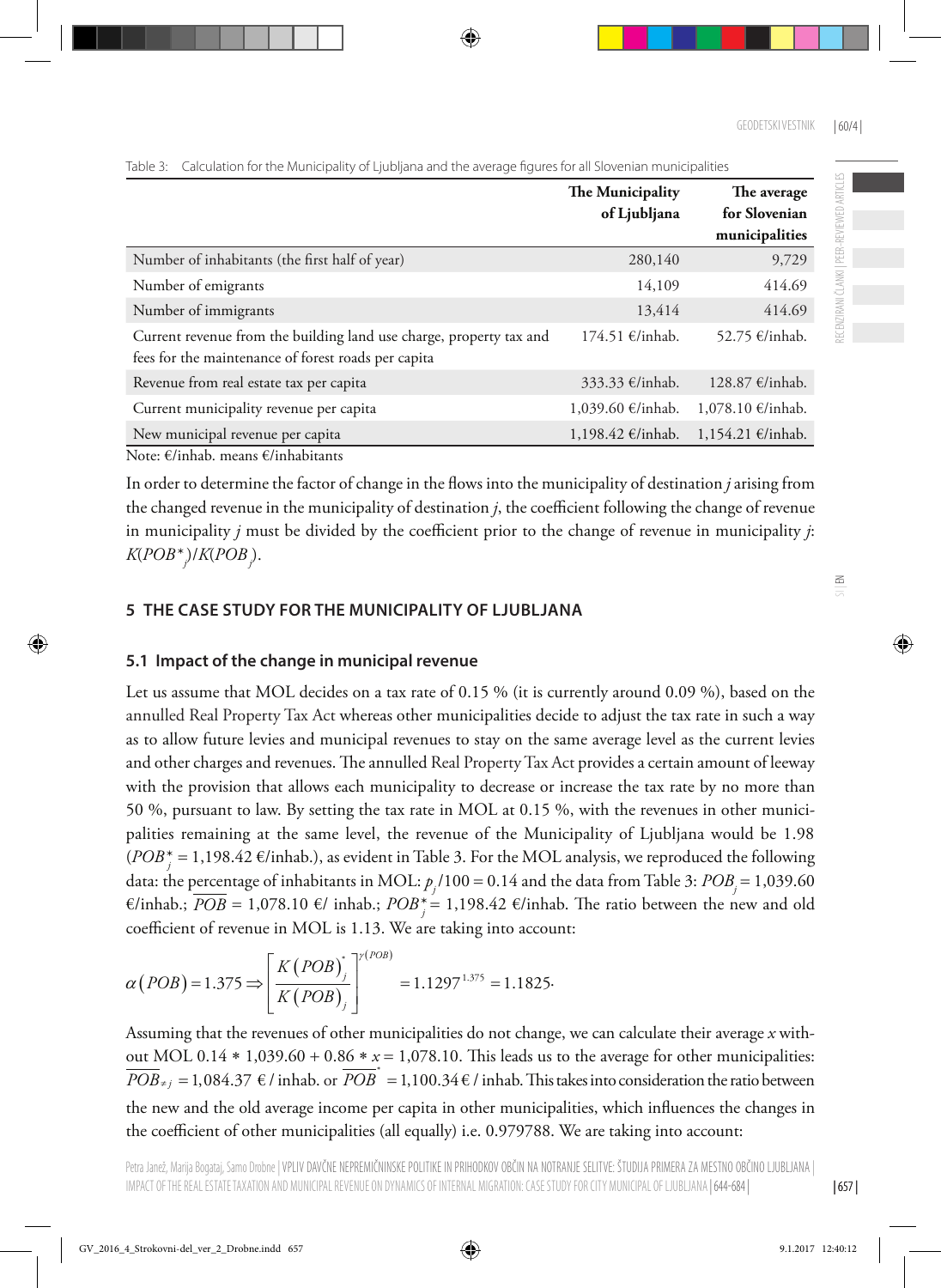$$
\gamma (POB) = 1.420 \implies \left[ \frac{K (POB)_i}{K (POB)_i} \right]^{\alpha (POB)} = 0.9798^{1.420} = 0.9714;
$$

This leads us to the change in migration flows due to the changed MOL revenue:

$$
S_j(\tau_j \ge 0; POB) = S_j(\tau_j < 0; POB) * 1.1825 * 0.9714 = 1.1487.
$$

Therefore, the migration flow in MOL would increase by 14.9 % on account of the increased revenue in the Municipality of Ljubljana.

#### **5.2 Impact of the change in the market value of real estate**

When calculating the attractiveness of MOL for migration flows, it is necessary to consider the impact of the changed market value of real estate *V*. Based on the MOL data from Annex 1 and the assumed tax rate of  $0.15$  %, we calculated the average tax rate for other municipalities as  $u = 0.09$ , from the equation:  $\left(\frac{27.81}{16.79}\right)$ u = 0.15  $\Rightarrow$  1.656u = 0.15. It means a change in the value of real estate from  $V = \frac{R}{r + u}$ to  $V^*$  $V^* = \frac{R}{r+1.656u}$ . Assuming that the same *r* is considered for all municipalities and we know the aver-

age rent in Slovenia  $\overline{R}$ , whereby the one in MOL is *a*-times the size of the average in other municipalities in Slovenia, then  $\overline{R}$  can be written as:

$$
\overline{R} = \frac{0.86R_j}{a} + 0.14R_j.
$$

Let us assume that the interest rate is 4 % (the Bank of Slovenia, 2015) and  $a = 2$ . The ratio between the new and the old coefficient of the current net market price per square metre of residential area in MOL is:

$$
\frac{K(V)}{K(V)}_{j} = \frac{4.09}{1.756*(0.57r + 0.712u)} = \frac{4.09}{4.139} = 0.988.
$$
 We are taking into account:  

$$
\alpha(V) = 0.787 \Rightarrow \left[ \frac{K(V)}{K(V)}_{j} \right]^{\alpha(V)} = 0.988^{0.787} = 0.9905.
$$

Taking into account  $\alpha(V) = 0.787$ , the predicted ratio between the new and the old coefficient of current net market price per square metre of residential area in other municipalities is:

$$
\gamma(V) = 0.875 \Longrightarrow \left[\frac{K(V)^{*}_{i}}{K(V)^{}}\right]^{V(V)} = \left[\frac{100}{0.14*1*0.656+100}\right]^{0.875} = 0.9992.
$$

This leads us to the change of migration flows because of the changed current market price per square metre of residential area in MOL:

$$
S_j(\tau_j \ge 0; V) = S_j(\tau_j < 0; V) \cdot 0.9905 \cdot 0.9992 = 0.9826.
$$

Therefore, the migrations flow in MOL would increase by 1.74 % because of a decrease in the current market price per square metre of residential area in MOL.

 $\leq$ 

| 658 |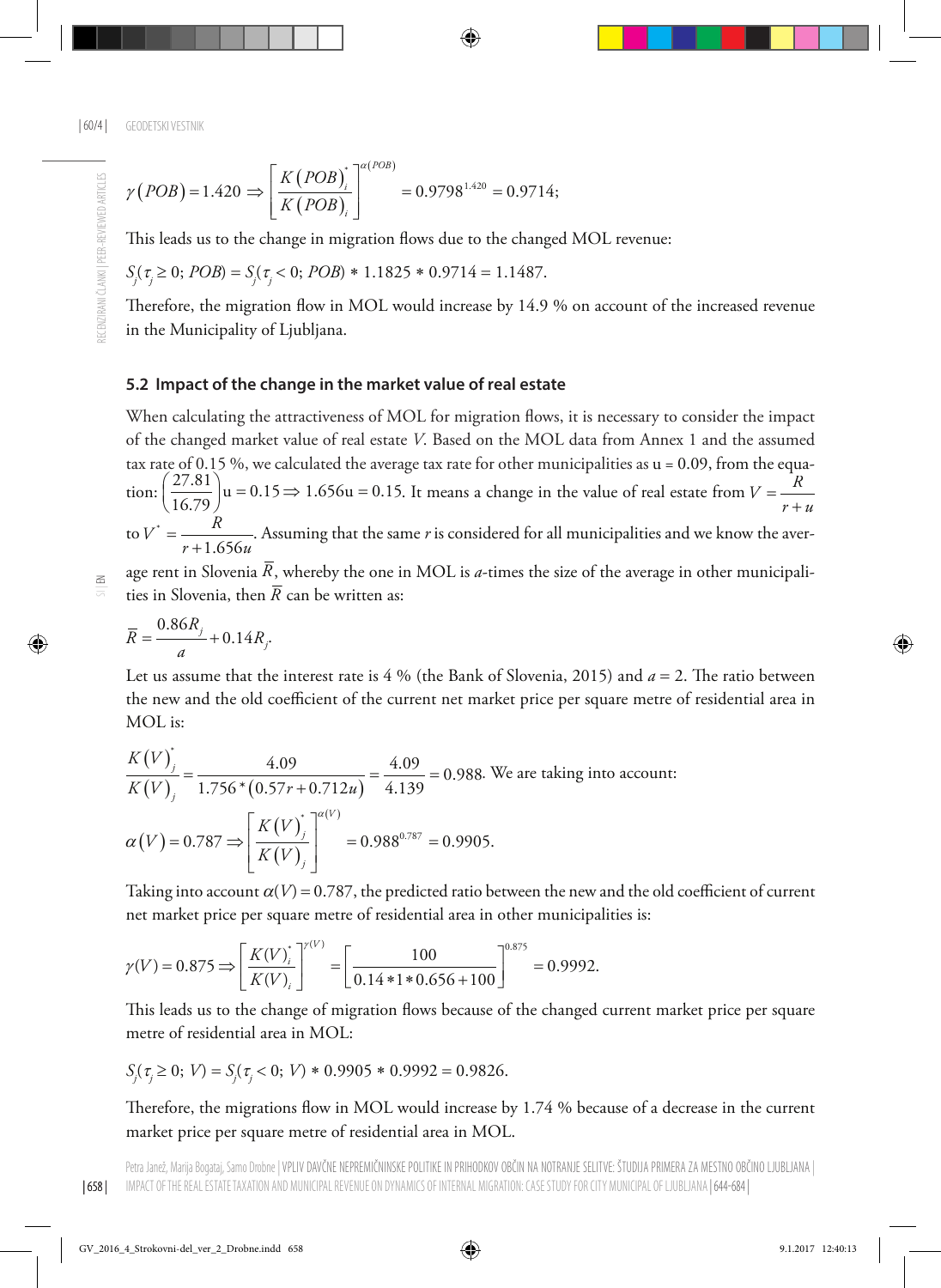#### **5.3 Impact of the change in municipal revenue and market value of real estate**

Increasing the real estate tax in MOL would cause an increase in MOL revenue and a decrease in the current market price per square metre of residential area in MOL. Therefore, the total change in migration flows in MOL is as follows:

## $S_j(\tau_j \ge 0) = S_j(\tau_j < 0) * 1.1487 * 0.9897(\tau_j < 0) = 1.1369 * S_j(\tau_j < 0).$

The migration flow to MOL would increase by 13.7 %, despite the higher real estate tax, which decreases the attractiveness of MOL.

#### **6 DISCUSSION**

The main contribution of this study is a spatial interaction model for studying the impact of real estate taxation and municipal revenue on the dynamics of internal migration. Table 2 shows the results of the regression analysis of migration flows between municipalities in 2011 in a spatial interaction model (2). The adjusted percentage of the explained variance is 41.1 %, which means that other parameters most likely influence migration flows. Although these parameters are not included in this analysis, it might be useful to explore them in the future. The estimations for most of the regression coefficients in table 2 are statistically significant at p < 0.0001, except when it comes to the effects of the gross personal income in the destination and the useful floor space in square metres per capita in the origin. Similarly, the whole model is statistically significant (statistic F is high,  $p \ge 0$ ). All analysed explanatory variables are independent (VIF < 2.5), the model residuals are uncorrelated (Durbin-Watson statistic  $\approx$  1.8). We checked the normality of residuals (the model is accurate on average) and homoscedasticity.

Despite the limitation in the results relating to 2011, we explain them later in the article. The comparison of the regression coefficients (model exponents) shows that changing all the analysed explanatory variables has a significant impact on migration flows, on the attractiveness of the municipality of destination for migration flows and the stickiness of the municipality of origin. The municipal revenue and the average net market price per square metre of residential area have a significant impact on migration flows in the origin as well as in the destination. In addition to developing a general model (2), we focused on the issue of attractiveness of municipalities as destinations for migration flows. An increase in the municipal revenue and the average net market price per square metre of residential area would cause an increase in migration flows at given parameters because municipal revenue that is invested in public goods typically attracts migration flows more than the actual taxes discourage migration flows. This is particularly true for the Municipality of Ljubljana (see Section 5).

We found that the changes in real estate taxation would cause higher municipal revenue per capita in all Slovenian municipalities by an average of 7 % (from the present  $\epsilon$ 1,078.10/inhab. to  $\epsilon$ 1,154.21/inhab.). The proportion of revenue would increase in most municipalities, more specifically in 202 municipalities, and decrease in 9 municipalities. The municipalities with a reduced proportion of revenue would be Trbovlje, Rogatec, Gorišnica, Hrastnik, Podvleka, Velenje, Šoštanj, Starše, Hajdina (see also Figure 1). As evident from Figure 1, if the tax rate of 0.15 % remained unchanged, the revenues of municipalities in the Western Slovenia region under the NUTS 2 level would generally increase more than the revenues of the municipalities in the East Slovenia region under the NUTS 2 level.

| 659 |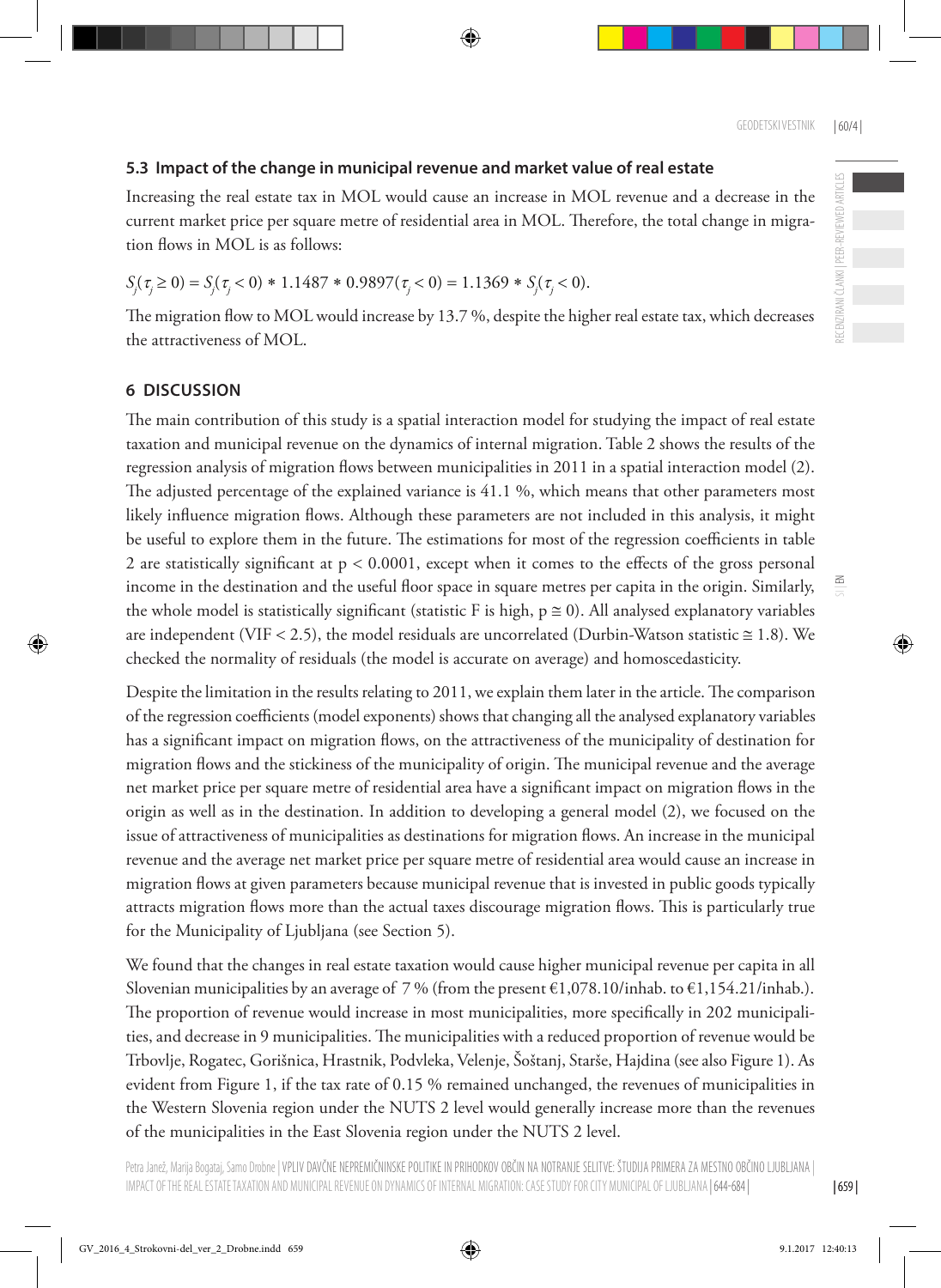In our case study, real estate taxation was only changed in MOL while assuming that other municipalities would keep the same average level of taxation as the current levies. Increasing the real estate tax in MOL would cause an increase in MOL revenue and a decrease in the current market price per square metre of residential area in MOL, which would cause an overall increase in migration flow to MOL by 15.4 %. Changes in real estate taxation generally have quite an impact on the increase of municipal revenue and a smaller impact on the change in price of residential real estate (individual effects and the impact of municipal revenue and price are explained in more detail when addressing the hypotheses later). Therefore, by increasing revenue gained through real estate taxation, municipalities can increase their economic stability.

In the case study, we confirmed *Hypothesis 1*: an increase/decrease in the revenue of the Municipality of Ljubljana (MOL) arising from the changed taxation of residential real estate would (with the revenues of all other municipalities remaining unchanged) cause an increase or a decrease in the migration flows to MOL. If the tax rate increased by 0.15 % (see also Table 3), MOL would become more attractive for migration flows due to increased municipal revenue. The calculation shows that if MOL increased the municipal revenue from the present €1,039.60/inhab. to €1,198.42/inhab. and municipal revenues in other municipalities remained the same, migration flows in MOL would increase by 14.78 % because of differentiated municipal revenues.

We also confirmed *Hypothesis 2*: a decrease/increase in the tax rate of residential real estate in MOL would cause (through the effects of real estate prices) an increase/decrease in the immigration to MOL, assuming that the tax rate in other municipalities remained the same and that the interest rate of 4 % and the rent in MOL was twice as high as the average in other municipalities in Slovenia. A decrease in the tax rate of 0.15 % and the simultaneous termination of current levies would decrease migration flow to MOL by 1.74 %; however, the combined effect of municipal revenues and real estate prices would actually be positive.

### **7 CONCLUSION**

In this paper, we analyse internal migration flows between municipalities in Slovenia in 2011. The result of our analysis is the SIM, which could be used by municipalities for designing their development planning policy. The originality of this approach comes from integrating the tax model into the previously developed SIM (Drobne and Bogataj, 2005, 2009, 2011, 2013).

In addition to travel time, the dynamics of migration flows are significantly affected by the changes in municipal revenue per capita. More affluent municipalities (with larger per capita income) are more attractive for migrants. Therefore, it might be useful to highlight the importance of fiscal policy. Taxation significantly affects the volume of municipal revenue while providing municipalities with the resources needed to invest in infrastructure and other spatial structures. After all, a successful fiscal policy that leads regions and local communities along the path of balanced and environmentally friendly long-term growth is also important for their harmonious transport and environment-related development (Bogataj, 1982).

Our research shows that migrants respond to changes in the average net market price per square metre of residential area. Based on the fact that migrations are greatly affected by municipal revenue and the average net market price of residential real estate, analysing the taxation of real estate is necessary in order for Slovenian municipalities to achieve sustainable development. The impact of the real estate tax will be visible in the average gross market price per square metre of residential area, which will influence the supply

| 660 |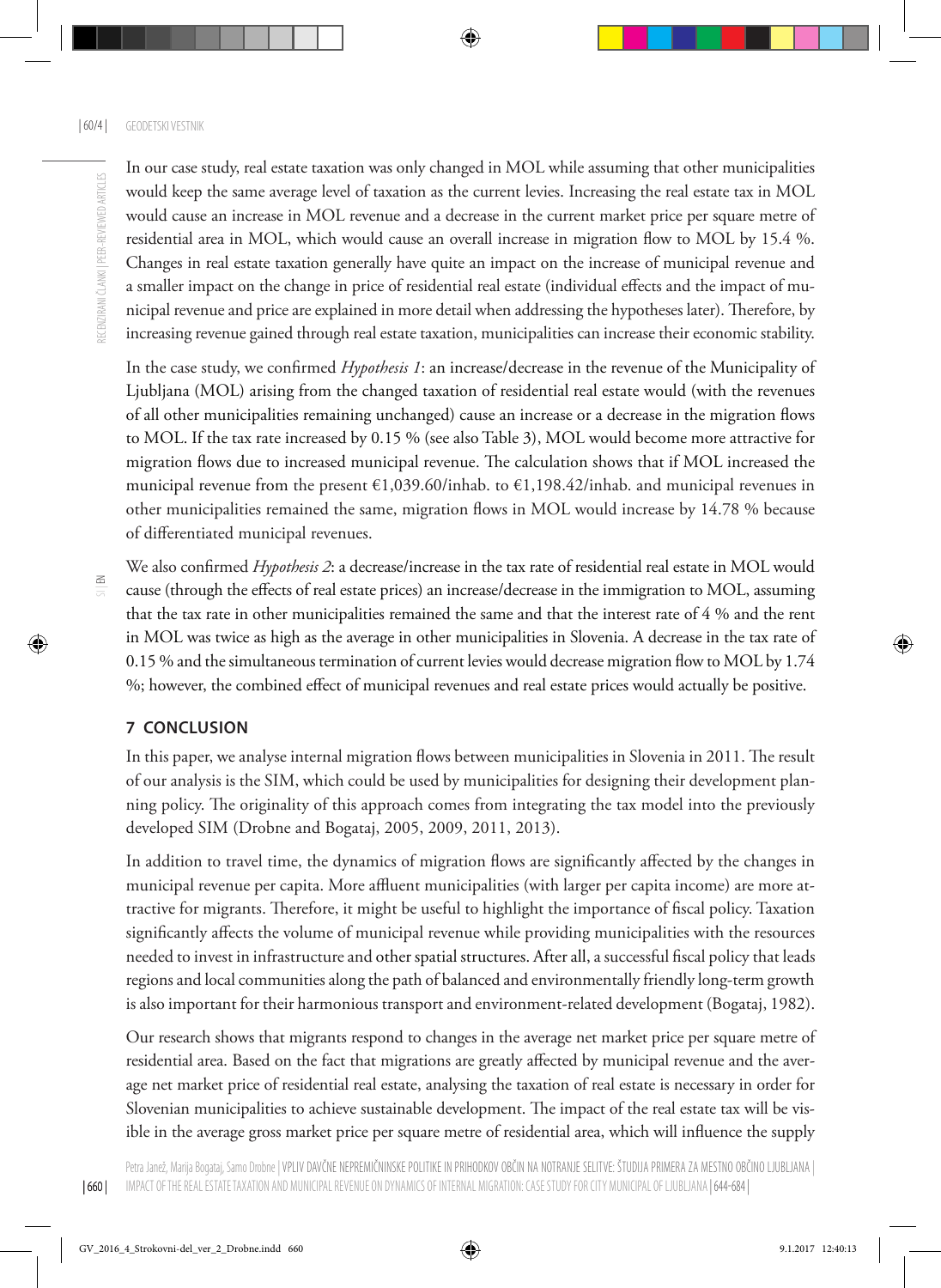RECENZIRANI ČLANKI | PEER-REVIEWED ARTICLES

 $\leq$ 

and demand of real estate and consequently migration flows. In Slovenia, the real estate tax will affect the municipal revenue and, much like the current levies, it will be an integral part of municipal revenue. The amount of municipal revenue influences the supply of public services and goods, the current market price per square metre of residential area, city growth as well as permanent and temporary migration flows and commuting flows. These flows are a measurable indicator of attractiveness and stickiness of municipalities.

In future, it might be useful to eliminate the main limitation of this study and analyse the impact of real estate taxation and municipal revenue on internal migration with more recent data. Furthermore, it might be useful to increase the extent of the analysed explanatory variables affecting the dynamics of migrations. In Slovenia, commuting flows have substituted migration flows in recent years (Apohal Vučkovič et al., 2009; Drobne, Rajar and Lisec, 2013); therefore, it would be useful to study commuting together with migrations in individual municipalities and through different periods. In this paper, we present an in-depth analysis on the impact of fiscal policy on the attractiveness of municipalities. In future, it might also be worth studying the stickiness of municipalities and net technical increase of inhabitants relating to net migrations.

#### **Literature and references:**

Alonso,W. (1964). Location and land use. Cambridge, Ma: Harvard University press.

- Apohal Vučkovič, L., Kajzer, A., Čelebič, T., Ferk, B., Kersnik, M., Kovačič, S., Kmet Zupančič, R., Kraigher, T., Lavrač, I., Murn, A., Pečar, J., Primožič, S., Zver., E. (2009). Socialni razgledi 2008. Ljubljana, Urad Republike Slovenije za makroekonomske analize in razvoj. http://www.umar.gov.si/fileadmin/user\_upload/publikacije/ socrazgledi/2009/socialni\_razgledi\_2009.pdf, accessed, 25. 2. 2016.
- Anjomani, A. (2002). Regional growth and interstate migration. Social–Economic Planning Science, 36, 239–265.
- Banka Slovenije (Bank of Slovenia) (2015). Obrestne mere. http://www.bsi.si/financni-podatki.asp?MapaId=1001#12354, accessed 18. 12. 2015.
- Banzhaf, H. S., Oates, W. E. (2013). On fiscal illusion in local public finance: Reexamining Ricardian Equivalence and the Renter Effect. National Tax Journal, 66 (3), 511–540. DOI: https://doi.org/10.17310/ntj.2013.3.01
- de Bartolomé, C., Rosenthal, S. (1999). Property tax capitalization in a model with tax deferred assets and standard deductions. Review of Economics and Statistics, 81, 85–95. DOI: https://doi.org/10.1162/003465399767923845
- Bevc, M. (2000). Notranje in zunanje selitve v Sloveniji v devetdesetih letih po regijah. Teorija in praksa, 37 (6), 1095–1116.
- Bevc, M., Uršič, S. (2013). Selitve kot razvojni dejavnik Slovenije in njenih regij. Ljubljana: Inštitut za ekonomska raziskovanja.
- Blake, D. R. (1979). Property tax incidence: An alternative view. Land Economics, 55 (4), 521–531. DOI: https://doi.org/10.2307/3145773
- Bogataj, D., Bogataj, M. (2007). Free zones on the EU borders as the response on reduction of daily commuting through the southern EU border. Europa XXI, 16, 109–129.
- Bogataj, D., Bogataj, M. (2011). The role of free economic zones in global supply chains - a case of reverse logistics. International journal of production economics, 131 (1), 365–371. DOI: https://doi.org/10.1016/j.ijpe.2010.09.028
- Bogataj, L., Bogataj, M., Drobne, S., Vodopivec, R. (2004). The influence of investments in roads and border crossing capacities on regional development after accession. Suvremeni promet, 24 (5/6), 379–387.
- Bogataj, M. (1982). Renta kot regulator rasti urbanih aglomeracij. Doktorska disertacija (Doctoral dissertation). Ljubljana: Univerza v Ljubljani, Fakulteta za gradbeništvo in geodezijo.

Bogataj, M. (2000). Mobilistika in prostor. Portorož: Fakulteta za pomorstvo in promet.

- Bogataj, M., Drobne, S. (2005). Does the improvement of roads increase the daily commuting? Numerical analysis of Slovenian interregional flows. In L. Zadnik Stirn (Ed.), M. Indihar Štemberger (Ed.), L. Ferbar (Ed.), S. Drobne (Ed.), Selected decision support models for production and public policy problems (str. 185–206). Ljubljana: Slovenian society informatika, Section of operational research.
- Bogataj, M., Drobne, S., Bogataj, L., (1993). Market oriented real estate policy as a challenge to sustainable development. In Z. Hajdú (Ed.), Horváth, G. (Ed.), European challenges and hungarian responses in regional policy (str. 436-483). Pécs: Centre for regional studies, Hungarian academy of sciences.
- Bole, D. (2004). Daily mobility of workers in Slovenia. Acta geographica Slovenica, 44 (1), 25–45. DOI: https://doi.org/10.3986/ags44102
- Cebula, R. J. (1974). Interstate migration and the Tiebout hypothesis: An analysis according to race, sex and age. Journal of American Statistical Association, 69, 876–879. DOI: https://doi.org/10.1080/01621459.1974.10480221
- Cebula, R. J. (1990). A brief empirical note on the Tiebout hypothesis and state income tax policies. Public Choice, 67 (1), 87–90. DOI: https://doi.org/10.1007/ bf01890159
- Cebula, R. J. (2002). Net interstate population growth rates and the Tiebout-Tullock hypothesis: New empirical evidence, 1990-2000. Atlantic Economic Journal, 30 (4), 414–421. DOI: https://doi.org/10.1007/bf02298784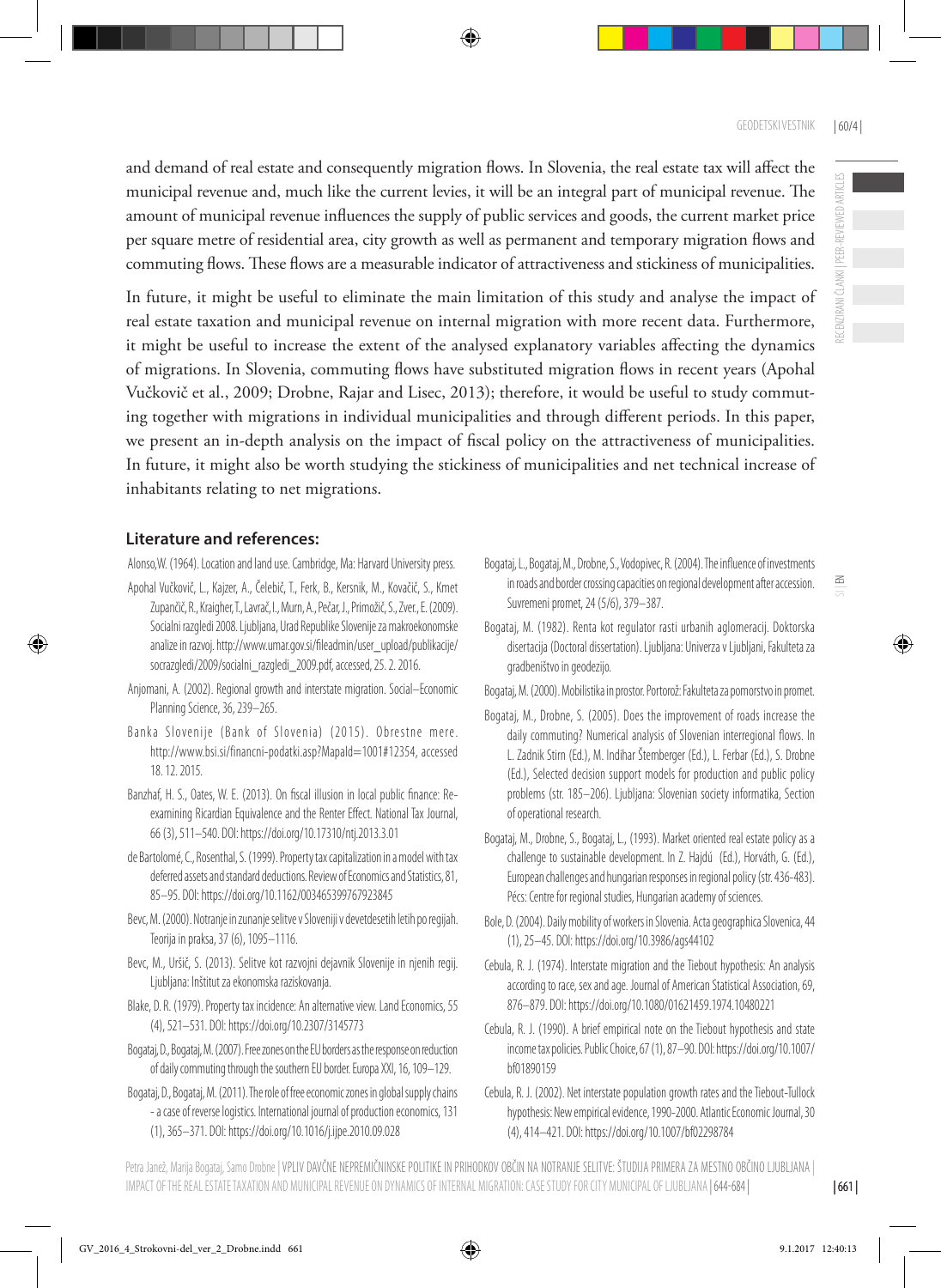- Cebula, R. J. (2009). Migration and the Tiebout-Tullock hypothesis revisited. American Journal of Economics and Sociology, 68 (2), 541–551. DOI: https://doi. org/10.1111/j.1536-7150.2009.00638.x
- Cebula, R. J., Curran, C. (1978). Property taxation and human migration. American Journal of Economics and Sociology, 37 (1), 43–49. DOI: https://doi. org/10.1111/j.1536-7150.1978.tb02793.x
- Cesario, F. J. (1973). A generalized trip distribution model. Journal of Regional Science, 13, 233–247. DOI: https://doi.org/10.1111/j.1467-9787.1973.tb00398.x
- Cesario, F. J. (1974). More on the generalized trip distribution model. Journal of Regional Science, 14 (3), 389–397. DOI: https://doi.org/10.1111/j.1467-9787.1974. tb00461 x
- Chun. J. (1996). Interregional migration and regional development. Avebury: Bruton Center for Development Studies Series. Avebury.
- Drobne, S. (2014). Impact of the recession on the attractiveness of urban and rural areas of Slovenia = Vpliv recesije na privlačnost mestnih in podeželskih območij Slovenije. Geodetski vestnik 58 (1), 103–139. DOI: https://doi.org/10.15292/ geodetski-vestnik.2014.01.103-139
- Drobne S. (2016). Model vrednotenja števila in območij funkcionalnih regij. Doktorska disertacija (Doctoral dissertation). Ljubljana: Univerza v Ljubljani, Fakulteta za gradbeništvo in geodezijo.
- Drobne, S., Bogataj M. (2005). Intermunicipal gravity model of Slovenia. In L. Zadnik Stirn (Ed.), S. Drobne (Ed.), SOR '05 Proceedings, Proceedings of the 8th International Symposium on Operational Research in Slovenia (str. 207–212). Ljubljana: Slovenian Society Informatika.
- Drobne, S., Bogataj, M. (2009). Razvojna ogroženost regij in stalne selitve. In J. Nared (Ed.) in D. Perko (Ed.). Razvojni izzivi Slovenije, (Regionalni razvoj, 2) (str. 285- 294). Ljubljana: Založba ZRC.
- Drobne, S., Bogataj, M. (2011). Accessibility and flow of human resources between Slovenian regions. In L. B. Ros Mcdonnell (Ed.), R. Vodopivec (Ed.), Mathematical economics, operational research and logistics, serial no. 11. Ljubljana: Faculty of Civil and Geodetic Engineering, & Šempeter pri Gorici, Mediterranean Institute for Advanced Studies (MEDIFAS).
- Drobne, S., Bogataj, M. (2013). Vpliv recesije na parametre kakovosti regionalnih središč in njihovo privlačnost. Revija za univerzalno odličnost, 2 (2), A25–A42.
- Drobne, S., Bogataj, M., Bogataj, L. (2008). Spatial interactions influenced by European corridors and the shift of the Schengen border regime. In KOI 2006 Proceedings, The 11th International Conference on Operational Research (str. 185–198). Zagreb: Croatian Operational Research Society.
- Drobne, S., Bogataj, M., Lisec, A. (2008). The Influence of Accessibility to Inter-Regional Commuting Flows in Slovenia. In L. Bernard (Ed.), Taking Geoinformation Science one step further (str. 1–12). Girona, 2008.
- Drobne, S., Rajar, T., Lisec, A. (2013). Dinamika selitev in delovne mobilnosti v urbana središča Slovenije, 2000–2011 = Dynamics of migration and commuting to the urban centres of Slovenia, 2000–2011. Geodetski vestnik, 58 (2), 313–353. DOI: https://doi.org/10.15292/geodetski-vestnik.2013.02.333-353
- Drozg, V. (2008). Scenarij urbanega razvoja Slovenije. In M. Sitar (Ed.), Urbane prihodnosti (str. 41-54). Maribor: Fakulteta za gradbeništvo.
- Edel, M., Sclar, E. (1974). Taxes, spending and property values: Supply adjustment in a Tiebout-Oates model. Journal of Political Economy, 2, 941–954. DOI: https:// doi.org/10.1086/260248
- England, R. W. (2016). Tax incidence and rental housing: A survey and critique of research. National Tax Journal, 69 (2), 435–460. DOI: http://dx.doi. org/10.17310/ntj.2016.2.07
- ESPON 1.1.1. Potentials for polycentric development in Europe Final project report (2005). https://www.espon.eu/export/sites/default/Documents/Projects/ ESPON2006Projects/ThematicProjects/Polycentricity/fr-1.1.1\_revised-full. pdf, accessed 13. 10. 2016.
- Ferreira, F. (2010). You can take it with you: Proposition 13 tax benefits, residential mobility, and willingness to pay for housing amenities. Journal of Public Economics, 94 (9/10), 661–673. DOI: https://doi.org/10.1016/j. jpubeco.2010.04.003
- Filippakopoulou, M., Potsiou, C. (2014). Research on residential property taxation and its impact on the real estate market in Greece. The Survey Review, 46 (338), 333–341. DOI: http://dx.doi.org/10.1179/1752270614Y.0000000113
- Fischel, W. A. (1975). Fiscal and environmental considerations in the location of firms in suburban communities. In E. S. Mills (Ed.), E. E. Oates (Ed.), Fiscal zoning and land use controls (str. 119-174). Lexington, Massachusetts: Lexington Books.
- Fotheringham, A. S., O'Kelly, M. E. (1989). Spatial interaction models: Formulations and applications. Dordrecht: Kluwer Academic Publishers.
- George, H. (1948). Progress and poverty: An inquiry into the cause of industrial depressions and of increase of want with increase of wealth. New York: Robert Schalkenbach foundation.
- Glaeser, E. (1996). The incentive effects of property taxes on local governments. Public Choice, 89, 93–111. DOI: https://doi.org/10.1007/bf00114281
- Greenwood, M. J., Hunt, G. L. (2003). The early history of migration research. International Regional Science Review, 26 (1), 3–37. DOI: https://doi. org/10.1177/0160017602238983
- Hamilton, B. W. (1975). Zoning and property taxation in a system of local governments. Urban Studies, 12 (2), 205–211. DOI: https://doi. org/10.1080/00420987520080301
- Hamilton, B. W. (1983). The flypaper effect and other anomalies. Journal of public economics, 22 (3), 347–361. DOI: https://doi.org/10.1016/0047- 2727(83)90040-3
- Haughwout, A. F., Inman, R. P., Craig, S., Luce, T. (2004). Local revenue hills: Evidence from four U.S. cities. The Review of Economics and Statistics, 86 (2), 570–585. DOI: https://doi.org/10.1162/003465304323031120
- Haynes, K. E., Fotheringham, A. S. (1984). Gravity and spatial interaction models. London: Sage Publications.
- Hill, B. C. (2006). Essays on tax competition. Dokctoral dissertation. Knoxville: The University of Tennessee.
- Horak, J., Ivan, I., Tesla, J. (2014). Improved gravity models of commuting conditions: A Czech case study. In ICTTE 2014 Proceeding of the International Conference on Traffic and Transport Engineering (str. 171–179). Beograd: City Net Scientific Research Center & Faculty of Transport and Traffic Engineering, University of Belgrade.

 $\leq$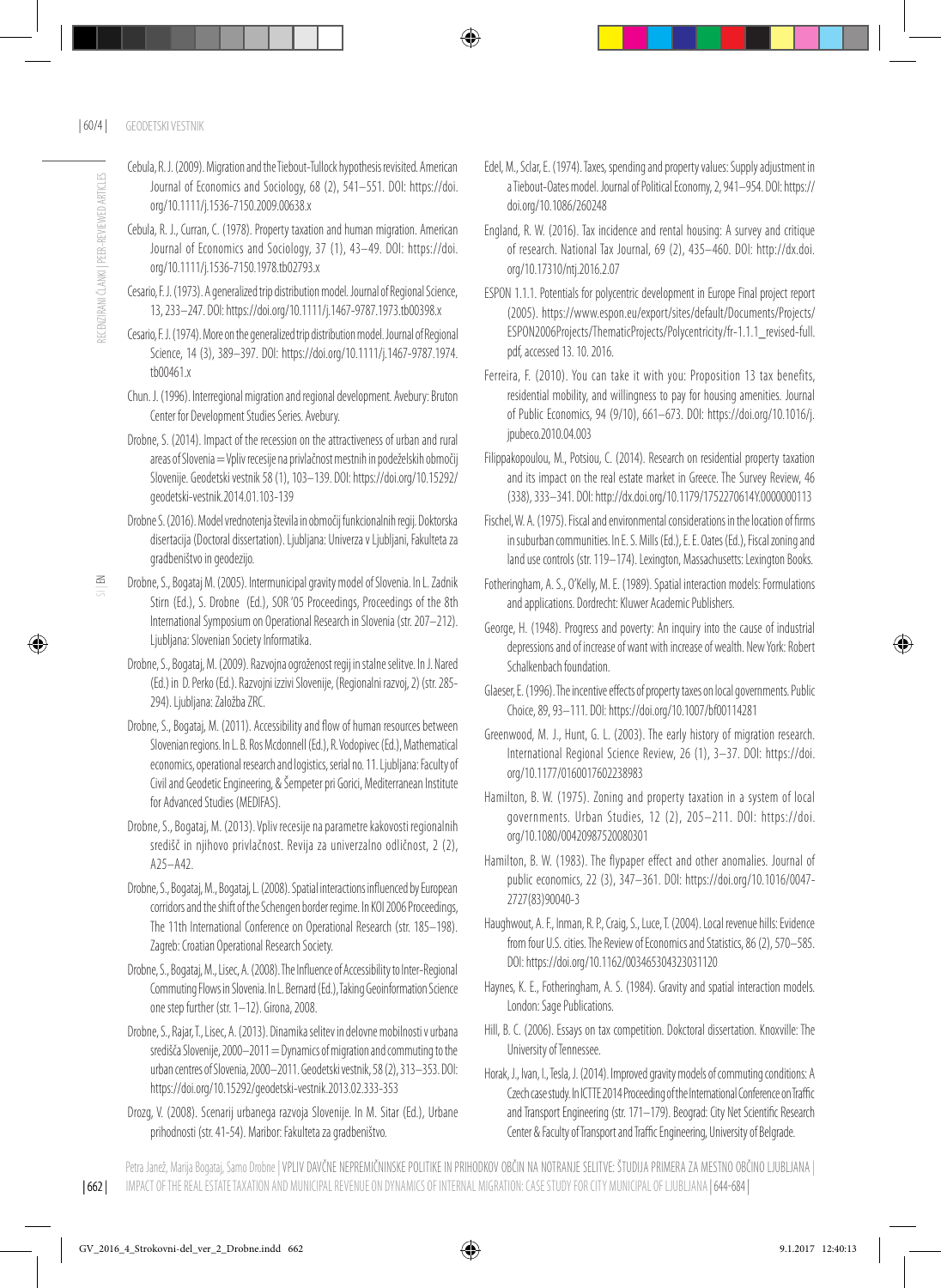$\leq$ 

- Isard, W. (1956). Location and space-economy: A general theory relating to industrial location, market areas, land use, trade, and urban structure. Cambridge: Published jointly by the Technology Press of Massachusetts Institute of Technology and Wiley, New York.
- Lisec, A., Drobne, S. (2008). Vrednost kmetijskih zemljišč v odvisnosti od lokacije zemljišč na lokalni ravni - primer občine Krško. In A. Lisec (Ed.), Zbornik referatov, II. posvet Logistika v kmetijstvu 2008, Sevnica, Krško: Fakulteta za logistiko.
- Lundholm, E. (2010). Interregional migration propensity and labour market size in Sweden, 1970–2001. Regional Studies, 44 (4), 455–464. DOI: https://doi. org/10.1080/00343400802662674
- Lowry, I. S. (1964). A model of metropolis, Rand Corporation, Pittsburg.
- Marx, K., Ed: Engels, F.(1894) Das Kapital, Kritik der politischen Ökonomie. Hamburg: Verlag Otto Meissner.
- McDonald, J. F., McMillen, D. P. (2011). Urban Economics and Real Estate: Theory and Practice. Danvers MA: George Hoffman Publisher.
- Ministrstvo za finance RS, MFRS (Ministry of Finance of Republic Slovenia) (2016). Vzorec odloka o proračunu. http://www.mf.gov.si/ si/delovna\_podrocja/lokalne\_skupnosti/priprava\_proracunov\_in\_ zakljucnih\_racunov\_obcinskih\_proracunov/proracunski\_prirocnik/ proracunski\_prirocnik\_za\_pripravo\_proracunov\_obcin\_za\_leto\_2015, accessed 19. 3. 2016.
- Ministrstvo za gospodarstvo RS (Ministry of Economy) (2013). Strategija razvoja Slovenije 2014-2020 (osnutek). http://www.mgrt.gov.si/fileadmin/mgrt. gov.si/pageuploads/EKP/Drugi\_dokumenti/SRS \_09\_08\_2013.pdf,accessed 10. 5. 2016.
- Miklavčič, T., Fonda, M., Zavodnik Lamovšek, A., Pogačnik, A., Foški, M., Drobne, S., Golobič, M., Marot, N., Hudoklin, J., Hočevar, I., Acer Novo mesto d.o.o. (2016). Strategija prostorskega razvoja Slovenije – Poročilo o prostorskem razvoju. Ljubljana: Ministrstvo za okolje in prostor, Direktorat za prostor, graditev in stanovanja.
- Nared, J., Bole, D., Breg Valjavec, M., Ciglič, R., Černič Istenič, M., Goluža, M., Kozina, J., Lapuh, L., Razpotnik Visković, N., Repolusk, P., Rus, P., Tiran, J. (2016). Policentrično omrežje središč in dostopnost prebivalstva do storitev splošnega in splošnega gospodarskega pomena – Končno poročilo. Ljubljana: Znanstvenoraziskovalni center Slovenske akademije znanosti in umetnosti.
- Nijkamp, P., Reggiani, A. (1992). Interaction, evolution and chaos in space. Berlin: Springer Verlag. DOI: https://doi.org/10.1007/978-3-642-77509-3
- Oates, W. E. (1969). The effects of property taxes and local public spending on property values: empirical study of tax capitalization and the Tiebout hypothesis. Journal of Political Economy, 77 (6), 957–971. DOI: https://doi.org/10.1086/259584
- Palmon, O., Smith, B. (1998). New evidence on property tax capitalization. Journal of Political Economy, 106, 1099–1111. DOI: https://doi.org/10.1086/250041
- Pichler Milanović, N., Cigale, D., Krevs, M., Gostinčar, P., Černe, A., Zavodnik Lamovšek, A., Žaucer, T., Sitar, M., Drozg V., Pečar, J. (2008). Strategy for a Regional Polycentric Urban System in Central-Eastern Europe Economic Integrating Zone. RePUS project, Final report. Ljubljana: University of Ljubljana, Faculty of Arts.
- Prashker, J., Shiftan, J., Hershkovitch-Sarusi, P. (2008). Residential choice location, gender and the commute trip to work in Tel Aviv. Journal of Transport Geography, 16 (5), 332–341. DOI: https://doi.org/10.1016/j.jtrangeo.2008.02.001
- Ravbar, M. (2005). »Urban sprawl«: Popačena slika (sub)urbanizacije v Sloveniji? Geografski vestnik 77 (1), 27–36.
- Ravenstein, E. (1885). The Laws of Migration. Journal of the Statistical Society of London, 48 (2), 167–235. DOI: https://doi.org/10.2307/2979181
- Ravenstein, E. (1889). The Laws of Migration: Second Paper. Journal of the Royal Statistical Society, 52 (2), 241–305. DOI: https://doi.org/10.2307/2979333
- Režek, J. (2004). Značilnosti davka na nepremičnine in ocena njegove družbene sprejetosti. Geodetski vestnik, 48 (1), 18–31.
- Sen, A., Smith, T. (1995). Gravity Models of Spatial Interaction Behavior. First edition. Springer, Berlin. DOI: https://doi.org/10.1007/978-3-642-79880-1
- Shuai, X. (2012). Does commuting lead to migration? The Journal of Regional Analysis & Policy, 42 (3), 237–250.
- Skidmore, M., Reese L., Kang, S. H. (2012). Regional analysis of property taxation, education finance reform, and property value growth. Regional Science & Urban Economics, 42 (1), 351–363. DOI: https://doi.org/10.1016/j. regsciurbeco.2011.10.008
- Statistični urad RS, SURS (Statistical Office of the Republic Slovenia) (2009). Uvedba nove statistične metodologije na področju statistike selitev. SI-STAT, Podatkovna baza Statističnega urada Republike Slovenije. Ljubljana, SURS, Oddelek za demografske statistike. http://www.stat.si/doc/sosvet/Sosvet\_22/ Sos22\_s1132-2009.doc, accessed 3. 7. 2016.
- Tiebout, C. (1956). A pure theory of local expenditures. Journal of Political Economy, 64, 416–424. DOI: https://doi.org/10.1086/257839
- Tiebout, C. (1961). An economic theory of fiscal decentralization. NBER, Public Finances, Needs, Sources and Utilization. Princeton: Univ. Press.
- Tullock, G. (1971) Public decisions as public goods. Journal of Political Economy, 79. DOI: https://doi.org/10.1086/259799
- Urad Republike Slovenije za makroekonomske analize in razvoj (Institute of Macroeconomic Analysis and Development) (2016). Poročilo o razvoju 2016. http://www.umar.gov.si/fileadmin/user\_upload/publikacije/pr/2016/ PoR\_2016\_s.pdf, accessed 8. 7. 2016.
- Young, E. C. (1924). The movement of farm population. Doktorska disertacija (Doctoral dissertation). New York: Cornell University, Agricultural Experimental Station.
- Wang, Y., Portoglou, D., Orford, S., Gong, Y. (2015). Bus stop, property price and land value tax: A multilevel hedonic analysis with quantile calibration. Land Use Policy, 42, 381–391. DOI: https://doi.org/10.1016/j.landusepol.2014.07.017
- Wilson, A. G. (1971). A family of spatial interaction models, and associated developments. Environment and Planning, A3 (1), 1–32. DOI: https://doi. org/10.1068/a030001
- Wilson, A. G. (1974). Urban and regional models in geography and planning. London: John Wiley.
- Zakon o davku na nepremičnine, ZDavNepr (Real Property Tax Act). Official Gazette of the Republic of Slovenia no. 101/2013 and 22/2014 – decision US).
- Zakon o financiranju občin, ZFU-1 (Financing of Municipalities Act). Official Gazette of the Republic of Slovenia no. 123/2006, 57/2008, 36/2011 in 14/2015 - ZUUJFO.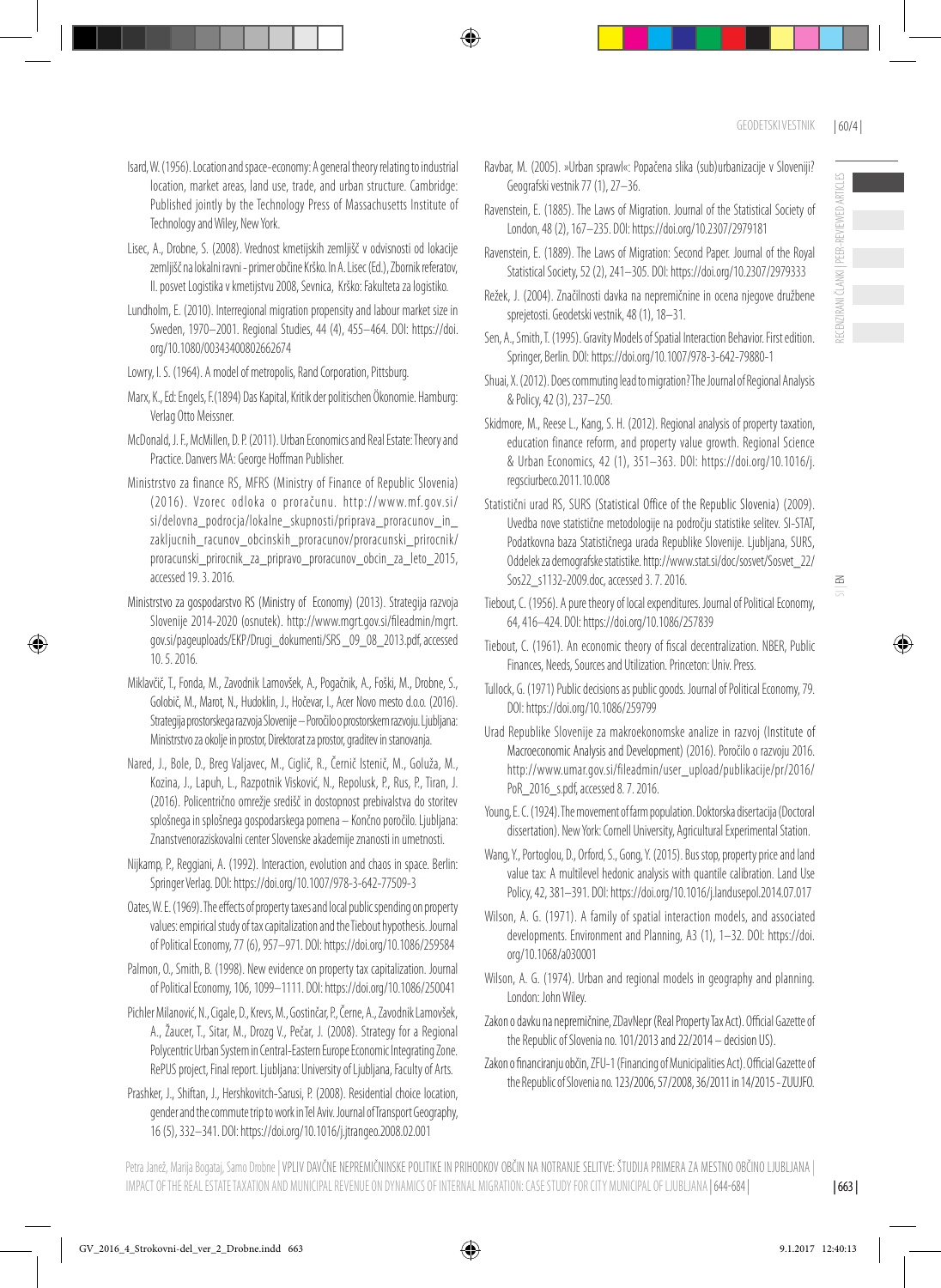#### Annex 1: The proportion of current levies for real estate in municipal revenues (A), the proportion of new real estate tax in municipal revenues (B), and changes in municipal revenues arising from changed taxation of real estate (C)

|                | i i ui ii cipui              | $\sim$ $\sim$ |       | ucu (1977 uniu c | ىەر   | in manieipan evenue   |       | , un, ny | .    | mangcu         | canacioni or                  | ------ | ここ (一) |      |
|----------------|------------------------------|---------------|-------|------------------|-------|-----------------------|-------|----------|------|----------------|-------------------------------|--------|--------|------|
| Šifra          | Občina                       | A             | B     | С                | Šifra | Občina                | A     | B        | С    | Šifra          | Občina                        | A      | B      | С    |
| 53             | Kranjska<br>Gora             | 12.50         | 37.99 | 25.48            | 13    | Cerknica              | 6.45  | 13.63    | 7.18 | 179            | Sodražica                     | 1.37   | 5.85   | 4.48 |
| 12             | Cerklje na<br>Gorenjskem     | 6.17          | 25.05 | 18.88            | 201   | Renče-<br>Vogrsko     | 5.39  | 12.52    | 7.14 | 193            | Žužemberk                     | 2.25   | 6.71   | 4.46 |
| 186            | Trzin                        | 16.97         | 35.70 | 18.74            | 127   | Štore                 | 4.11  | 11.25    | 7.13 | 178            | Selnica ob<br>Dravi           | 5.22   | 9.64   | 4.42 |
| 90             | Piran                        | 11.69         | 28.31 | 16.62            | 120   | Šentjur               | 2.19  | 9.32     | 7.13 | 74             | Mežica                        | 2.95   | 7.32   | 4.37 |
| 164            | Komenda                      | 6.17          | 22.33 | 16.16            | 192   | Žirovnica             | 6.53  | 13.57    | 7.03 | 154            | Dobje                         | 2.12   | 6.48   | 4.37 |
| 212            | Mirna                        | 6.02          | 21.17 | 15.15            | 174   | Prebold               | 4.86  | 11.88    | 7.02 | 91             | Pivka                         | 5.09   | 9.41   | 4.31 |
| 117            | Šenčur                       | 5.21          | 20.22 | 15.01            | 79    | Mozirje               | 2.12  | 9.11     | 6.99 | 108            | Ruše                          | 10.35  | 14.65  | 4.30 |
| 89             | Pesnica                      | $-5.63$       | 9.17  | 14.80            | 7     | Brda                  | 3.47  | 10.41    | 6.94 | $10\,$         | Tišina                        | 1.74   | 6.04   | 4.30 |
| 72             | Mengeš                       | 9.21          | 23.72 | 14.50            | 44    | Kanal                 | 7.51  | 14.39    | 6.89 | 210            | Sveti Jurij v<br>Slo. goricah | 2.10   | 6.38   | 4.28 |
| 160            | Hoče-<br>Slivnica            | 4.38          | 18.54 | 14.16            | 110   | Sevnica               | 2.28  | 9.15     | 6.87 | 169            | Miklavž na<br>Drav. polju     | 6.41   | 10.68  | 4.28 |
| $\,$ 8 $\,$    | Brezovica                    | 3.95          | 17.82 | 13.87            | 70    | Maribor               | 12.88 | 19.62    | 6.74 | 153            | Cerkvenjak                    | 1.54   | 5.73   | 4.18 |
| $40\,$         | Izola                        | 8.30          | 22.14 | 13.84            | 6     | Bovec                 | 3.07  | 9.81     | 6.73 | 181            | Sveta Ana                     | 1.52   | 5.64   | 4.12 |
| 208            | Log-<br>Dragomer             | 4.25          | 17.86 | 13.61            | 157   | Dolenjske<br>Toplice  | 3.97  | 10.60    | 6.63 | 137            | Vitanje                       | 2.69   | 6.81   | 4.12 |
| $\mathfrak{Z}$ | Bled                         | 10.69         | 24.29 | 13.60            | 184   | Tabor                 | 2.45  | 9.07     | 6.62 | 14             | Cerkno                        | 2.81   | 6.92   | 4.11 |
| 50             | Koper                        | 17.23         | 29.73 | 12.50            | 109   | Semič                 | 3.22  | 9.81     | 6.59 | 146            | Železniki                     | 4.09   | 8.19   | 4.10 |
| $\sqrt{4}$     | Bohinj                       | 6.18          | 18.62 | 12.44            | 134   | Velike Lašče          | 2.86  | 9.41     | 6.55 | 152            | Cankova                       | 3.27   | 7.35   | 4.08 |
| 82             | Naklo                        | 14.65         | 26.74 | 12.08            | 22    | Dol pri<br>Ljubljani  | 7.60  | 14.14    | 6.54 | 202            | Središče ob<br>Dravi          | 5.51   | 9.49   | 3.98 |
| 35             | Hrpelje-<br>Kozina           | 4.73          | 16.53 | 11.79            | 81    | Muta                  | 2.61  | 9.15     | 6.54 | 31             | Gornji<br>Petrovci            | 3.32   | 7.23   | 3.91 |
| 39             | Ivančna<br>Gorica            | 1.18          | 12.88 | 11.70            | 122   | Škofja Loka           | 11.12 | 17.65    | 6.53 | 198            | Makole                        | 0.69   | 4.60   | 3.91 |
| 123            | Škofljica                    | 5.01          | 16.56 | 11.54            | 38    | Ilirska<br>Bistrica   | 3.45  | 9.89     | 6.44 | 172            | Podlehnik                     | 1.83   | 5.69   | 3.86 |
| 5              | Borovnica                    | 3.57          | 15.10 | 11.54            | 183   | Šempeter-<br>Vrtojba  | 14.68 | 21.11    | 6.43 | 116            | Sveti Jurij ob<br>Ščavnici    | 1.50   | 5.32   | 3.82 |
| 95             | Preddvor                     | 4.30          | 15.81 | 11.51            | 99    | Radeče                | 2.82  | 9.21     | 6.38 | 30             | Gornji Grad                   | 2.50   | 6.30   | 3.81 |
| 104            | Ribnica                      | 4.30          | 15.64 | 11.34            | 48    | Kočevje               | 3.32  | 9.67     | 6.35 | 67             | Luče                          | 1.00   | 4.78   | 3.78 |
| 61             | Ljubljana                    | 16.79         | 27.81 | 11.03            | 60    | Litija                | 5.32  | 11.64    | 6.31 | 175            | Prevalje                      | 6.08   | 9.79   | 3.71 |
| 23             | Domžale                      | 9.69          | 20.41 | 10.72            | 46    | Kobarid               | 2.53  | 8.74     | 6.21 | 165            | Kostel                        | 1.23   | 4.94   | 3.70 |
| 138            | Vodice                       | 3.58          | 14.24 | 10.66            | 92    | Podčetrtek            | 3.85  | 9.97     | 6.12 | $\overline{c}$ | Beltinci                      | 4.37   | 8.00   | 3.63 |
| $37\,$         | Ig                           | 4.67          | 15.23 | 10.56            | 55    | Kungota               | 1.53  | 7.60     | 6.07 | 182            | Sveti Andraž<br>v Slo. gor.   | 2.61   | 6.19   | 3.57 |
| 111            | Sežana                       | 7.36          | 17.83 | 10.47            | 128   | Tolmin                | 3.31  | 9.35     | 6.04 | 176            | Razkrižje                     | 1.65   | 5.15   | 3.50 |
| 32             | Grosuplje                    | 6.03          | 16.34 | 10.31            | 166   | Križevci              | 2.25  | 8.27     | 6.01 | 132            | Turnišče                      | 2.33   | 5.81   | 3.48 |
| 64             | Logatec                      | 6.53          | 16.77 | 10.24            | 26    | Duplek                | 3.03  | 9.04     | 6.01 | 51             | Kozje                         | 2.10   | 5.56   | 3.46 |
| 21             | Dobrova-<br>Polhov<br>Gradec | 2.64          | 12.81 | 10.17            | 84    | Nova<br>Gorica        | 10.77 | 16.71    | 5.94 | 66             | Loški Potok                   | 2.64   | 6.00   | 3.36 |
| 151            | Braslovče                    | 3.09          | 12.86 | 9.77             | 62    | Ljubno                | 2.28  | 8.21     | 5.92 | 69             | Majšperk                      | 1.15   | 4.49   | 3.34 |
| 113            | Slovenska<br><b>Bistrica</b> | 3.07          | 12.83 | 9.76             | 147   | Žiri                  | 5.00  | 10.92    | 5.92 | 185            | Trnovska vas                  | 2.64   | 5.84   | 3.20 |
| 58             | Lenart                       | 3.12          | 12.81 | 9.69             | 200   | Poljčane              | 4.67  | 10.51    | 5.84 | 167            | Lovrenc na<br>Pohorju         | 3.56   | 6.67   | 3.12 |
| 77             | Moravče                      | 4.49          | 14.06 | 9.57             | 177   | Ribnica na<br>Pohorju | 2.81  | 8.62     | 5.81 | 142            | Zagorje ob<br>Savi            | 4.85   | 7.94   | 3.09 |
| 43             | Kamnik                       | 6.33          | 15.82 | 9.49             | 105   | Rogašovci             | 0.10  | 5.89     | 5.79 | 36             | Idrija                        | 6.72   | 9.66   | 2.94 |
| 71             | Medvode                      | 9.60          | 18.99 | 9.40             | 125   | Šmartno ob<br>Paki    | 6.20  | 11.96    | 5.76 | 47             | Kobilje                       | 1.30   | 4.19   | 2.89 |
| 59             | Lendava                      | 4.99          | 14.33 | 9.34             | 194   | Šmartno pri<br>Litiji | 3.93  | 9.60     | 5.67 | 187            | Velika<br>Polana              | 1.00   | 3.82   | 2.82 |
| $80\,$         | Murska<br>Sobota             | 10.61         | 19.93 | 9.32             | 100   | Radenci               | 7.73  | 13.40    | 5.67 | 205            | Sveti Tomaž                   | 2.74   | 5.54   | 2.81 |

RECENZIRANI ČLANKI | PEER-REVIEWED ARTICLES

RECENZIRANI ČLANKI I PEER-REVIEWED ARTICLES

Petra Janež, Marija Bogataj, Samo Drobne | VPLIV DAVČNE NEPREMIČNINSKE POLITIKE IN PRIHODKOV OBČIN NA NOTRANJE SELITVE: ŠTUDIJA PRIMERA ZA MESTNO OBČINO LJUBLJANA | IMPACT OF THE REAL ESTATE TAXATION AND MUNICIPAL REVENUE ON DYNAMICS OF INTERNAL MIGRATION: CASE STUDY FOR CITY MUNICIPAL OF LJUBLJANA | 644-684 |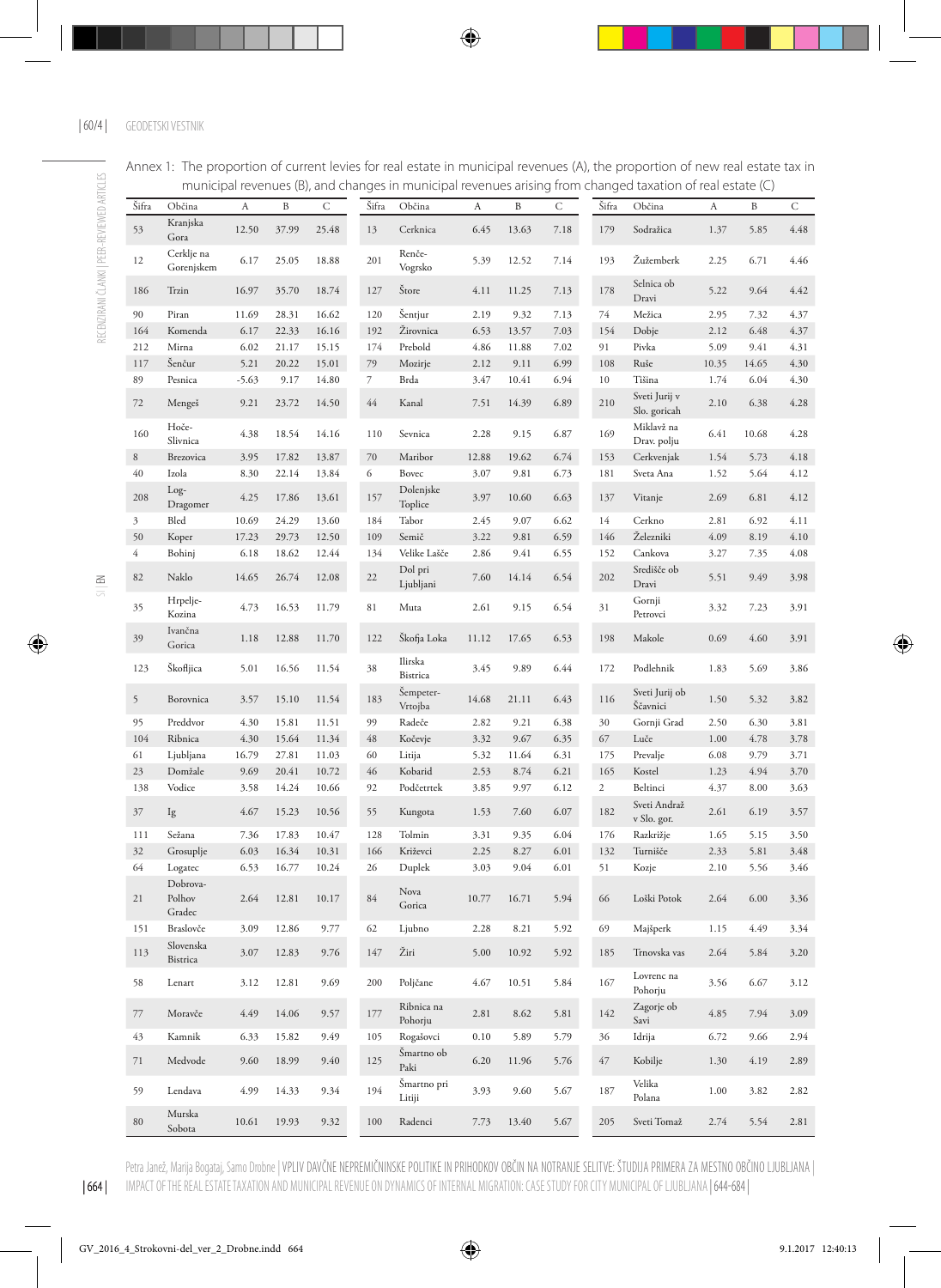| Šifra    | Občina                 | A     | B     | C    | Šifra | Občina                     | A     | B     | $\mathsf C$ | Šifra | Občina                | A     | $\, {\bf B}$ | $\mathsf C$ |
|----------|------------------------|-------|-------|------|-------|----------------------------|-------|-------|-------------|-------|-----------------------|-------|--------------|-------------|
| 170      | Mirna Peč              | 1.77  | 10.68 | 8.91 | 18    | Destrnik                   | 2.09  | 7.72  | 5.63        | 57    | Laško                 | 6.96  | 9.72         | 2.76        |
| 102      | Radovljica             | 8.96  | 17.84 | 8.88 | 88    | Osilnica                   | 1.31  | 6.92  | 5.61        | 149   | Bistrica ob<br>Sotli  | 2.32  | 5.00         | 2.68        |
| 139      | Vojnik                 | 1.79  | 10.59 | 8.80 | 94    | Postojna                   | 9.29  | 14.89 | 5.59        | 97    | Puconci               | 4.20  | 6.85         | 2.65        |
| 190      | Žalec                  | 4.54  | 13.31 | 8.77 | 24    | Dornava                    | 2.26  | 7.84  | 5.58        | 112   | Slovenj<br>Gradec     | 6.67  | 9.31         | 2.64        |
| 119      | Šentjernej             | 3.36  | 12.08 | 8.72 | 101   | Radlje ob<br>Dravi         | 5.09  | 10.63 | 5.53        | 199   | Mokronog-<br>Trebelno | 1.43  | 3.94         | 2.51        |
| 140      | Vrhnika                | 6.80  | 15.31 | 8.51 | 209   | Rečica ob<br>Savinji       | 1.82  | 7.34  | 5.52        | 56    | Kuzma                 | 3.60  | 6.07         | 2.47        |
| 207      | Gorje                  | 4.21  | 12.72 | 8.50 | 135   | Videm                      | 1.76  | 7.27  | 5.51        | 161   | Hodoš                 | 1.37  | 3.72         | 2.35        |
| 52       | Kranj                  | 12.01 | 20.46 | 8.46 | 204   | Sveta Trojica<br>v Slo. g. | 2.41  | 7.89  | 5.48        | 25    | Dravograd             | 8.05  | 10.30        | 2.25        |
| 173      | Polzela                | 4.90  | 13.31 | 8.41 | 11    | Celje                      | 14.08 | 19.41 | 5.34        | 196   | Cirkulane             | 3.03  | 5.14         | 2.11        |
| 211      | Sentrupert             | 4.31  | 12.70 | 8.39 | 45    | Kidričevo                  | 9.81  | 15.03 | 5.22        | 87    | Ormož                 | 7.42  | 9.31         | 1.89        |
| 130      | Trebnje                | 5.09  | 13.44 | 8.35 | 20    | Dobrepolje                 | 4.57  | 9.76  | 5.19        | 191   | Žetale                | 0.99  | 2.85         | 1.86        |
| 98       | Rače-Fram              | 7.24  | 15.58 | 8.34 | 29    | Gornja<br>Radgona          | 8.11  | 13.29 | 5.18        | 54    | Krško                 | 6.48  | 8.29         | 1.81        |
| 156      | Dobrovnik              | 3.97  | 12.30 | 8.33 | 83    | Nazarje                    | 7.26  | 12.41 | 5.15        | 203   | Straža                | 11.08 | 12.84        | 1.76        |
| 155      | Dobrna                 | 2.28  | 10.57 | 8.29 | 197   | Kostanjevica<br>na Krki    | 3.73  | 8.86  | 5.14        | 65    | Loška dolina          | 5.64  | 7.39         | 1.75        |
| 78       | Moravske<br>Toplice    | 4.96  | 13.22 | 8.26 | 41    | Jesenice                   | 8.28  | 13.38 | 5.10        | 143   | Zavrč                 | 1.98  | 3.66         | 1.68        |
| 85       | Novo mesto             | 11.52 | 19.68 | 8.16 | 124   | Smarje pri<br>Jelšah       | 4.28  | 9.37  | 5.10        | 33    | Šalovci               | 3.94  | 5.32         | 1.38        |
| 206      | Šmarješke<br>Toplice   | 3.49  | 11.59 | 8.10 | 163   | Jezersko                   | 4.42  | 9.48  | 5.06        | 158   | Grad                  | 3.04  | 4.27         | 1.23        |
| 68       | Lukovica               | 7.66  | 15.74 | 8.09 | 189   | Vransko                    | 3.96  | 8.97  | 5.01        | 141   | Vuzenica              | 5.82  | 7.04         | 1.22        |
| 75       | Miren-<br>Kostanjevica | 2.52  | 10.60 | 8.08 | 144   | Zreče                      | 4.26  | 9.25  | 5.00        | 168   | Markovci              | 6.02  | 6.79         | 0.77        |
| 9        | Brežice                | 3.39  | 11.40 | 8.01 | 73    | Metlika                    | 1.93  | 6.86  | 4.93        | 16    | Črna na<br>Koroškem   | 4.51  | 5.08         | 0.57        |
| 49       | Komen                  | 2.53  | 10.49 | 7.96 | 96    | Ptuj                       | 5.62  | 10.54 | 4.92        | 103   | Ravne na<br>Koroškem  | 11.54 | 11.78        | 0.24        |
| 162      | Horjul                 | 3.61  | 11.56 | 7.95 | 42    | Juršinci                   | 2.38  | 7.29  | 4.90        | 129   | Trbovlje              | 9.73  | 9.06         | $-0.67$     |
| 136      | Vipava                 | 5.05  | 12.94 | 7.89 | 76    | Mislinja                   | 3.19  | 7.99  | 4.80        | 107   | Rogatec               | 6.94  | 6.22         | $-0.72$     |
| 17       | Črnomelj               | 2.79  | 10.60 | 7.81 | 195   | Apače                      | 1.84  | 6.62  | 4.79        | 28    | Gorišnica             | 9.64  | 8.54         | $-1.11$     |
| 19       | Divača                 | 2.22  | 10.01 | 7.78 | 27    | Gorenja vas-<br>Poljane    | 3.25  | 7.99  | 4.74        | 34    | Hrastnik              | 7.72  | 6.44         | $-1.28$     |
| 106      | Rogaška<br>Slatina     | 7.21  | 14.90 | 7.69 | 171   | Oplotnica                  | 2.93  | 7.64  | 4.71        | 93    | Podvelka              | 6.96  | 4.37         | $-2.59$     |
| 121      | Škocjan                | 2.78  | 10.43 | 7.65 | 15    | Črenšovci                  | 2.00  | 6.70  | 4.71        | 133   | Velenje               | 16.11 | 12.97        | $-3.14$     |
| 118      | Šentilj                | 2.47  | 10.01 | 7.54 | 131   | Tržič                      | 4.65  | 9.35  | 4.69        | 126   | Šoštanj               | 13.43 | 9.62         | $-3.81$     |
| 114      | Slovenske<br>Konjice   | 4.48  | 11.88 | 7.40 | 180   | Solčava                    | 0.63  | 5.30  | 4.67        | 115   | Starše                | 12.61 | 8.76         | $-3.85$     |
| 86       | Odranci                | 2.48  | 9.70  | 7.21 | 150   | Bloke                      | 3.83  | 8.39  | 4.56        | 159   | Hajdina               | 16.74 | 10.82        | $-5.91$     |
| 148      | Benedikt               | 1.96  | 9.16  | 7.20 | 63    | Ljutomer                   | 7.08  | 11.62 | 4.54        |       |                       |       |              |             |
| $\bf{l}$ | Ajdovščina             | 6.23  | 13.42 | 7.19 | 188   | Veržej                     | 5.67  | 10.18 | 4.51        |       |                       |       |              |             |

Note: A – current revenues from building land use charge, property tax and fees for the maintenance of forest roads as % of municipal revenue; B – the real estate tax as % of municipal revenue; C – change in %.

#### Janež P., Bogataj M., Drobne S. (2016). Impact of the real estate taxation and municipal revenue on dynamics of internal migration: Case study for City Municipal of Ljubljana. Geodetski vestnik, 60 (4): 644-684. DOI: 10.15292/geodetski-vestnik.2016.04.644-684

RECENZIRANI ČLANKI | PEER-REVIEWED ARTICLES

RECENZIRANI ČLANKI | PEER-REVIEWED ARTICLES

| 665 |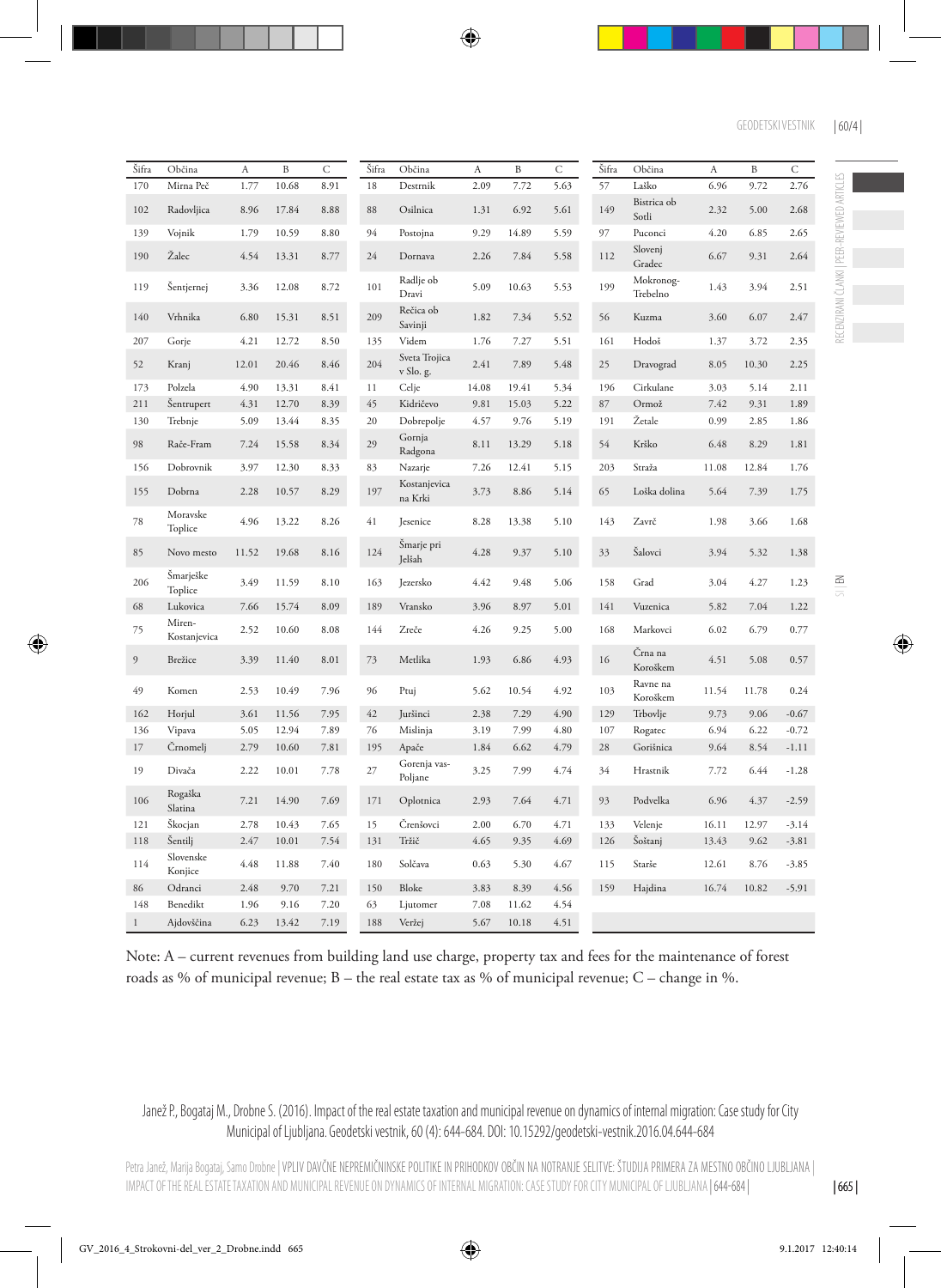# Vpliv davčne nepremičninske politike in prihodkov občin na notranje selitve: študija primera za Mestno občino Ljubljana

OSNOVNE INFORMACIJE O ČLANKU: GLEJ STRAN 644

#### **1 UVOD**

V prostorski ekonomiki je pomembno vprašanje, kako pritegniti ljudi v obravnavano lokalno skupnost, na primer v občino, ter kako jih v njej zadržati; glej npr. Tiebout (1956, 1961), Tullock (1971), Chun (1996). V Sloveniji ni institucionalizirane vmesne stopnje samouprave med državo in občinami, zato so občine osnovna celica za uresničevanje regionalnega razvoja z določenimi razvojnimi cilji na nacionalni ravni. Uresničevanje teh ciljev je močno povezano s financiranjem občin, njihovo ekonomsko močjo in stabilnostjo. Republika Slovenija (RS) izpostavlja blaginjo prebivalstva kot osrednji cilj družbenega razvoja, pri čemer bodo spremembe v gospodarstvu in družbi usmerjene k večanju blaginje sedanje in prihodnjih generacij (Strategija razvoja Slovenije 2014–2020 (osnutek), Ministrstvo za gospodarstvo, 2013, in Poročilo o razvoju Slovenije, Urad RS za makroekonomske analize in razvoj, 2016). Pri tem je treba posebno pozornost posvetiti projekcijam demografskih gibanj.

V članku obravnavamo stalne selitve med slovenskimi občinami. Stalna selitev (v nadaljevanju: selitev) je pojav v prostoru, kjer se spremeni bivališče posameznika ali skupine ljudi (Bole, 2004) med obravnavanimi prostorskimi enotami (dopolnilo avtorjev). Selitve dolgoročno vplivajo na politiko prometa, infrastrukturo in druge strukture v prostoru. So tudi tesno povezane s trgom nepremičnin. So pomemben in zapleten pojav ter pomembno vplivajo na demografski, gospodarski in širši družbeni razvoj (Bevc, 2000). S teoretičnimi in empiričnimi raziskavami tokov selitev lahko pojasnimo njihove pomembne posledice. Rezultati empiričnih raziskav o selitvenih tokovih pomembno prispevajo k boljšemu razumevanju tovrstnih demografskih gibanj, hkrati pa so lahko podlaga za boljše politično odločanje o posegih v prostor ter upravljanje objektov in naprav v njih, ne nazadnje podpirajo razprave o parametrih davčne politike kot potencialnega regulatorja rasti mest. Tako lahko občine oziroma regije z različnimi mehanizmi razvojnih politik vplivajo na razvoj svojega območja, s tem pa tudi na nadaljnja demografska gibanja. Pod pojmom urbani razvoj razumemo spreminjanje poselitvenih razmer ter spreminjanje strukture mest, ki je posledica gospodarskih in socialnih razmer (Drozg, 2008). Prostorski razvoj je posledica izvajanja več javnih politik, njihovi vplivi so lahko neposredni (na primer gradnja prometne infrastrukture) ali posredni (na primer ukrepi davčne politike) (Miklavčič et al., 2016). Občine so dolžne upravljati svoje prihodke tako, da zagotavljajo storitve javnega pomena in skrbijo za prostorski razvoj (Pichler Milanović et al., 2008). Občine naj bi vzpostavile razmere, ki bodo zagotovile kakovostno življenjsko okolje in ustvarile privlačno poslovno okolje (Nared et al., 2016).

| 666 |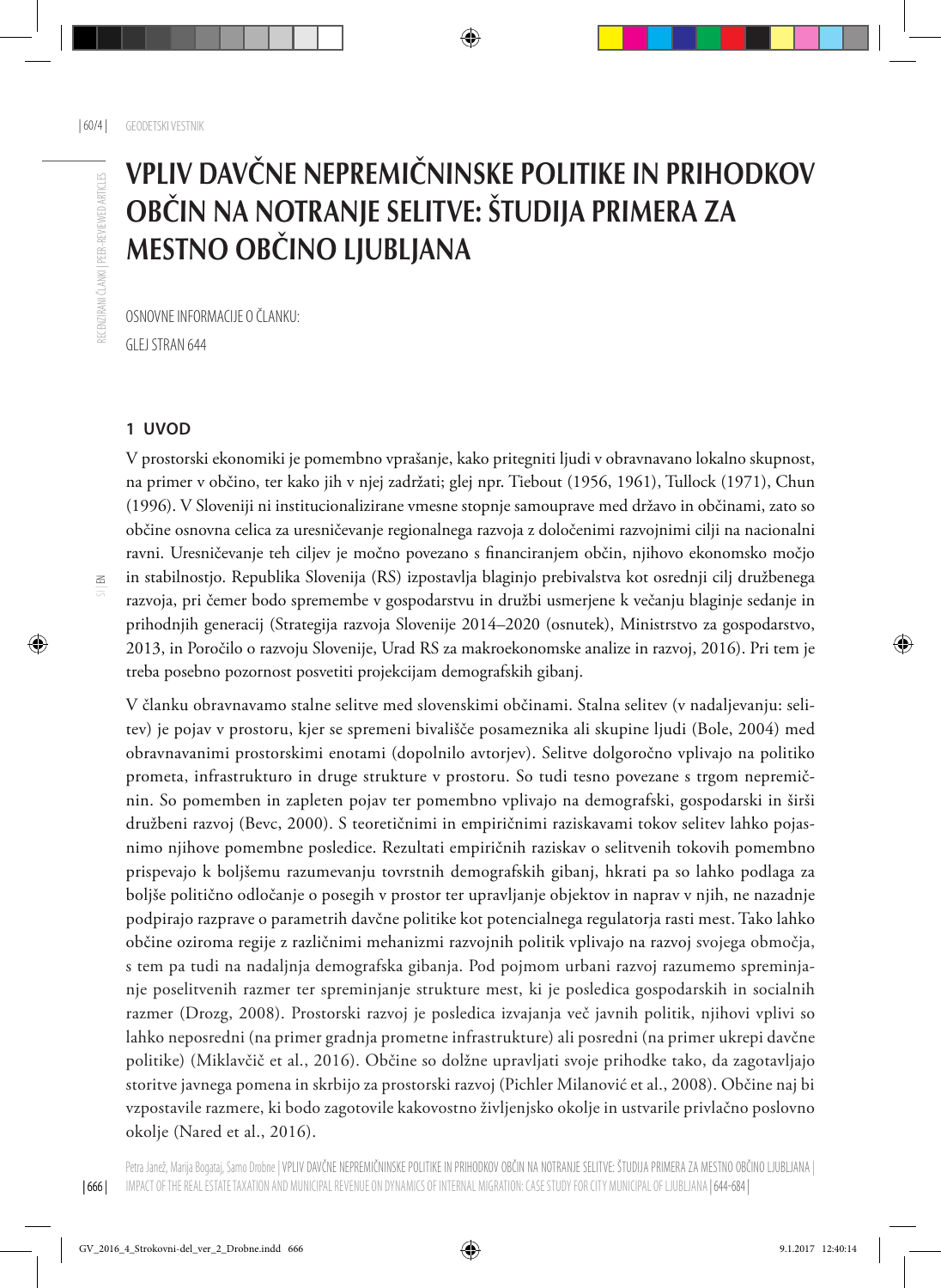ECENZIRANI ČLANKI | PEER-REVIEWED ARTICLES

 $\frac{1}{5}$ 

Selitve lahko analiziramo v gravitacijskih modelih (GM) oziroma prostorskih interakcijskih modelih (PIM). Prvi matematični model selitev, ki je temeljil na fizikalnem zakonu gravitacije, je objavil Young (1924). Wilson (1971, 1974) je gravitacijski model razširil v prostorski interakcijski model, tega je posplošil Cesario (1973, 1974). Že Lowry (1964) je predstavil možnosti za dinamično obravnavo tovrstnih gravitacij, kjer sta bila v jedru obravnave zaposlovanje in gradnja stanovanj. V takšnih modelih analiziramo vpliv spremenljivk na tokove v izvoru, kjer proučujemo lepljivost, in na tokove v ponoru, kjer proučujemo privlačnost ter vpliv razdalje med izvorom in ponorom na tokove selitev (Haynes in Fotheringham, 1984; Fotheringham in O'Kelly, 1989; Sen in Smith, 1995).

Chun (1996) trdi, da so lahko selitve sredstvo za doseganje gospodarske učinkovitosti in pravičnosti. Anjomani (2002) ugotavlja, da se lokalne oblasti vse bolj zavedajo pomembnosti selitev za zagotavljanje razvoja območja in družbene blaginje. Tako lahko občine na podlagi gravitacijskih modelov sprejmejo boljše politične odločitve ter s primerno lokalno politiko ustvarijo možnosti za rast. S tem povečajo blaginjo svojih prebivalcev in uporabnikov njihovih storitev. Med boljše politične odločitve občin spada tudi primernejša obdavčitev, ki se odraža v družbeni in gospodarski učinkovitosti občin. Ob tem se zastavlja vprašanje, ali bo diferencirana nepremičninska davčna politika vplivala na priseljevanje, odseljevanje in posledično na tehnični prirast prebivalstva v občinah.

Namen in cilj te raziskave sta predstaviti prostorski interakcijski model za preučitev lepljivosti občine izvora in privlačnosti občine ponora za selitve med občinami Slovenije, s katerim posebej analiziramo vpliv spremenjenih prihodkov občine ter vpliv spremenjenih cen nepremičnin, iz naslova spremenjene obdavčitve nepremičnin, na privlačnost občine za selivce. V nadaljevanju članka najprej opredelimo problem, kjer opredelimo notranje selitve in njihovo obravnavo v PIM, ki sta ga razvila Drobne in Bogataj (2005, 2009, 2011, 2013), v obravnavi vpliva prostorske politike in investicij v prometno infrastrukturo na tokove pa tudi Bogataj et al. (2004) ter Bogataj in Bogataj (2007, 2011), sledi opredelitev prihodkov občine in cen nepremičnin z vidika spremembe obdavčitve. V tretjem delu predstavimo metodologijo raziskave, tj. podatkovne osnove in metodo dela. Rezultate izvedbe modela z izračunom parametrov selitvenih tokov med občinami in spreminjanje prihodka občin zaradi uvedbe davka na nepremičnine predstavimo v četrtem poglavju. Na koncu sledi študija primera, vpliv spremembe stopnje davka na nepremičnine v Mestni občini Ljubljana (MOL) na njeno privlačnost za selivce. V šestem in sedmem poglavju članka sledita razprava in sklep s predlogi za nadaljnje delo.

### **2 PREDSTAVITEV PROBLEMA**

### **2.1 Selitve in prostorski interakcijski modeli**

Greenwood in Hunt (2003) sta izdelala pregled empiričnih študij selitev od Ravensteina (1885, 1889) naprej. Avtorja ugotavljata, da je večina selitev v preteklosti potekala v večja mestna središča, kar je v obdobju industrializacije povzročilo rast mest in urbanizacijo. Shuai (2012) ugotavlja, da predvsem delovna mobilnost pozitivno in izrazito vpliva na selitvene tokove. Če se povečajo stroški delovne mobilnosti ali zmanjšajo stroški selitve, se delavec vozač lažje odloči za selitev: medtem ko nižji stroški selitev pritegnejo prebivalce mest na bližnje lokacije zunaj mesta, tamkajšnje prebivalstvo spodbujajo k dnevni delovni mobilnosti v mesto predvsem nižji stroški prevoza na delo in cenejše nepremičnine. Podobno ugotavlja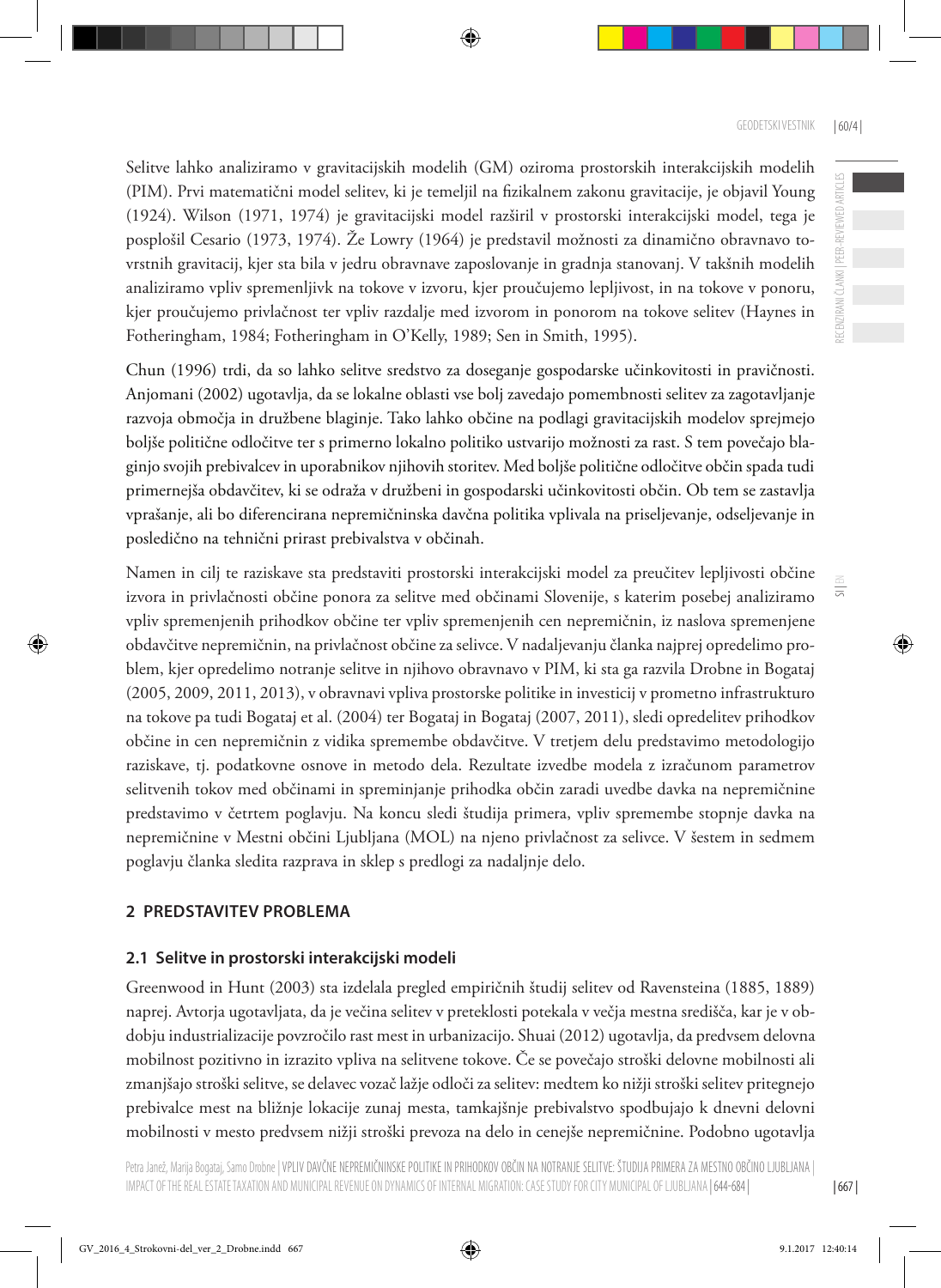Lundholm (2010), da ravno pripravljenost na daljšo vožnjo na delo ustvarja pogoje za odločanje glede morebitne preselitve. Iz tega lahko sklenemo, da boljše razmere za vožnjo na delo tako zavirajo kot tudi pospešujejo selitve (Drobne, Rajar in Lisec, 2013): primer pospeševanja selitev so selitve iz mestnih območij na podeželje (suburbanizacija) in vožnja nazaj v mesto na delo, kar je razvidno v občinah na obrobju Ljubljane (Ravbar, 2005).

Bevc in Uršič (2013) sta po državni statistiki povzeli dejstvo, da je v Sloveniji v obdobju 1995–2007 absolutno in relativno število selitev naraščalo. Kljub metodološko-vsebinskim spremembam pri zajemu podatkov o selitvah v letu 2008 (SURS, 2009) statistika kaže na naraščanje selitev med slovenskimi občinami tudi po letu 2009. Avtorici sta še ugotovili, da narašča povprečna starost selivcev, in sicer z 28 let v 1990. letih, na 30 let v obdobju 2001–2007, v obdobju 2008–2011 pa je znašala že 34 let (Bevc in Uršič, 2013). Te ugotovitve še posebej opozarjajo, da se s politiko upokojevanja in staranjem prebivalstva spreminja tudi jakost tokov delovne mobilnosti in selitev.

Bogataj, Drobne in Bogataj (1993), Bogataj (2000), Bogataj in Drobne (2005), Drobne in Bogataj (2005, 2009, 2011), Drobne, Bogataj in Bogataj (2008), Drobne in Bogataj (2013), Drobne, Rajar in Lisec (2013) ter Drobne (2014) so v PIM študirali selitve in delovno mobilnost, kot nadomestek in dopolnilo selitev prebivalstva, po različnih prostorskih strukturah Slovenije in Evrope. Prostorske interakcije so medsebojni vplivi med lokacijami, ki pomenijo gibanje ali komunikacijo v prostoru. V prostorskih znanostih nas najpogosteje zanimajo interakcije, ki so rezultat človekovega delovanja in vključujejo selitve, dnevno ali tedensko delovno mobilnost, dnevne ali tedenske tokove dijakov in študentov, tokove informacij ali blaga in podobno (Fotheringham in O'Kelly, 1989; Nijkamp in Reggiani, 1992). Proučevanje selitev med občinami oziroma regijami je torej del širšega proučevanja prostorskih interakcij. PIM se razlikujejo glede na matematično formulacijo, omejitve, vire podatkov, umerjanje, konvergenčna merila in ostale parametre. Izbira in sprememba vrste PIM mora ustrezati zahtevanemu namenu (Horak, Ivan in Tesla, 2014; Drobne, 2016).

Po Wilsonu (1971) so prostorski interakcijski modeli dolgoročno pomembni za proučevanje v družbenih vedah, ne le v geografiji, temveč tudi v ekonomiji in sociologiji – torej v številnih znanostih, ki se ukvarjajo s prostorom. V PIM (lahko) proučujemo vpliv (številnih) pojasnjevalnih spremenljivk na tokove selitev in dnevne oziroma tedenske mobilnosti ter povezanost med njimi. Prashker in sodelavci prepoznavajo naslednje skupine dejavnikov, ki vplivajo na izbiro lokacije prebivališča (Prashker, Shiftan in Hershkovitch-Sarusi, 2008): (a) značilnosti stanovanjskih enot (velikost in vrsta stanovanjske enote, možnost parkiranja, zvočna in toplotna izoliranost, razgled, starost zgradbe in vzdrževanje ter druge posebne značilnosti); (b) lokacijske značilnosti (značilnosti, ki se nanašajo na kakovost bivalnih enot samih in okolja, ki mu pripadajo; okolje vpliva na kakovost prebivališča in načina življenja v gospodinjstvu; primeri takšnih dejavnikov so družbenogospodarski status območja, izobrazbena struktura, stopnja varnosti, priložnosti za nakupe in oddih, promet, hrup, onesnaženost zraka in drugi); (c) značilnosti dostopnosti (dostopnost do različnih mestnih/podeželskih/vmesnih funkcij in dejavnosti, zanimivih za posameznika, kot so delo, nakupovanje in oddih; vožnja na delo se v literaturi proučuje najpogosteje, zato je dostopnost do dela domnevno (ibid.) najpomembnejša pri izbiri lokacije prebivališča); (d) posameznikove značilnosti (kot so starost, zakonski stan, otroci, izobrazba, prihodek, lastništvo prevoznega sredstva in druge značilnosti).

| 668 |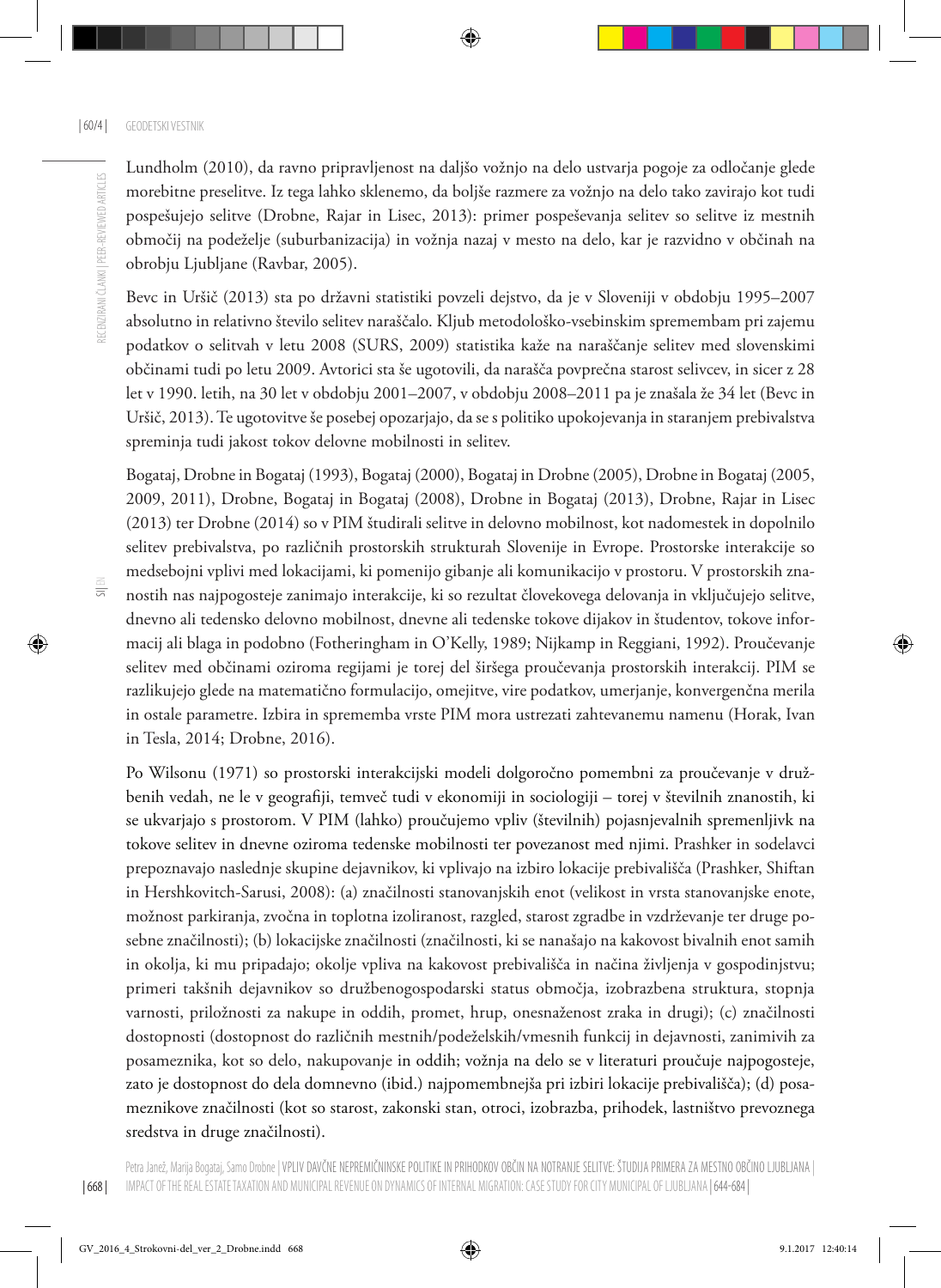RECENZIRANI ČLANKI | PEER-REVIEWED ARTICLES

 $\frac{1}{5}$ 

V raziskavi smo v PIM analizirali dejavnike, ki vplivajo na notranje selitve v Sloveniji. Pri tem smo posebno pozornost namenili analizi vplivov spremembe prihodkov občin in vplivov davkov na cene nepremičnin iz naslova spremembe obdavčitve nepremičnin v Sloveniji na jakost tokov selivcev.

#### **2.2 Prihodki občine**

V prostorski ekonomiki je – od pionirskega dela Tiebouta (1956) naprej – eno od osrednjih vprašanj razmeščanje gospodinjstev na urbanem trgu stanovanjskih nepremičnin (Ferreira, 2010). Tiebout (1956, 1961) je preučil vpliv posameznikove mobilnosti na oblikovanje fiskalne politike v lokalnih skupnostih (občinah). V njegovem modelu se posamezniki selijo med območji brez stroškov in svobodno, dokler ne najdejo območja z optimalno kombinacijo dosegljivih javnih dobrin (Hill, 2006). Dosegljivost pa je odvisna tudi od višine davkov na nepremičnine. Tullock (1971) je nadgradil Tieboutovo teorijo z obravnavo razlik med območji in obdavčitvijo v posameznih lokalnih skupnostih. Ugotovil je, da – ob nespremenjenih ostalih pogojih – na tokove selivcev vplivajo diferencialni lokalni davčni sistemi. Cebula (1974, 1990, 2002, 2009) je v svojih empiričnih raziskavah in s Curran (1978) preizkusil Tiebout-Tullockovo domnevo o vplivu lokalne fiskalne politike na tokove selitev. Potrdil je vpliv davka na nepremičnine na selitve (ibid). Tako je Cebula (2009) ugotovil, da se z dvigom davka na nepremičnine v državi *j* za p % znižajo tokovi selitev v *j* iz celotnega obravnavanega gospodarskega prostora (ZDA) za (1 + *p*) <sup>−</sup>0,00008. Pri dvigu davkov za 10 % bi to pomenilo slabih osem selitev manj na milijon selivcev, kar je sicer zanemarljivo malo. Žal pa je Cebula študiral le točkovne spremembe, ne pa sprememb na tokovih iz izvora v ponor, zato je tudi determinacijski koeficient v njegovi analizi nizek. To pomanjkljivost odpravlja v tej študiji predlagani PIM.

Prihodki občin so sestavljeni iz različnih virov (6. in 7. člen Zakona o financiranju občin (Uradni list RS, št. 123/2006, 57/2008, 36/2011 in 14/2015 – ZUUJFO)): »Viri financiranja občine so prihodki občinskega proračuna od davka na nepremičnine, davka na vodna plovila, davka na promet nepremičnin, davka na dediščine in darila, davka na dobitke od klasičnih iger na srečo in drugega davka, če je tako določeno z zakonom, ki davek ureja. […] Vir financiranja občine so tudi prihodki od samoprispevka, takse, globe, koncesijske dajatve, plačila za storitve lokalnih javnih služb in drugi, če je tako določeno z zakonom, ki ureja posamezno dajatev, ali s predpisom, izdanim na podlagi zakona. […] Prihodki občine so tudi prihodki od stvarnega in finančnega premoženja občine, prejete donacije in transferni prihodki iz državnega proračuna in sredstev skladov Evropske unije. Vir financiranja občin so tudi prihodki iz dohodnine in drugih davkov, ki so v skladu z zakonom prihodek državnega proračuna, in sicer za posamezno proračunsko leto v višini skupne primerne porabe občin.« Med davčne prihodke spada tudi davek na premoženje, ki je pravi premoženjski davek, kamor uvrščamo davek na nepremičnine (davek od premoženja in nadomestilo za uporabo stavbnega zemljišča), in drugi davki za uporabo blaga in storitev, kamor uvrščamo tudi pristojbine za vzdrževanje gozdnih cest; glej tudi podatke Ministrstva za finance (2016).

V raziskavi se osredotočamo le na prihodke od davka od premoženja, nadomestila za uporabo stavbnega zemljišča, pristojbine za vzdrževanje gozdnih cest, ki bodo nadomeščeni s prihodki od novega davka na nepremičnine. Z razveljavljenim Zakonom o davku na nepremičnine (ZDavNepr, Uradni list RS, št. 101/2013 in 22/2014 – odl. US) bi davek na nepremičnine nadomestil davek od premoženja, nadomestilo za uporabo stavbnega zemljišča in pristojbino za vzdrževanje gozdnih cest. Zaradi neenotne obstoječe obdavčitve nepre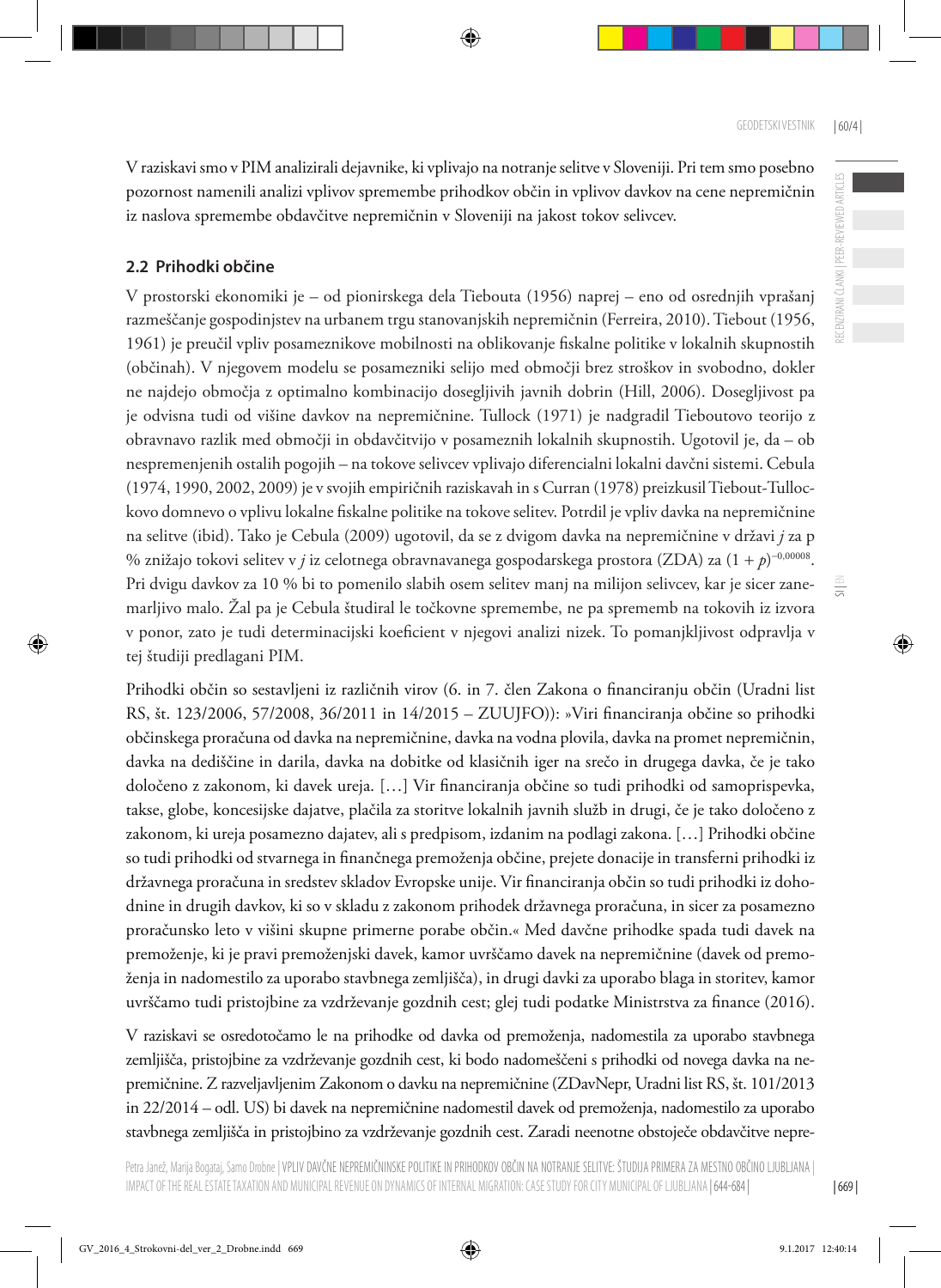mičnin se v Sloveniji že vrsto let pripravlja sistem davka na nepremičnine, ki bi nadomestil sedanje dajatve in odpravil slabosti obstoječe obdavčitve.

Slabosti sedanje obdavčitve nepremičnin so: neenotno določanje predmeta obdavčitve, neenotna merila za določanje davčnih zavezancev, netržne metode določanja davčne osnove, različen način določanja davčne osnove in višine dajatve ter različno opredeljevanje oprostitev in olajšav. Davek od premoženja in nadomestilo za uporabo stavbnih zemljišč sta velikokrat predmet pritožb, občinski odloki pa ustavnih pritožb in posledično razveljavitev. Nekatere nepremičnine v sistem obdavčitve sploh niso zajete, saj so občinske baze nepopolne in neažurne. Iz navedenega sledi, da dosedanji sistem občinam ne zagotavlja zadostnih davčnih prihodkov, prav tako ne obdavčitve, s katero bi lahko še dodatno vplivali na gospodarsko učinkovitost in stabilnost občin.

Filippakopoulou in Potsiou (2014) sta v študiji o obdavčitvi nepremičnin v Grčiji prišla do enake ugotovitve kot snovalci novega davka na nepremičnine v Sloveniji, in sicer da bo obdavčitev nepremičnin pravično le, ko bo davčna osnova tržna vrednost, oziroma vrednost na podlagi množičnega vrednotenja, in ko bodo v obdavčitev zajete vse nepremičnine. Režek (2004) navaja, da uvedba novega davka zahteva vnaprejšnjo jasnost razlogov zanj, njegovih ciljev in namenov ter tudi vnaprejšnje poznavanje, predvidevanje in izhodiščno usmerjanje njegovih učinkov in načinov za njihovo naknadno uravnavanje. Poudarja, da je navedeno pomembno zaradi doseganja ustrezne stopnje politične in družbene ocene glede njegove upravičenosti in učinkovitosti – saj je ena od osnovnih pravic davkoplačevalcev ravno zahteva po jasnosti ciljev oblasti ter preverjanju njihovega uresničevanja in doseganja. Treba je vedeti, kako bo nova davčna zakonodaja vplivala na življenje državljanov, kamor spada tudi ugotavljanje njihovega zadovoljstva v okolju, kjer živijo, in njihove pripravljenosti, da še naprej živijo v istem okolju. Nova davčna zakonodaja bo vplivala tako na prihodke občin kot na cene nepremičnin. Zato v članku analiziramo vpliv simultanih sprememb prihodkov občin in cen nepremičnin v občinah na lepljivost v izvoru oziroma na privlačnost za tokove selivcev v ponoru.

Pri tem posebej obravnavamo selitve v prestolnico Slovenije, ki je kljub manjši velikosti v različnih projektih o mednarodni vlogi slovenskih mest (ESPON 1.1.1., 2005) omenjena kot slovensko metropolitansko urbano območje in globalno pomembno središče. V študiji primera analiziramo vpliv spremembe prihodkov Mestne občine Ljubljana (MOL) na tokove selivcev v občino, če bi MOL nadomestila sedanje prihodke od nadomestila za uporabo stavbnega zemljišča, davka od premoženja in pristojbine za vzdrževanje gozdnih cest s pričakovanimi prihodki od davka na nepremičnine po razveljavljenem Zakonu o davku na nepremičnine (Uradni list RS, št. 101/2013 in 22/2014 – odl. US) in pri tem določila drugačno davčno stopnjo od drugih občin v Sloveniji. Pri tem smo preizkusili naslednjo domnevo:

*Domneva 1*: S povečanjem/zmanjšanjem prihodkov Mestne občine Ljubljana (MOL) iz naslova spremembe obdavčitve rezidenčnih stanovanjskih nepremičnin se bo, ob nespremenjenih prihodkih v drugih občinah, povečalo/zmanjšalo priseljevanje v MOL.

#### **2.3 Cene rezidenčnih nepremičnin**

Vrednost mestnega zemljišča izhaja iz komunalne opremljenosti in druge infrastrukture mest ter investicij v lokalno skupnost, kar izhaja iz teorije o mestni renti, ki jo je podrobneje že izpostavil Marx v Kapitalu III/ Del VI *(Das Kapital, Kritik der politischen Ökonomie, Engels, F. (ur.), 1894),* nadgradili pa Isard (1956), Alonso (1964) in drugi prostorski ekonomisti. Enakega mnenja o vplivu infrastrukture

 $\equiv$ 

RECENZIRANI ČLANKI | PEER-REVIEWED ARTICLES

RECENZIRANI ČLANKI I PEER-REVIEWED ARTICLES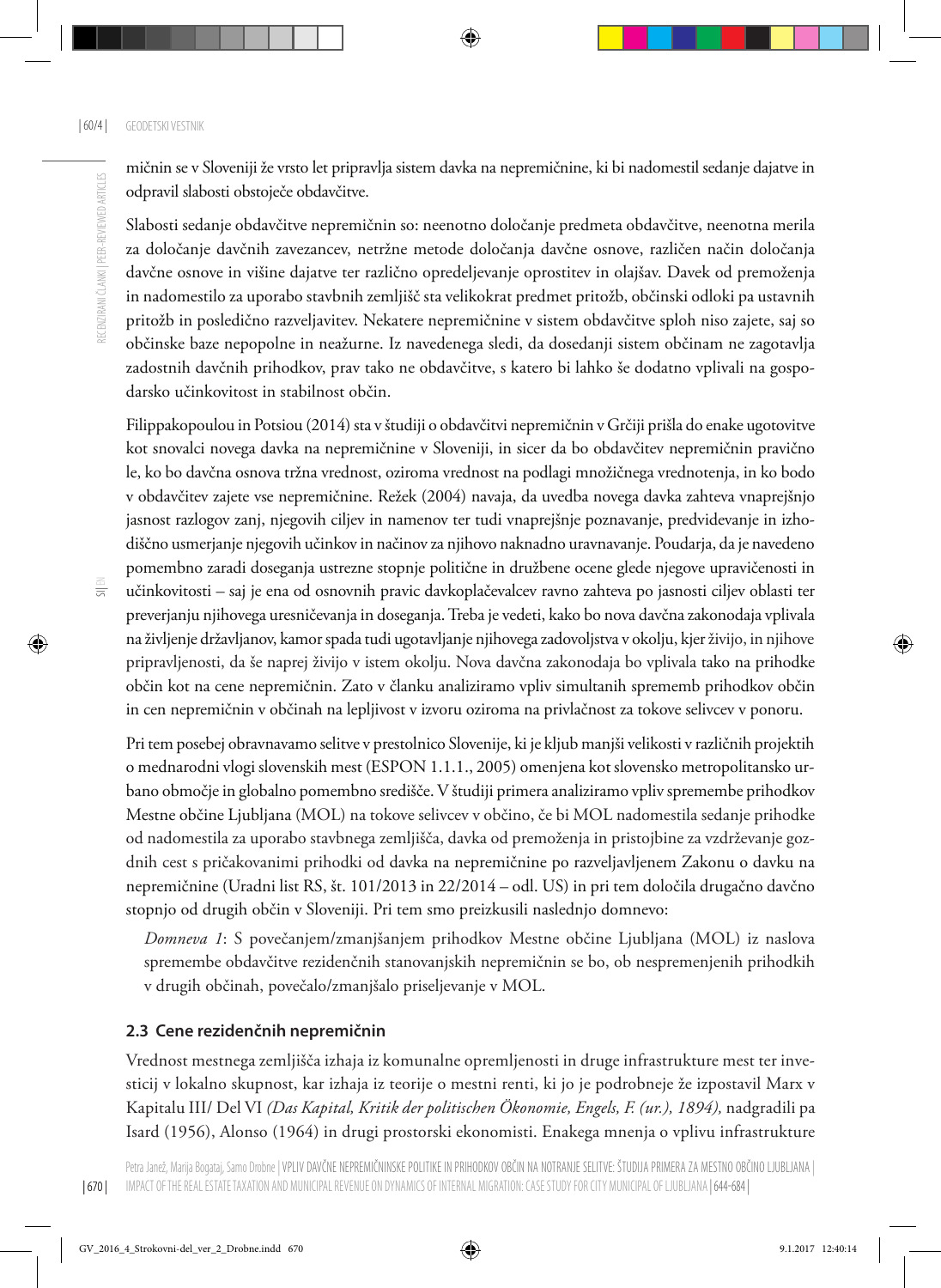RECENZIRANI ČLANKI | PEER-REVIEWED ARTICLES

 $\equiv$ 

in investicij na rento in vrednost zemljišča v lokalni skupnosti je bil tudi politični ekonomist George Henry (1948) v svojem delu *Progress and Poverty*. Wang s sodelavci (2015) meni, da bi zato morali zviševanje vrednosti zemljišča zaradi investicij spet zajeti v lokalno skupnost prek obdavčitve zemljišča. To trditev je z razvojem modela in numeričnimi primeri povezanosti med investicijami v komunalno infrastrukturo in zajemanjem rentnih diferencialov izpostavila in dokazala Bogataj (1982) v disertaciji z naslovom *Renta kot regulator rasti urbanih aglomeracij*. Tako se na primer z javno investicijo v prometno infrastrukturo, s katero se izboljša dostopnost, doda pomembna vrednost sosednjim zasebnim zemljiščem. Takšna vrsta javnih investicij s pozitivnimi zunanjimi učinki zviša vrednost zemljišča (Drobne, Bogataj in Lisec, 2008; Lisec in Drobne, 2008), zato je državna intervencija z davkom na zemljišče upravičljiva.

Tieboutov model vpliva fiskalne politike na posameznika v lokalni skupnosti (Tiebout, 1956) so nadgradili Oates (1969), Hamilton (1975, 1983), Fischel (1975), Blake (1979). Ti avtorji so dodatno poudarili prednost davka na nepremičnine, ki se prek investicij v javne lokalne storitve vrača prebivalcem oziroma se odrazi v kapitalizirani vrednosti nepremičnin. Kapitalizacijo davka v vrednosti nepremičnine so empirično dokazali tudi Palmona in Smith (1998) ter de Bartolomé in Rosenthal (1999). Pomembna je tudi študija Haughwouta et al. (2004), v kateri so koncept Tiebout-Oatesa (Edel in Sclar, 1974) preoblikovali v Haughwout-Inmanov model, ki obravnava odnos med prihodki občin, davčnimi prihodki, davčnimi stopnjami, nedavčnimi prihodki in indeksom cen lokalnih javnih storitev. Njihov model so nadgradili Skidmore, Reese in Kang (2012) z vključitvijo davčne konkurence med različnimi območji. Med novejšimi deli bi omenili študijo Banzhaf in Oates (2013), v kateri sta avtorja potrdila, da v kapitalizirani vrednosti nepremičnin ni vključen le plačan davek na nepremičnine, temveč tudi javni dolg za financiranje občin. Proučila sta predhodne študije o kapitalizaciji davka na nepremičnine v vrednost nepremičnine in ugotovila, da le Leed v svoji študiji iz leta 1985 ni našel dokazov o navedeni kapitalizaciji davka v vrednosti nepremičnine. England (2016) je proučil literaturo glede nosilcev davčnega bremena davka na nepremičnine, ki se oddajajo v najem. Prišel je do spoznanja, da lastniki nepremičnin lahko prevalijo davek na nepremičnine na najemnike, le ko so slednji pripravljeni plačati dobrine in storitve, ki jih ponujajo lokalne skupnosti in so financirane z davkom na nepremičnine (ibid).

Tržna vrednost nepremičnine odraža pričakovanje o prihodnjih koristih zaradi rabe te nepremičnine. Glaeser (1996) je pokazal, da davek na nepremičnine tudi kratkoročno usmerjene odločevalce motivira za zagotavljanje boljših lokalnih storitev. Davek na nepremičnine tako spodbuja lokalne oblasti k večjim investicijam v prihodnjo ugodnejšo rabo nepremičnin, s čimer se zagotavljajo finančne koristi ali povečuje udobje bivanja lokalnim davkoplačevalcem (in s tem volivcem). Zaradi različnih storitev v korist rabe nepremičnine dosegajo nepremičnine v lokalni skupnosti različne vrednosti, v katerih je kapitaliziran tudi davek na nepremičnine. Tako se lahko zaradi različnih davkov po lokalnih skupnostih spreminjajo tokovi selitev. V članku razvijemo model, ki omogoči študij in vrednotenje vpliva davčne stopnje na kapitalizacijsko stopnjo, ta pa skupaj z rento rezidenčnih stanovanjskih nepremičnin vpliva na njihovo ceno. Pri tem bomo preskusili naslednjo domnevo:

*Domneva 2*: Z znižanjem/zvišanjem stopnje obdavčitve rezidenčnih stanovanjskih nepremičnin v MOL se bo prek vpliva cen nepremičnin, ob predpostavki nespremenjenih davčnih stopnjah v drugih občinah, povečalo/zmanjšalo priseljevanje v MOL.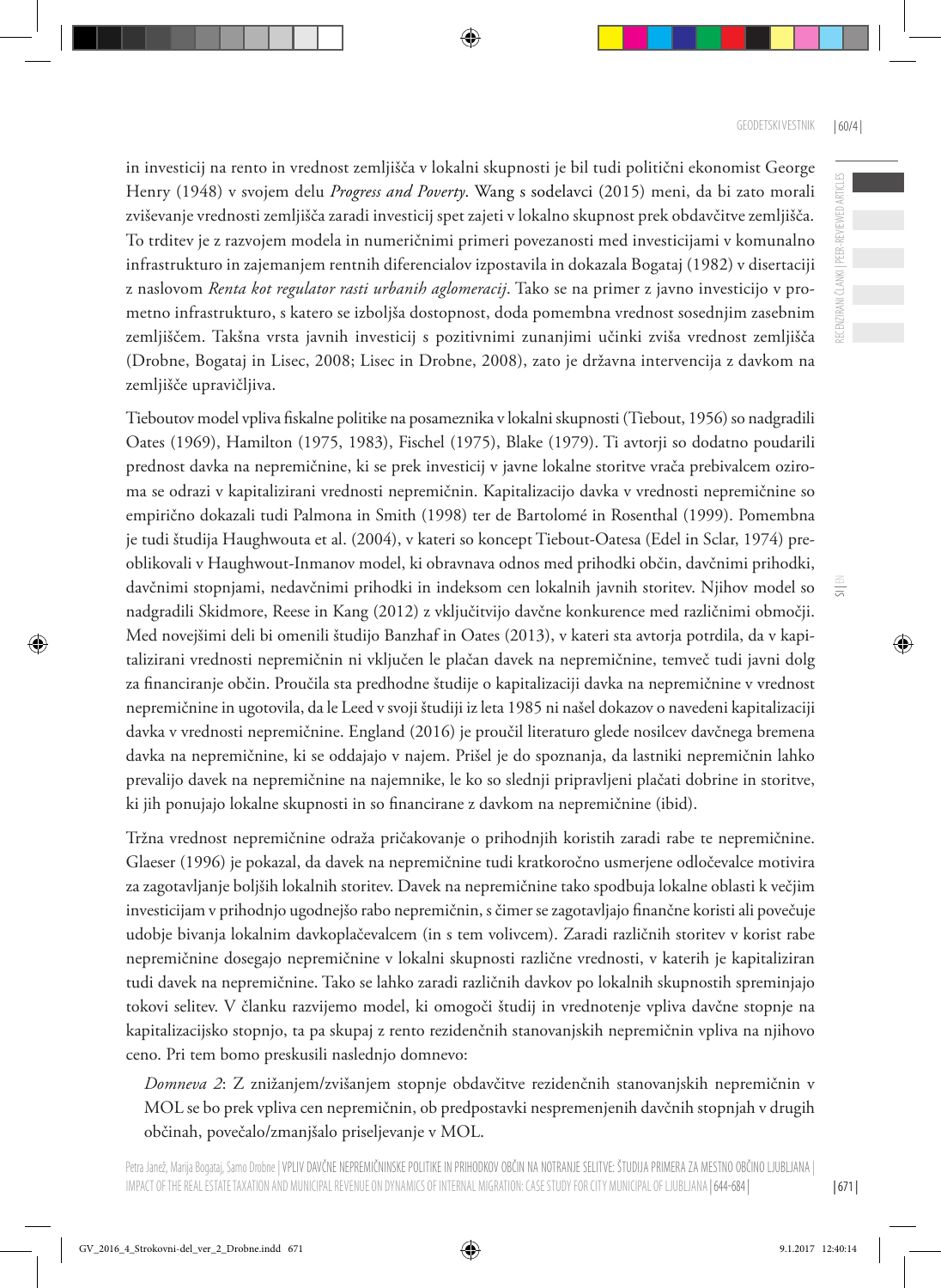### **3 METODOLOGIJA**

#### **3.1 Podatkovni temelji**

Podatke o selitvah med občinami Slovenije smo pridobili na Statističnem uradu Republike Slovenije (SURS). Na SURS smo pridobili tudi podatke o številu prebivalcev v občini, zaposlenosti, povprečnem bruto osebnem dohodku (BOD) in uporabnih stanovanjskih površinah v občini. Podatke o prihodkih občin smo pridobili na Ministrstvu za finance Republike Slovenije (MFRS). Podatke o povprečni ceni stanovanj v občini smo pridobili na Geodetski upravi Republike Slovenije (GURS). Podatke o času potovanja po najhitrejši poti z osebnim vozilom med občinskimi središči smo povzeli po Drobne in Bogataj (2011). Analizo smo izvedli za podatke iz leta 2011. Zastarelost uporabljenih podatkov je poglavitna omejitev raziskave, katere glavni prispevek je prostorski interakcijski model, ki ga predstavimo v nadaljevanju.

#### **3.2 Prostorski interakcijski model**

Vpliv faktorjev v izvoru (lepljivost, angl. *stickiness*) in ponoru (privlačnost, angl. *attractiveness*) na tokove selitev med občinami Slovenije smo analizirali v prostorskem interakcijskem modelu (Drobne in Bogataj, 2011):

$$
S_{ij} = k K(c_{ij})^{\beta} \prod_{r} K(g)_{i}^{\gamma(g)} K(g)_{j}^{\alpha(g)}, \tag{1}
$$

kjer je *Sij* ocenjena jakost toka selitev (število selivcev na leto) iz izvora *i* v ponor *j*, *k* je sorazmernostna konstanta, *K*(*cij*) je koeficient časa potovanja z osebnim vozilom iz izvora *i* v ponor *j*, *K*(*g*) *i* in *K*(*g*) *j* pa sta koeficienta obravnavane neodvisne spremenljivke *g* v izvoru *i* oziroma v ponoru *j*; koeficient spremenljivke je razmerje med ravnjo spremenljivke v obravnavani prostorski enoti (v našem primeru v občini) glede na povprečje na obravnavanem območju (v našem primeru v Sloveniji); koeficienti analiziranih spremenljivk so razloženi v preglednici 1.

Umerjanje modela (1) smo izvajali v programskem okolju SPSS 23.0 po metodi OLS (ang. *Ordinary Least Squares Regression*). Z regresijskimi koeficienti smo ocenjevali vplive na notranje selitve med občinami Slovenije; z regresijskim koeficientom  $\beta$  smo ocenjevali vpliv časa potovanja med izvorom in ponorom, z regresijskim koeficientom γ(*g*) smo ocenjevali vpliv koeficienta analizirane spremenljivke v izvoru, *K*(*g*)<sub>,</sub>, z regresijskim koeficientom a(*g*) pa vpliv privlačnosti koeficienta analizirane spremenljivke v ponoru, *K*(*g*) *j* . Ko je ocenjen regresijski koeficient, tj. eksponent v potenčnem modelu (1), pozitiven, pravimo, da je vpliv spremenljivke na stalne selitve pozitiven, ko je eksponent v modelu (1) negativen, pa pravimo, da je vpliv spremenljivke negativen.

Prostorski interakcijski model (1) lahko zapišemo tudi:

$$
S_{ij} = k K(c_{ij})^{\beta} K(POP)^{\gamma (POP)}_{i} K(POP)^{\alpha (POP)}_{j} K(ZAP)^{\gamma (ZAP)}_{i} K(ZAP)^{\alpha (ZAP)}_{j}.
$$

$$
\cdot K(BOD)^{\gamma (BOD)}_{i} K(BOD)^{\alpha (BOD)}_{j} K(V)^{\gamma V} K(V)^{\alpha V}.
$$

$$
\cdot K(POB)^{\gamma (POB)}_{i} K(POB)^{\alpha (POB)}_{j} K(STP)^{\gamma (STP)}_{i} K(STP)^{\alpha (STP)}_{j}.
$$

$$
(2)
$$

 $\equiv$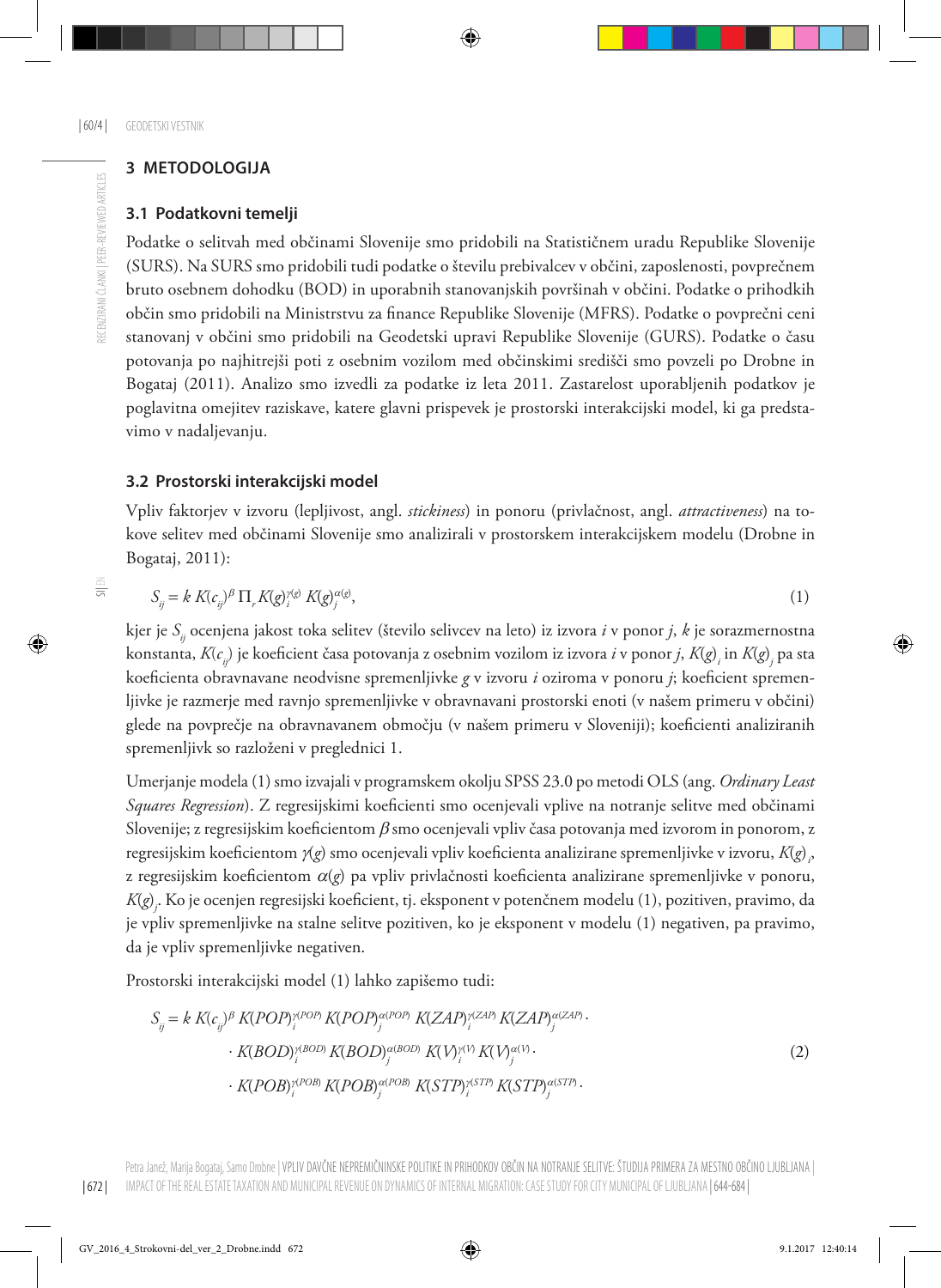| Oznaka                | Spremenljivka                                                                                                | Definicija <sup>*</sup>                                                                                                                                                                                                      | Vir                             |
|-----------------------|--------------------------------------------------------------------------------------------------------------|------------------------------------------------------------------------------------------------------------------------------------------------------------------------------------------------------------------------------|---------------------------------|
| $S_{ij}^*$            | Število selivcev iz občine izvora <i>i</i> v občino<br>ponora j                                              | Število selivcev iz občine izvora i v občino<br>ponora $j$                                                                                                                                                                   | <b>SURS</b>                     |
| $S_{ii}$              | Ocenjena jakost toka selivcev iz občine<br>izvora i v občino ponora j                                        | Ocena števila selivcev iz občine izvora <i>i</i> v<br>občino ponora j po umerjenem modelu<br>(1)                                                                                                                             | Lastni<br>izračun               |
| $K(c_i)$              | Koeficient časa potovanja z osebnim<br>vozilom med središčem občine izvora i in<br>središčem občine ponora j | Količnik med časom potovanja z<br>osebnim vozilom med središčem občine<br>izvora i in središčem občine ponora<br>$j$ in povprečno časovno razdaljo vseh<br>interakcij v Sloveniji                                            | (Drobne<br>in Bogataj,<br>2011) |
| K(POP <sub>o</sub> )  | Koeficient števila prebivalcev v občini                                                                      | Količnik med številom prebivalcev<br>v občini in povprečnim številom<br>prebivalcev v občini v Sloveniji                                                                                                                     | <b>SURS</b>                     |
| K(ZAP <sub>o</sub> )  | Koeficient stopnje zaposlenosti v občini                                                                     | Količnik: ((število zaposlenih v občini<br>/ število delovno aktivnih v občini) /<br>(število zaposlenih v Sloveniji / število<br>delovno aktivnih v Sloveniji))                                                             | <b>SURS</b>                     |
| K( BOD <sub>o</sub> ) | Koeficient bruto osebnega dohodka na<br>prebivalca v občini                                                  | Količnik med bruto osebnim dohodkom<br>na prebivalca v občini in povprečnim<br>bruto osebnim dohodkom v Sloveniji                                                                                                            | <b>SURS</b>                     |
| $K(V_0)$              | Koeficient povprečne neto sedanje tržne<br>cene za kvadratni meter stanovanja v<br>občini                    | Količnik med povprečno neto sedanjo<br>tržno ceno stanovanj za kvadratni meter<br>v občini in povprečno neto sedanjo tržno<br>ceno stanovanj za kvadratni meter v<br>Sloveniji                                               | <b>GURS</b>                     |
| K(POB <sub>o</sub> )  | Koeficient prihodka občine na prebivalca<br>v občini                                                         | Količnik: ((prihodki občine / število<br>prebivalcev v občini) / (prihodki vseh<br>občin v Sloveniji / število prebivalcev v<br>Sloveniji))                                                                                  | <b>MFRS</b>                     |
| K(STP <sub>o</sub> )  | Koeficient uporabne stanovanjske<br>površine v kvadratnih metrih na<br>prebivalca v občini                   | Količnik: ((uporabna stanovanjska<br>površina v kvadratnih metrih v občini /<br>število prebivalcev v občini) / (uporabna<br>stanovanjska površina v kvadratnih<br>metrih v Sloveniji / število prebivalcev v<br>Sloveniji)) | <b>SURS</b>                     |

Preglednica 1: Analizirane spremenljivke v prostorskem interakcijskem modelu (1)

Opomba: Vsi podatki so za leto 2011.

### **3.3 Vpliv prihodka občine na tokove selitev**

Eden izmed obstoječih prihodkov občin so tudi sedanje dajatve na nepremičnine. Če vse občine povečajo vse obdavčitve v enakih odstotkih, to je za *v* %, se koeficient prihodka občine na prebivalca ne spremeni, kar sledi iz definicije tega koeficienta. Če obdavčitev nepremičnin spremeni le ena občina, na RECENZIRANI ČLANKI | PEER-REVIEWED ARTICLES

ECENZIRANI ČLANKI | PEER-REVIEWED ARTICLES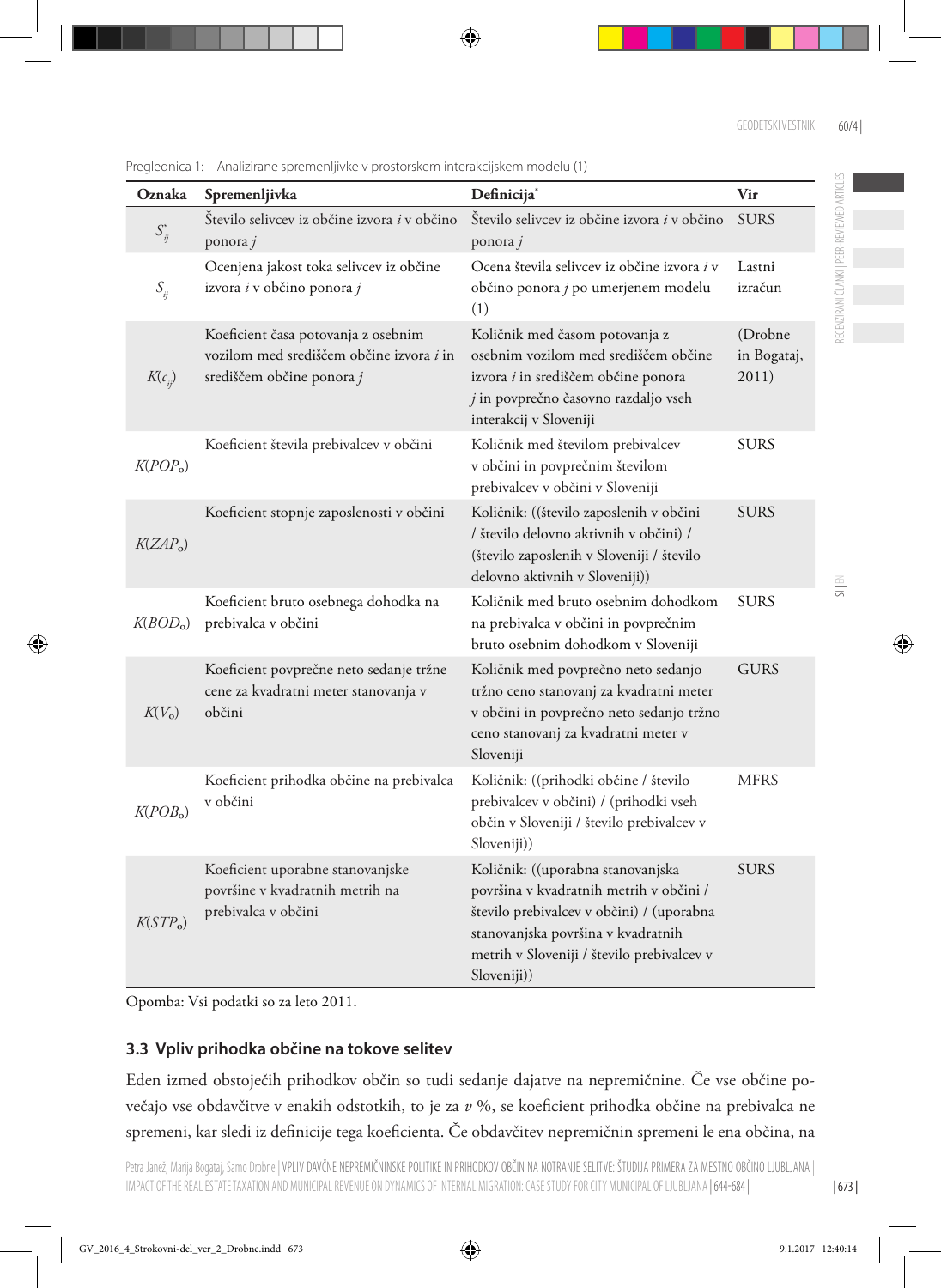primer občina *j* za *v* %, se spremeni koeficient občine *j*, hkrati se zaradi spremembe povprečja spremeni koeficient preostalim občinam, vendar je vpliv šibek. V študiji primera (poglavje 5) analiziramo vpliv spremembe obdavčitve nepremičnin oziroma prihodka občine na tokove priseljenih v Mestno občino Ljubljana (MOL).

Koeficient prihodka občine na prebivalca v občini ponora *j* je količnik prihodkov občine *j* na prebivalca in povprečja prihodkov vseh občin v Sloveniji:  $K(POB)_{j} = \frac{(POB)_{j}}{\overline{POB}}$ *POB*  $K(POB)_{j} = \frac{V}{POB}$ . Računamo tako, da se prihodki

občine, kjer živi *p* odstotkov prebivalcev, povečajo za  $v$  % na  $POB_j^* = (POB)_j \cdot \left( 1 + \frac{v_j(POB)}{100} \right)$  $j = (POB)$ <sub>*j*</sub>  $\cdot$   $\left(1 + \frac{\nu_j}{\nu_j}\right)$  $POB_j^* = (POB)_j \cdot \left(1 + \frac{v_j (POB)_j}{100}\right)$  $=(POB)_{i}$ ,  $\left(1+\frac{v_{j}(POB)}{100}\right)$  $(100)$ , in pred-

postavljamo, da v drugih občinah živi (100 − *p*) odstotkov prebivalcev. Predpostavljamo tudi, da se v drugih občinah ta spremenljivka ne spremeni in ostane povprečje enako kot prej. Če se prihodki v izvoru ne spremenijo, za izračun faktorja oziroma relativne spremembe prihodkov v občini delimo nov koeficient (koeficient ob spremembi in po spremembi prihodkov) s starim koeficientom (koeficientom pred spremembo prihodkov).

#### **3.4 Tržna vrednost nepremičnine kot kapitalizacija rente**

Obdavčitev nepremičnin vpliva tudi na samo tržno vrednost nepremičnin. Vrednost rezidenčne stanovanjske nepremičnine *V* določajo diskontirane rente nepremičnin, ki vključujejo davek na nepremičnine. Zaradi poenostavitve predpostavimo, da gre za večno rento, podobno pa bi lahko upoštevali omejen čas uporabe nepremičnine. Kadar je *R* višina večne rente na leto, *r* stopnja donosnosti in je letni davek na nepremičnine izražen kot odstotek *u* vrednosti nepremičnine *V*, ko gre uporabnost rezidenčnih stanovanjskih enot v neskončnost, zapišemo odnos med vrednostjo nepremičnine in rentami:

$$
V = \frac{(R - u.V)}{r} \to V.r = R - u.V \to V = \frac{R}{r + u},
$$
\n(3)

kjer je *r* + *u* kapitalizacijska stopnja. Podrobnejšo obravnavo te predpostavke sta pojasnila McDonald in McMillen (2011).

#### **3.5 Vključitev davčnega modela v model priselitev v občino**

Spremenjena razmerja v davčni stopnji pri obdavčitvi nepremičnin med občinami hkrati vplivajo na spremembo koeficienta prihodkov v občino ponora *j* in s tem na spremembo koeficienta neto sedanje tržne cene stanovanja na kvadratni meter v *j. S*ledi, da so skupni tokovi v *j*, pri nespremenjenih ostalih indikatorjih:

$$
S_{j}\left(\tau_{j} \ge 0; POB,V\right) = \frac{S_{j}\left(\tau_{j} < 0; POB,V\right) \cdot \left(100 + v_{j}\left(POB\right)\right)^{\alpha\left(POB\right)} \cdot 100^{\gamma\left(POB\right)}}{\left(p_{j}.K\left(POB\right)_{j} \cdot \frac{v_{j}\left(POB\right)}{100} + 100\right)^{\alpha\left(POB\right) + \gamma\left(POB\right)}} \cdot \frac{\left(100 + v_{j}\left(V\right)\right)^{\alpha\left(V\right)} \cdot 100^{\gamma\left(V\right)}}{\left\{p_{j}.K\left(V\right)_{j} \cdot \left(\frac{v_{j}\left(V\right)}{100}\right) + 100\right\}^{\alpha\left(V\right) + \gamma\left(V\right)}} \cdot \tag{4}
$$

 $\frac{1}{5}$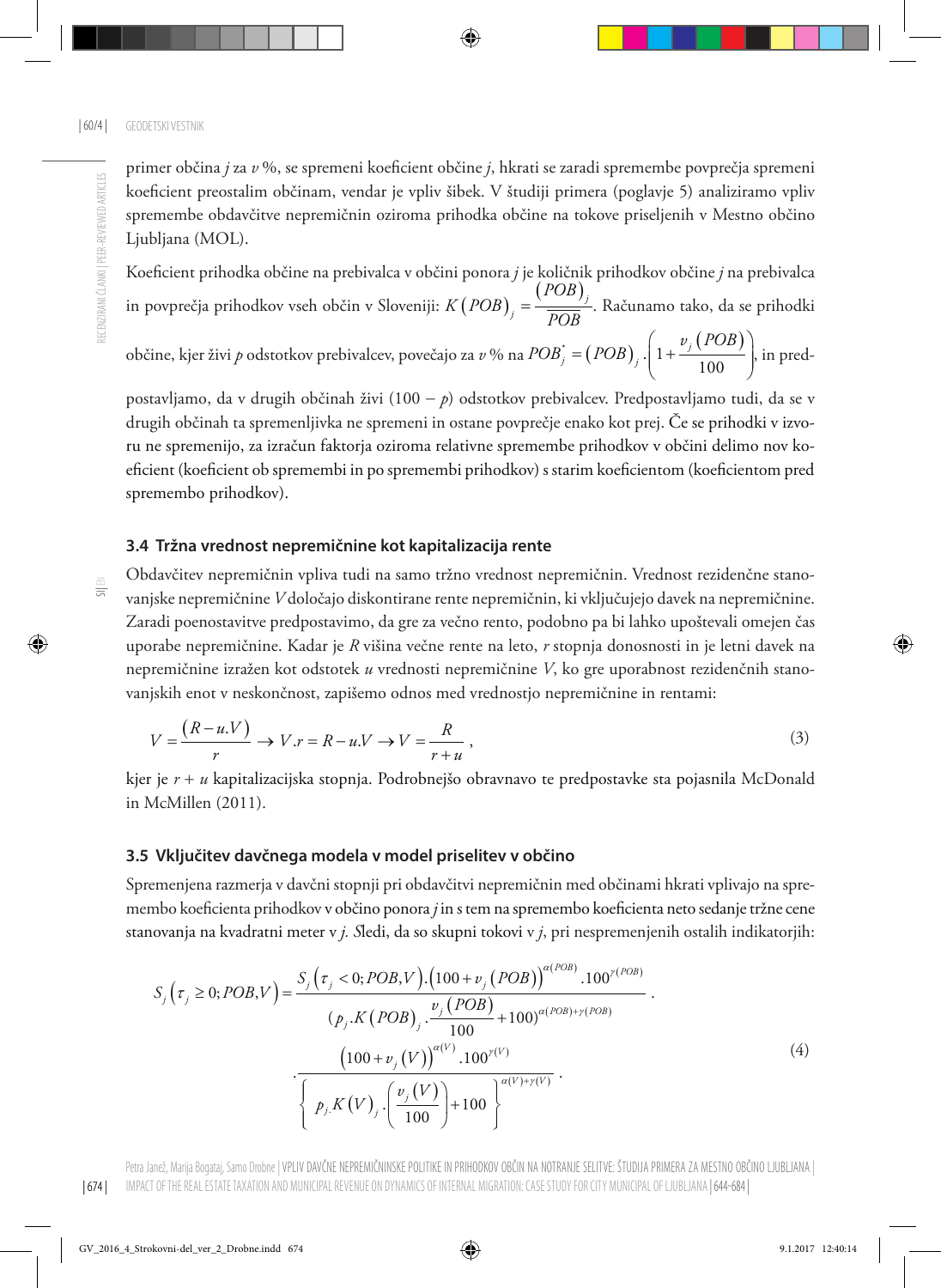$\equiv$ 

kjer je *vj* (*POB*) odstotek spremembe vrednosti indikatorja *POB* v *j*, *vj* (*V*) odstotek spremembe vrednosti indikatorja *V* v *j*. τ je čas, <sup>τ</sup>*<sup>j</sup>* < 0 je čas pred spremembo, <sup>τ</sup>*<sup>j</sup>* ≥ 0 je čas spremembe in po spremembi.

Analogno lahko razvijemo model za napovedovanje izvornih tokove iz občine *i*.

#### **4 PARAMETRI MODELA SELITEV MED OBČINAMI SLOVENIJE**

#### **4.1 Vpliv obravnavanih spremenljivk na tokove selitev med občinami Slovenije**

V preglednici 2 so rezultati regresijske analize selitev med občinami Slovenije leta 2011 v prostorskem interakcijskem modelu (2). Prilagojen delež pojasnjene variance modela je 41,1 %, kar pomeni, da na selitve najverjetneje vplivajo še drugi parametri, ki jih nismo vključili v analizo in bi jih bilo smiselno raziskati v prihodnje. Ocene večine regresijskih koeficientov v preglednici 2 so statistično značilne pri p < 0,0001, razen pri vplivih BOD v ponoru in uporabni stanovanjski površini v kvadratnih metrih na prebivalca v izvoru. Prav tako je celoten model statistično značilen (statistika F je visoka, p ≅ 0). Vse obravnavane pojasnjevalne spremenljivke so neodvisne (VIF < 2,5), ostanki modela niso povezani (Durbin-Watsova statistika ≅ 1,8). Z izrisi smo preverili normalnost ostankov (model je v povprečju točen) in homoskedastičnost.

S primerjavo regresijskih koeficientov (RK) v preglednici 2 se pokaže, da je najpomembnejši obravnavani dejavnik, ki vpliva na selitve, čas, porabljen za potovanje iz izvora v ponor (primerjaj standardizirane RK). Povečanje časa, porabljenega za potovanje na delo, negativno vplivala na tokove selivcev ( $\beta$  = –2,388) oziroma jih zmanjšuje: več selitev se torej izvede na krajše kot na daljše razdalje.

Pomembni pojasnjevalni spremenljivki sta tudi prihodek občin *K*(*POB*) in število prebivalcev *K*(*POP*). Število prebivalcev v občini vpliva premo sorazmerno na logaritem vrednosti toka selitev – tako v občini izvora kot tudi v občini ponora. Na primer: regresijski koeficient <sup>γ</sup> (*POP*) = 1,297 pomeni, da se pri spremembi razmerja med številom prebivalcev občine izvora in povprečnim številom prebivalcev v slovenskih občinah za *p* odstotkov spremeni tok selitev iz občine izvora s faktorjem 1,297  $\left(1+\frac{p}{100}\right)^{1.29}$ . Po-

dobno pomeni regresijski koeficient a(*POP*) = 1,257, da se pri spremembi razmerja med številom prebivalcev občine ponora in povprečnim številom prebivalcev v slovenskih občinah za *p* odstotkov spremeni tok selitev v občino ponora s faktorjem 1,257  $\left(1+\frac{p}{100}\right)^{12.57}$ . Vpliv števila prebivalcev v občini na

selitev je podoben v ponoru ( $\alpha(POP) = 1,257$ ) in izvoru ( $\gamma(POP) = 1,297$ ). Razlike v regresijskih koeficientih prilivov in odlivov prebivalstva lineariziranega modela so na robu dveh standardnih napak  $ocence (SE = 0.019).$ 

Vpliv prihodka občine na prebivalca, *K*(*POB*), je premo sorazmeren z logaritmom vrednosti toka selitev – tako v občini izvora (<sup>γ</sup> (*POB*) = 1,420) kot v občini ponora (a(*POB*) = 1,375). S povečanjem prihodka občine na prebivalca se torej poveča obseg odseljevanja (zmanjša lepljivost) v občini izvora in poveča obseg priseljevanja (zveča privlačnost) v občini ponora. Tu so razlike v regresijskih koeficientih lineariziranega modela celo znotraj ene standardne napake  $o$ cene (*SE* = 0,066).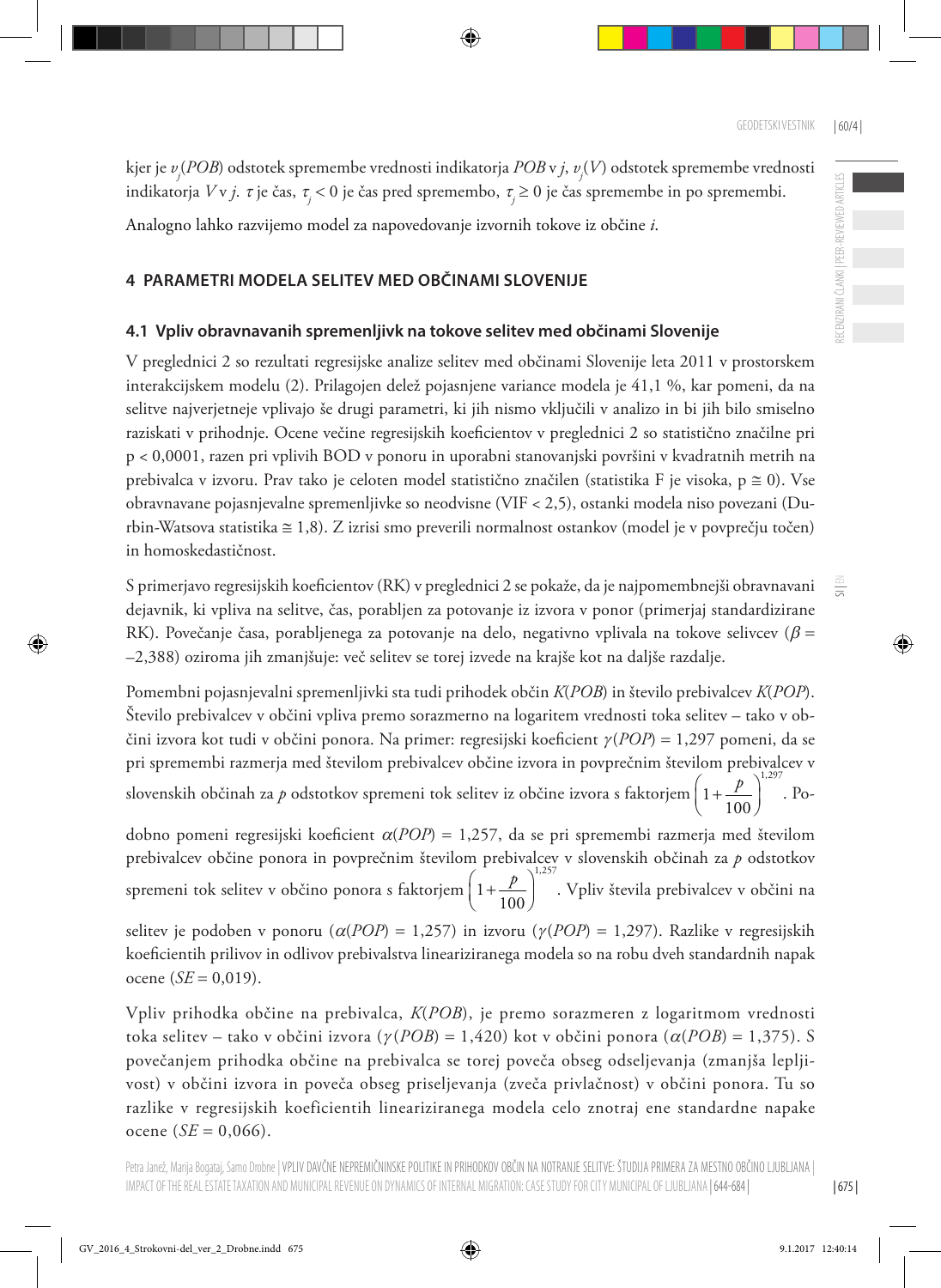| R                         | 0,641                |            | Meritev                     | 43.890         |                  |
|---------------------------|----------------------|------------|-----------------------------|----------------|------------------|
| $R^2$                     | 0,411                |            | ANOVA statistika F 2.354,13 |                |                  |
| Prilagojen R <sup>2</sup> | 0,411                |            | ANOVA značilnost P          | $\overline{0}$ |                  |
| Standardna napaka         | 2,636                |            |                             |                |                  |
|                           |                      | Standardna |                             |                |                  |
| Spremenljivka (RK)        | <b>Vrednost (RK)</b> | napaka RK  | Standardiziran RK           | t              | P                |
| Konstanta                 | 2,12E-21             | 1,379      |                             | $-34,519$      | $\boldsymbol{0}$ |
| $K(c_{ii})$               | $-2,388$             | 0,023      | $-0,405$                    | $-105,620$     | $\boldsymbol{0}$ |
| K(POP)                    | 1,297                | 0,019      | 0,374                       | 67,555         | $\mathbf{0}$     |
| K(POP)                    | 1,257                | 0,019      | 0,363                       | 65,452         | $\boldsymbol{0}$ |
| K(ZAP)                    | $-0,356$             | 0,061      | $-0,027$                    | $-5,856$       | < 0,0001         |
| K(ZAP)                    | $-0,345$             | 0,061      | $-0,026$                    | $-5,674$       | < 0,0001         |
| K(BOD)                    | $-0,501$             | 0,122      | $-0,017$                    | 4,106          | < 0,0001         |
| K(BOD)                    | 0,400                | 0,122      | 0,014                       | 3,272          | 0,001            |
| K(V)                      | 0,875                | 0,125      | 0,033                       | 6,980          | < 0,0001         |
| K(V)                      | 0,787                | 0,125      | 0,030                       | 6,276          | < 0,0001         |
| K(POB)                    | 1,420                | 0,066      | 0,095                       | 21,596         | $\mathbf{0}$     |
| K(POB)                    | 1,375                | 0,066      | 0,092                       | 20,903         | $\boldsymbol{0}$ |
| K(STP)                    | 0,094                | 0,040      | 0,010                       | 2,335          | 0,02             |
| K(STP)                    | 0,233                | 0,040      | 0,025                       | 5,791          | < 0,0001         |

Preglednica 2: Rezultati regresijske analize selitev med občinami Slovenije leta 2011 v modelu (2)

Vpliv povprečne neto sedanje tržne cene stanovanja za kvadratni meter v občini, *K*(*V*), je premo sorazmeren z logaritmom toka selitev – tako v občini izvora  $(\gamma(V) = 0.875)$  kot v občini ponora  $(\alpha(V) = 0.787)$ . S povečanjem povprečne neto sedanje tržne cene kvadratnega metra stanovanja v občini se poveča obseg odseljevanja (manjša lepljivost) in poveča obseg priseljevanja (večja privlačnost). Tudi tu so razlike v regresijskih koeficientih lineariziranega modela znotraj ene standardne napake ocene (*SE* = 0,125).

### **4.2 Sprememba prihodka slovenskih občin zaradi uvedbe davka na nepremičnine**

V večini evropskih držav je davek na nepremičnine prihodek občin, enako se predvideva v Sloveniji. Izračunali smo delež prihodkov od obdavčitve nepremičnin v sedanjem sistemu glede na vse prihodke občin, delež prihodkov od davka na nepremičnine v novih prihodkih občin ter spremembo v prihodkih iz naslova obdavčitve nepremičnin; rezultati so v prilogi 1 (razvrščeno od občine z največjo do občine z najmanjšo spremembo). Prostorsko analizo spremembe v prihodkih občin iz naslova obdavčitve nepremičnin obravnavanih območij za selivce analiziramo z analitičnim kartografskim prikazom (slika 1).

Iz rezultatov v prilogi 1 je mogoče razbrati, da bi se delež prihodkov zmanjšal v samo od 9 od 211 občinah; te občine so (v vrstnem redu zmanjševanja deleža prihodkov): Trbovlje, Rogatec, Gorišnica, Hrastnik, Podvelka, Velenje, Šoštanj, Starše, Hajdina (glej tudi sliko 1). S slike 1 je tudi razvidno, da bi se prihodki občin zahodne slovenske regije na ravni NUTS 2 ob enaki davčni stopnji 0,15 % v splošnem bolj povečali kot prihodki občin vzhodne slovenske regije. Preglednica 3 prikazuje rezultate izračunov za Mestno občino

| 676 |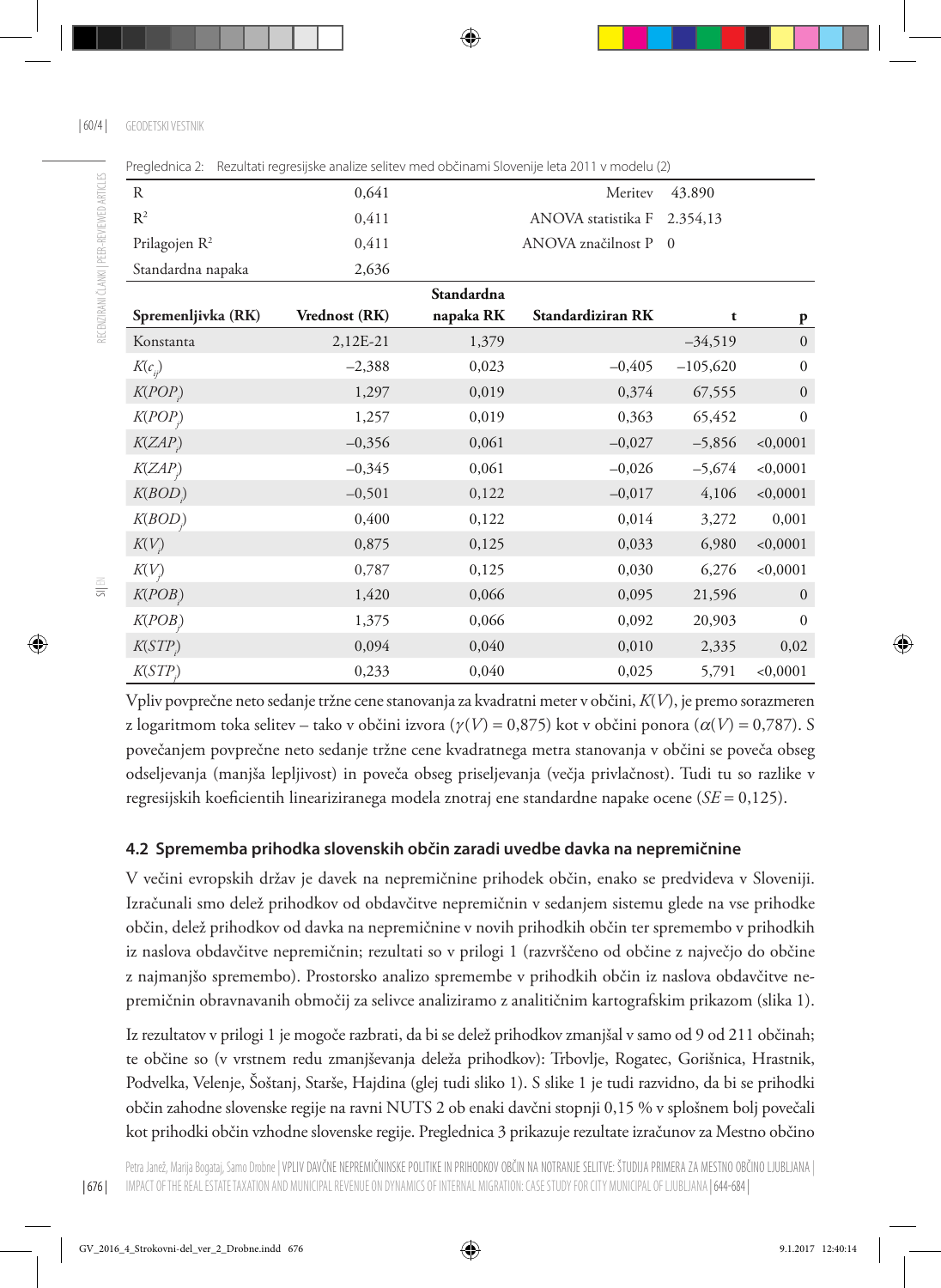Ljubljana in povprečje za vse slovenske občine. Iz rezultatov je mogoče razbrati, da bi se zaradi spremembe obdavčitve nepremičnin v povprečju v slovenskih občinah povečali prihodki iz naslova obdavčitve nepremičnin na prebivalca; in sicer za približno 140 % (s sedanjih 52,75 EUR/preb. na 128,87 EUR/preb.). V MOL bi sprememba obdavčitve povzročila povečanje prihodkov od obdavčitve nepremičnin za 90 % (s sedanjih 174,51 EUR/preb. na 333,33 EUR/preb.). Z zvišanjem obdavčitve bi se povečali prihodki slovenskih občin v povprečju za 14,3 %, konkretno v MOL bi se prihodki povečali za 15 %.



Slika 1: Sprememba deleža prihodka občine iz naslova obdavčitve nepremičnin (delež prihodka občine od davka na nepremičnine – delež sedanjih dajatev na nepremičnine (delež sedanjega prihodka občine od nadomestila za uporabo stavbnega zemljišča + delež sedanjega prihodka občine od davka od premoženja + delež sedanjega prihodka občine od pristojbine za vzdrževanje gozdnih cest); šifrant občin je v prilogi 1).

Preglednica 3: Izračun za Mestno občino Ljubljano in povprečje vseh slovenskih občin

|                                                                           | Mestna občina      | Povprečje          |
|---------------------------------------------------------------------------|--------------------|--------------------|
|                                                                           | Ljubljana          | slovenskih občin   |
| Število prebivalcev (1. polletje)                                         | 280.140            | 9.729              |
| Število odseljenih                                                        | 14.109             | 414,69             |
| Število priseljenih                                                       | 13.414             | 414,69             |
| Sedanji prihodki od nadomestila, davka od premoženja in<br>pristojbine za |                    |                    |
| vzdrževanje gozdnih cest na prebivalca                                    | 174,51 EUR/preb.   | 52,75 EUR/preb.    |
| Prihodki od davka na nepremičnine na prebivalca                           | 333,33 EUR/preb.   | 128,87 EUR/preb.   |
| Sedanji prihodki občin na prebivalca                                      | 1.039,60 EUR/preb. | 1.078,10 EUR/preb. |
| Novi prihodki občin na prebivalca                                         | 1.198,42 EUR/preb. | 1.154,21 EUR/preb. |

RECENZIRANI ČLANKI | PEER-REVIEWED ARTICLES

ECENZIRANI ČLANKI | PEER-REVIEWED ARTICLES

Petra Janež, Marija Bogataj, Samo Drobne | VPLIV DAVČNE NEPREMIČNINSKE POLITIKE IN PRIHODKOV OBČIN NA NOTRANJE SELITVE: ŠTUDIJA PRIMERA ZA MESTNO OBČINO LJUBLJANA | IMPACT OF THE REAL ESTATE TAXATION AND MUNICIPAL REVENUE ON DYNAMICS OF INTERNAL MIGRATION: CASE STUDY FOR CITY MUNICIPAL OF LJUBLJANA | 644-684 |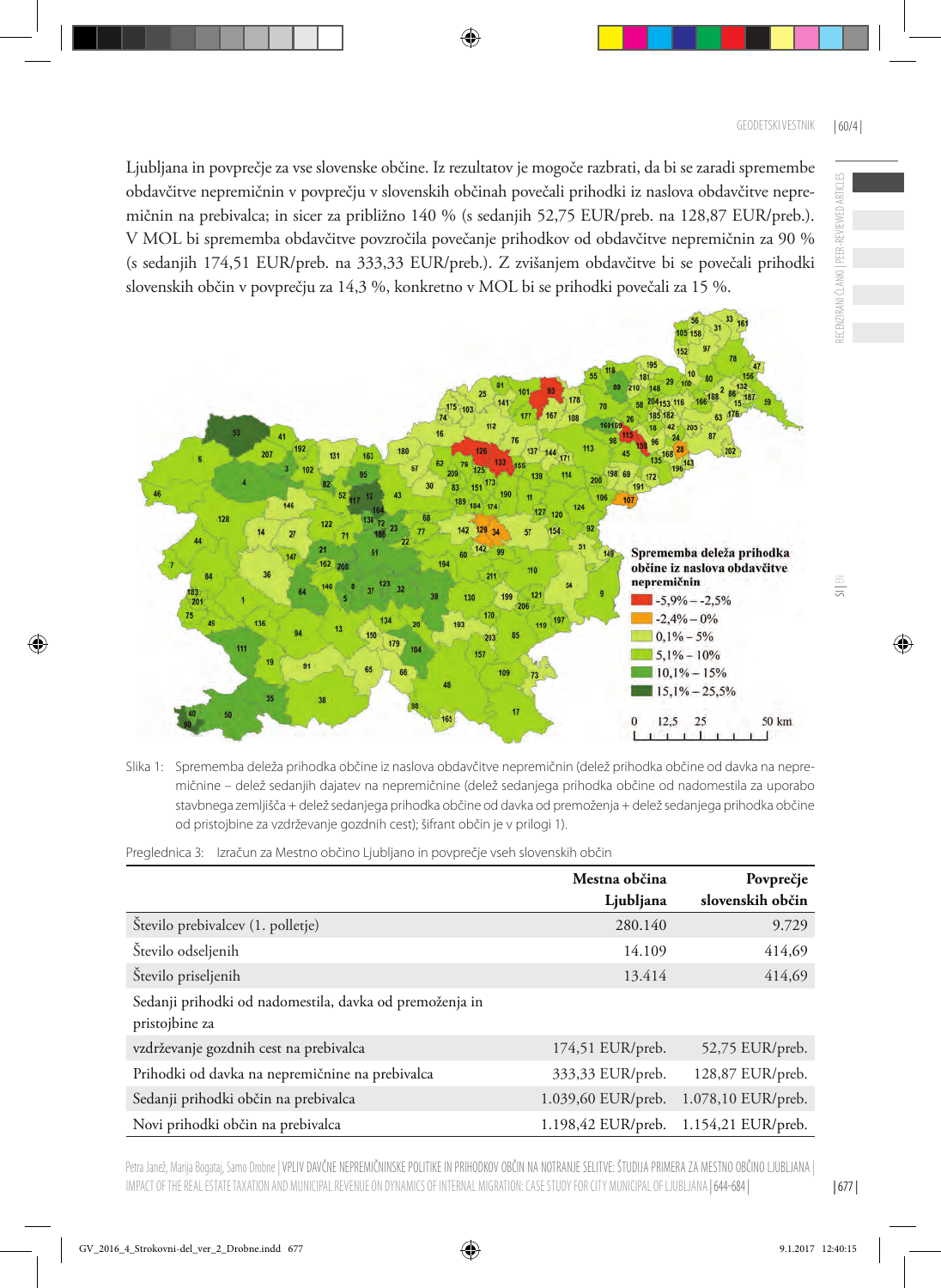Za določitev faktorja spremembe tokov v občino ponora *j* zaradi spremenjenih prihodkov v občini ponora *j* je treba koeficient po spremembi prihodkov občine *j* deliti s koeficientom pred spremembo prihodkov občine *j*: *K*(*POB*<sup>∗</sup> *j* )/*K*(*POBj* ).

#### **5 ŠTUDIJA PRIMERA ZA MESTNO OBČINO LJUBLJANA**

#### **5.1 Vpliv spremembe prihodka občine**

Predpostavimo, da se v MOL odločijo za davčno stopnjo 0,15 %, določeno po razveljavljenem Zakonu o davku na nepremičnine (ZDavNepr; zdaj je približno 0,09 %), medtem ko se preostale občine odločijo, da bodo davčno stopnjo prilagodile tako, da se dajatve in prihodki ohranjajo na ravni povprečij sedanjih nadomestil in drugih dajatev ter prihodkov. Razveljavljeni ZdavNepr omogoča nekaj svobode pri izbiri višine dajatev z določbo, da vsaka občina lahko davčno stopnjo zniža ali zviša za največ 50 % določene v zakonu. Z določitvijo davčne stopnje 0,15 % v MOL bo *POB*<sup>∗</sup> *<sup>j</sup>* = 1.198,42 EUR/preb., kot je razvidno iz preglednice 3, povprečni stari prihodki drugih občin pa ostanejo na isti ravni. Za analizo v MOL smo povzeli podatke: odstotek prebivalcev MOL: *pj* /100 = 0,14 in podatke s preglednice 3: *POBj* = 1.039,60 EUR/preb.; *POB* = 1.078,10 EUR/preb.; *POB*<sup>∗</sup> *<sup>j</sup>* = 1.198,42 EUR/preb. Razmerje med novim in starim koeficientom prihodkov MOL je 1,13. Upoštevamo:

$$
\alpha(POB) = 1,375 \Longrightarrow \left[\frac{K(POB)^{*}}{K(POB)}\right]^{r(POB)} = 1,1297^{1,375} = 1,1825.
$$

Ob predpostavki, da se prihodki drugih občin ne spremenijo, pridobimo njihovo povprečje *x* brez MOL 0,14∗1.039,60+0,86∗*x* = 1.078,10, iz česar sledi povprečje drugih občin: *POB*<sup>≠</sup> *<sup>j</sup>* = 1.084,37 EUR/preb. oziroma  $\overline{POB}^*=1.100,\!34$  EUR/preb.. Pri tem je predvideno razmerje med novimi in starimi povprečji prihodkov na prebivalca drugih občin, kar vpliva na spremembo koeficientov drugih občin (na vse enako), ki je 0,979788. Upoštevamo:

$$
\gamma (POB) = 1,420 \Longrightarrow \left[ \frac{K (POB)^{*}}{K (POB)_{i}} \right]^{a (POB)} = 0,9798^{1,420} = 0,9714
$$

od tod sledi sprememba tokov zaradi spremembe prihodkov MOL:

$$
S_j(\tau_j \ge 0; POB) = S_j(\tau_j < 0; POB) * 1.1825 * 0.9714 = 1.1487.
$$

Torej bi se tok selivcev v MOL zaradi višjih prihodkov občine povečal za 14,9 %.

#### **5.2 Vpliv spremembe tržne vrednosti nepremičnine**

Pri izračunu privlačnosti MOL za tokove selivcev je treba upoštevati še vpliv spremembe tržne vrednosti nepremičnine *V*. Na podlagi podatkov MOL iz priloge 1 in predpostavke o novi davčni stopnji 0,15 % smo izračunali povprečno davčno stopnjo za druge občine u = 0,09 iz enačbe:  $\left(\frac{27,81}{16,79}\right)$ u = 0,15  $\Rightarrow$ 1,656u = 0,15. To pomeni spremembo vrednosti nepremičnine iz  $V = \frac{R}{r+u}$  v  $V^* = \frac{R}{r+1,656u}$ . Predpostavimo, da za vse občine velja enak *r* in da poznamo povprečno rento v Sloveniji *R*, pri čemer je ta v MOL *a*-krat tolikšna

 $\frac{1}{5}$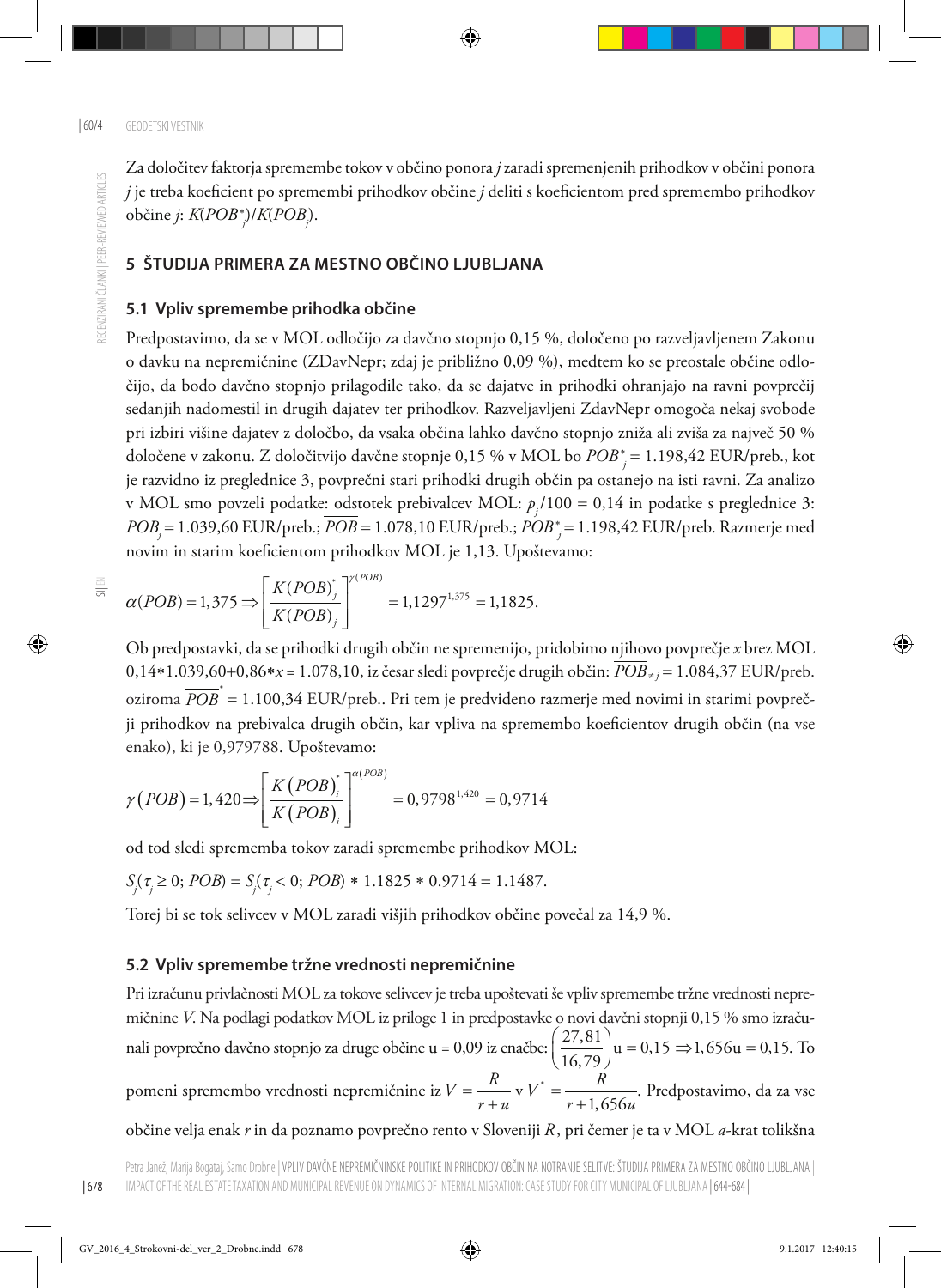$\equiv$ 

kot v povprečju v drugih občinah Slovenije, torej lahko pišemo:

$$
\overline{R} = \frac{0,86R_j}{a} + 0,14R_j.
$$

Predpostavimo, da je obrestna mera 4 % (Banka Slovenije, 2015) in *a* = 2. Razmerje med novim in starim koeficientom neto sedanje tržne cene stanovanja na kvadratni meter koeficientov MOL znaša: \*

$$
\frac{K(V)}{K(V)}_j = \frac{4,09}{1,756*(0,57r+0,712u)} = \frac{4,09}{4,139} = 0,988.
$$
 Upoštevajoč:  

$$
\alpha(V) = 0,787 \Rightarrow \left[\frac{K(V)}{K(V)}\right]^{a(V)} = 0,988^{0,787} = 0,9905.
$$

Upoštevajoč α(*V*) = 0,787, znaša predvideno razmerje med novim in starim koeficientom neto sedanje tržne cene stanovanja na kvadratni meter v drugih občinah:

$$
\gamma(V) = 0.875 \Longrightarrow \left[\frac{K(V)}{K(V)}\right]^{V(V)} = \left[\frac{100}{0.14 \times 1 \times 0.656 + 100}\right]^{0.875} = 0.9992.
$$

Od tod sledi sprememba tokov zaradi spremembe neto sedanje tržne cene stanovanja na kvadratni meter v MOL:

$$
S_j(\tau_j \ge 0; V) = S_j(\tau_j < 0; V) \cdot 0.9905 \cdot 0.9992 = 0.9826.
$$

Torej bi se tok selivcev v MOL zaradi nižje neto sedanje tržne cene stanovanja na kvadratni zmanjšal za 1,74 %.

### **5.3 Vpliv spremembe prihodkov in tržne vrednosti nepremičnin**

Zvišanje davka na nepremičnine v MOL povzroči zvišanje prihodka MOL in znižanje neto sedanje tržne cene stanovanj v MOL, od tod sledi celotna sprememba tokov selivcev v MOL:

$$
S_j(\tau_j \ge 0) = S_j(\tau_j < 0) * 1.1487 * 0.9897(\tau_j < 0) = 1.1369 * S_j(\tau_j < 0).
$$

Tok priseljencev se bo kljub višjemu davku, ki znižuje privlačnost občine, povečal za 13,7 %.

### **6 RAZPRAVA**

Poglavitni prispevek te raziskave je prostorski interakcijski model, s katerim vrednotimo vpliv davčne nepremičninske politike in vpliv prihodkov občine na notranje selitve. V preglednici 2 so rezultati regresijske analize selitev med občinami Slovenije leta 2011 v prostorskem interakcijskem modelu (2). Prilagojen delež pojasnjene variance modela je 41,1 %, kar pomeni, da na selitve najverjetneje vplivajo še drugi parametri, ki jih nismo vključili v analizo in bi jih bilo smiselno raziskati v prihodnje. Ocene večine regresijskih koeficientov v preglednici 2 so statistično značilne pri p < 0,0001, razen pri vplivih BOD v ponoru in uporabni stanovanjski površini v kvadratnih metrih na prebivalca v izvoru. Prav tako je celoten model statistično značilen (statistika F je visoka,  $p \approx 0$ ). Vse obravnavane pojasnjevalne spremenljivke so neodvisne (VIF < 2,5), ostanki modela niso povezani (Durbin-Watsova statistika ≅ 1,8). Z izrisi smo preverili normalnost ostankov (model je v povprečju točen) in homoskedastičnost.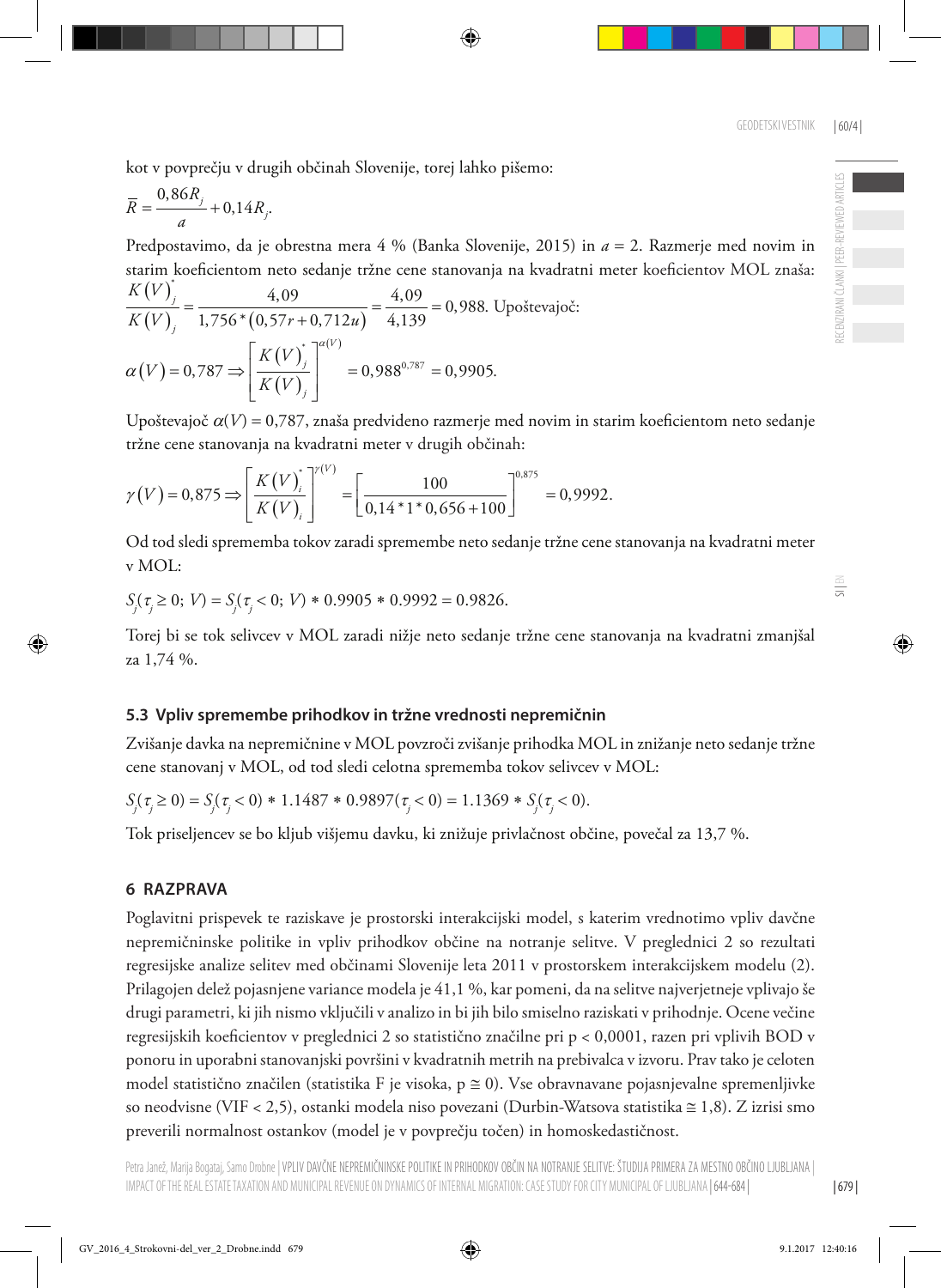Rezultate kljub omejitvi, da se nanašajo na leto 2011, v nadaljevanju komentiramo. Primerjava regresijskih koeficientov (eksponentov modela) je pokazala, da spreminjanje vrednosti vseh pojasnjevalnih spremenljivk pomembno vpliva na tokove selitev; na privlačnost občin ponora za selivce in tudi na lepljivost občin izvora za selivce. Na tokove selitev pomembno vplivata prihodek občin in povprečna neto sedanja tržna cena kvadratnega metra stanovanj – to velja tako v izvoru kot v ponoru. Kljub razvitemu splošnemu modelu (2) smo se v članku osredotočili na vprašanje privlačnosti občin kot ponorov selitvenih tokov. Z višanjem prihodkov in sedanje tržne cene kvadratnega metra stanovanj se tokovi ob postavljenih parametrih kljub temu zvišujejo, saj prihodki občin, ki prispevajo v vlaganja v javne dobrine občine, pritegujejo močneje kot odbijajo sami davki. To še posebej velja za Mestno občino Ljubljana (glej poglavje 5).

Ugotovili smo tudi, da bi sprememba obdavčitve nepremičnin v povprečju v vseh slovenskih občinah povzročila za 7 % višje prihodke občin na prebivalca (s 1.078,10 EUR/preb. na 1.154,21 EUR/preb.). V večini občin, natančneje v 202 občinah, bi se delež prihodkov povečal, le v devetih občinah bi se zmanjšal. Občine, v katerih bi se delež prihodkov zmanjšal, so Trbovlje, Rogatec, Gorišnica, Hrastnik, Podvelka, Velenje, Šoštanj, Starše, Hajdina (glej tudi prilogo 1). S slike 1 je razvidna v splošnem višja rast prihodkov občin zahodne slovenske regije ob enaki davčni stopnji 0,15 % kot rast prihodkov občin vzhodne slovenske regije.

 $\equiv$ V študiji primera se je obdavčitev nepremičnin spremenila le v MOL, medtem ko smo za ostale občine predpostavili, da bo obdavčitev nepremičnin ostala na ravni sedanjih dajatev. V MOL bi se s spremembo obdavčitve nepremičnin povečali prihodki in znižale cene nepremičnin, kar bi skupaj povzročilo povečanje toka selivcev v Ljubljano za 15,4 %. Sprememba obdavčitve ima precejšen vpliv na povečanje prihodkov in manjši vpliv na spremembe cen stanovanjskih nepremičnin (posamezni vpliv, vpliv prihodkov in vpliv cen so podrobneje obrazloženi pri obravnavi domnev v nadaljevanju). Občina si tako z zvišanjem prihodkov iz naslova obdavčitve nepremičnin zviša gospodarsko stabilnost.

V študiji primera smo *domnevo 1*, da se bo s povečanjem/zmanjšanjem prihodkov MOL iz naslova spremembe obdavčitve rezidenčnih stanovanjskih nepremičnin, ob nespremenjenih prihodkih ostalih občin, povečalo/zmanjšalo priseljevanje v MOL, *potrdili*. Ob zvišanju davčne stopnje na 0,15 % (glej tudi preglednico 3) bi MOL postala privlačnejša za tokove selivcev iz naslova povečanih prihodkov občin. Izračuni kažejo, da se tok v MOL z naslova diferenciranih prihodkov občin, če MOL dvigne prihodke s 1.039,60 EUR/preb. na 1.198,42 EUR/preb., ob nespremenjenih prihodkih preostalih občin zviša za 14,78 %.

*Domnevo 2,* da bo znižanje/zvišanje stopnje obdavčitve rezidenčnih stanovanjskih nepremičnin v MOL prek vpliva cen nepremičnin, ob predpostavki nespremenjenih davčnih stopenj v drugih občinah, povečalo/zmanjšalo priseljevanje v MOL, smo – ob predpostavki, da je obrestna mera 4 % in renta v MOL dvakrat tolikšna, kot je v povprečju v drugih občinah – *potrdili*. Z zvišanjem davčne stopnje na 0,15 % in hkratno ukinitvijo obstoječih dajatev na nepremičnine (davka od premoženja, nadomestila za uporabo stavbnega zemljišča in pristojbine za vzdrževanje gozdnih cest) bi se zmanjšal tok priseljencev zaradi spremembe davčne stopnje v MOL za 1,74 %, vendar pa je skupen vpliv prihodkov občine in cen nepremičnin dejansko pozitiven.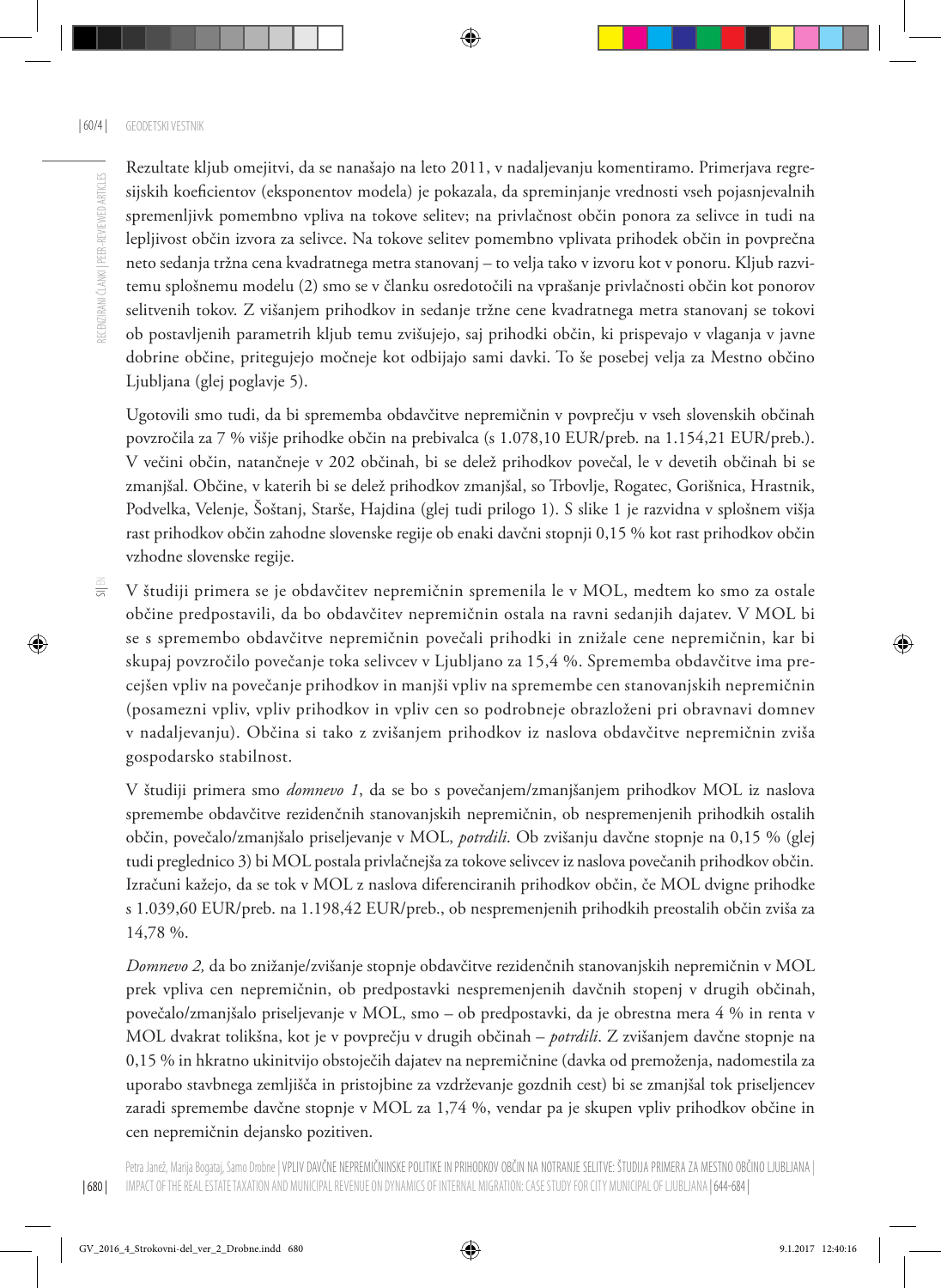ECENZIRANI ČLANKI | PEER-REVIEWED ARTICLES

 $\overline{5}$ 

#### **7 ZAKLJUČEK**

V članku smo v prostorskem interakcijskem modelu analizirali tokove selitev med občinami Slovenije leta 2011. Rezultat analize je PIM, ki bi ga lahko občine uporabljale pri oblikovanju politike načrtovanja razvoja. Izvirnost navedenega pristopa je vključitev davčnega modela v predhodno razvit PIM (Drobne in Bogataj, 2005, 2009, 2011, 2013).

Na dinamiko selitev poleg časa, namenjenega za potovanje, bistveno vpliva sprememba v prihodku občine na prebivalca. Bogatejše občine (z več prihodka na prebivalca) so za selivce privlačnejše. Zato bi bilo smiselno v prihodnosti osvetliti pomembnost fiskalne politike. Z davki namreč pomembno vplivamo na velikost prihodkov občine in hkrati financiramo infrastrukturo ter druge strukture v prostoru. Uspešna fiskalna politika, ki pelje regijo ali lokalno skupnost v dolgoročno uravnoteženo, okolju prijazno rast, je namreč pomembna tudi za usklajen prometno-okoljski razvoj te regije ali lokalne skupnosti (Bogataj, 1982).

Rezultati raziskave kažejo, da so selivci odzivni tudi na spremembe v povprečni neto sedanji tržni ceni kvadratnega metra stanovanj. Izhajajoč iz dejstva, da na selitve precej vplivajo prihodki občin in povprečna neto sedanja tržna cena kvadratnega metra stanovanj, je analiza obdavčitve nepremičnin nujna za doseganje trajnostnega razvoja slovenskih občin. Vpliv davka na nepremičnine bo viden tudi s spremenjeno povprečno bruto sedanjo tržno vrednostjo kvadratnega metra stanovanja, kar bo vplivalo na ponudbo in povpraševanje po nepremičninah in posledično na selitve. V Sloveniji davek na nepremičnine vpliva na spremembo prihodka občine, ker bo kot dosedanje dajatve sestavni del občinskih prihodkov. Občine z višino prihodkov vplivajo na ponudbo javnih storitev in dobrin, sedanjo tržno ceno kvadratnega metra stanovanj, rast mest ter končno na stalne in začasne selitve kot tudi na delovno mobilnost. Ti tokovi pa so merljiv kazalnik privlačnosti in lepljivosti občin.

V nadaljnjih raziskavah bi bilo smiselno najprej odpraviti poglavitno omejitev te raziskave ter analizirati vpliv davčne nepremičninske politike in prihodkov občine na notranje selitve z novejšimi podatki. Smiselno bi bilo tudi povečati obseg analiziranih pojasnjevalnih spremenljivk, ki vplivajo na dinamiko selitev. V zadnjih letih selitve v Sloveniji nadomešča delovna mobilnost (Apohal Vučkovič et al., 2009; Drobne, Rajar in Lisec, 2013), zato bi bilo pomembno proučevanje delovne mobilnosti hkrati s selitvami v posameznih občinah in v različnih časovnih obdobjih. V prispevku smo poglobili študijo o vplivu fiskalne politike na privlačnost občin. V prihodnje bi veljalo proučiti še vpliv na lepljivost občin in v nadaljevanju neto prirast prebivalstva zaradi neto selitev.

#### **Literatura in viri:**

Glej literaturo na strani 666.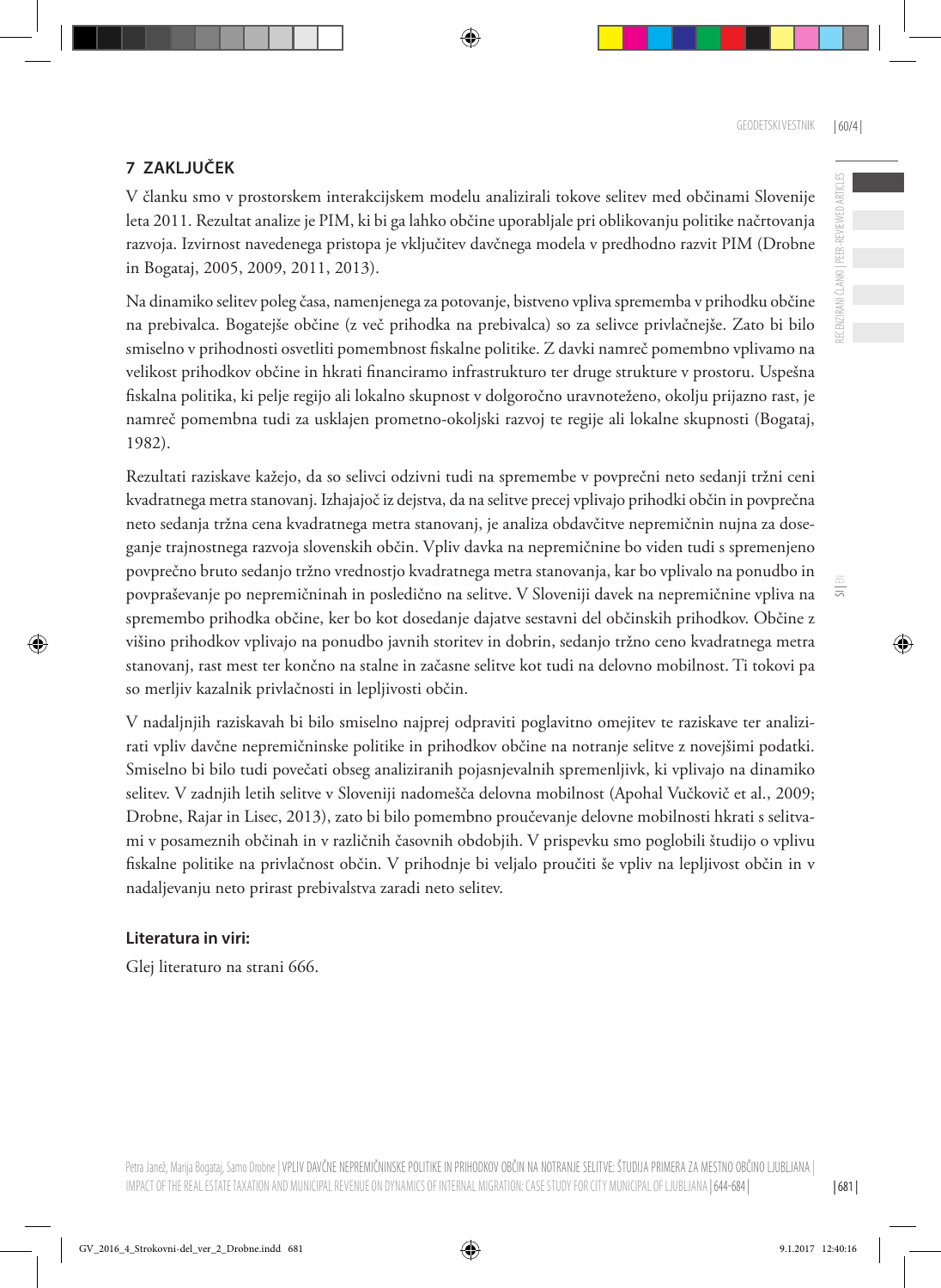| Priloga 1: | Delež sedanjih dajatev v prihodku občine, delež davka na nepremičnine v novih prihodkih občine ter spre- |
|------------|----------------------------------------------------------------------------------------------------------|
|            | memba prihodka občine iz naslova obdavčitve nepremičnin                                                  |

| Šifra          | Občina                       | A       | B     | С     | Šifra  | Občina               | A     | B     | C    | Šifra          | Občina                        | A     | B     | С    |
|----------------|------------------------------|---------|-------|-------|--------|----------------------|-------|-------|------|----------------|-------------------------------|-------|-------|------|
| 53             | Kranjska<br>Gora             | 12,50   | 37,99 | 25,48 | 13     | Cerknica             | 6,45  | 13,63 | 7,18 | 179            | Sodražica                     | 1,37  | 5,85  | 4,48 |
| 12             | Cerklje na<br>Gorenjskem     | 6,17    | 25,05 | 18,88 | 201    | Renče-<br>Vogrsko    | 5,39  | 12,52 | 7,14 | 193            | Žužemberk                     | 2,25  | 6,71  | 4,46 |
| 186            | Trzin                        | 16,97   | 35,70 | 18,74 | 127    | Štore                | 4,11  | 11,25 | 7,13 | 178            | Selnica ob<br>Dravi           | 5,22  | 9,64  | 4,42 |
| 90             | Piran                        | 11,69   | 28,31 | 16,62 | 120    | Šentjur              | 2,19  | 9,32  | 7,13 | 74             | Mežica                        | 2,95  | 7,32  | 4,37 |
| 164            | Komenda                      | 6,17    | 22,33 | 16,16 | 192    | Žirovnica            | 6,53  | 13,57 | 7,03 | 154            | Dobje                         | 2,12  | 6,48  | 4,37 |
| 212            | Mirna                        | 6,02    | 21,17 | 15,15 | 174    | Prebold              | 4,86  | 11,88 | 7,02 | 91             | Pivka                         | 5,09  | 9,41  | 4,31 |
| 117            | Šenčur                       | 5,21    | 20,22 | 15,01 | 79     | Mozirje              | 2,12  | 9,11  | 6,99 | 108            | Ruše                          | 10,35 | 14,65 | 4,30 |
| 89             | Pesnica                      | $-5,63$ | 9,17  | 14,80 | 7      | Brda                 | 3,47  | 10,41 | 6,94 | $10\,$         | Tišina                        | 1,74  | 6,04  | 4,30 |
| 72             | Mengeš                       | 9,21    | 23,72 | 14,50 | $44\,$ | Kanal                | 7,51  | 14,39 | 6,89 | 210            | Sveti Jurij v<br>Slo. goricah | 2,10  | 6,38  | 4,28 |
| 160            | Hoče-<br>Slivnica            | 4,38    | 18,54 | 14,16 | 110    | Sevnica              | 2,28  | 9,15  | 6,87 | 169            | Miklavž na<br>Drav. polju     | 6,41  | 10,68 | 4,28 |
| 8              | Brezovica                    | 3,95    | 17,82 | 13,87 | $70\,$ | Maribor              | 12,88 | 19,62 | 6,74 | 153            | Cerkvenjak                    | 1,54  | 5,73  | 4,18 |
| 40             | Izola                        | 8,30    | 22,14 | 13,84 | 6      | Bovec                | 3,07  | 9,81  | 6,73 | 181            | Sveta Ana                     | 1,52  | 5,64  | 4,12 |
| 208            | Log-<br>Dragomer             | 4,25    | 17,86 | 13,61 | 157    | Dolenjske<br>Toplice | 3,97  | 10,60 | 6,63 | 137            | Vitanje                       | 2,69  | 6,81  | 4,12 |
| 3              | Bled                         | 10,69   | 24,29 | 13,60 | 184    | Tabor                | 2,45  | 9,07  | 6,62 | 14             | Cerkno                        | 2,81  | 6,92  | 4,11 |
| 50             | Koper                        | 17,23   | 29,73 | 12,50 | 109    | Semič                | 3,22  | 9,81  | 6,59 | 146            | Železniki                     | 4,09  | 8,19  | 4,10 |
| $\overline{4}$ | Bohinj                       | 6,18    | 18,62 | 12,44 | 134    | Velike Lašče         | 2,86  | 9,41  | 6,55 | 152            | Cankova                       | 3,27  | 7,35  | 4,08 |
| 82             | Naklo                        | 14,65   | 26,74 | 12,08 | 22     | Dol pri<br>Ljubljani | 7,60  | 14,14 | 6,54 | 202            | Središče ob<br>Dravi          | 5,51  | 9,49  | 3,98 |
| 35             | Hrpelje-<br>Kozina           | 4,73    | 16,53 | 11,79 | 81     | Muta                 | 2,61  | 9,15  | 6,54 | 31             | Gornji<br>Petrovci            | 3,32  | 7,23  | 3,91 |
| 39             | Ivančna<br>Gorica            | 1,18    | 12,88 | 11,70 | 122    | Škofja Loka          | 11,12 | 17,65 | 6,53 | 198            | Makole                        | 0,69  | 4,60  | 3,91 |
| 123            | Škofljica                    | 5,01    | 16,56 | 11,54 | 38     | Ilirska Bistrica     | 3,45  | 9,89  | 6,44 | 172            | Podlehnik                     | 1,83  | 5,69  | 3,86 |
| 5              | Borovnica                    | 3,57    | 15,10 | 11,54 | 183    | Šempeter-<br>Vrtojba | 14,68 | 21,11 | 6,43 | 116            | Sveti Jurij ob<br>Ščavnici    | 1,50  | 5,32  | 3,82 |
| 95             | Preddvor                     | 4,30    | 15,81 | 11,51 | 99     | Radeče               | 2,82  | 9,21  | 6,38 | 30             | Gornji Grad                   | 2,50  | 6,30  | 3,81 |
| 104            | Ribnica                      | 4,30    | 15,64 | 11,34 | 48     | Kočevje              | 3,32  | 9,67  | 6,35 | 67             | Luče                          | 1,00  | 4,78  | 3,78 |
| 61             | Ljubljana                    | 16,79   | 27,81 | 11,03 | 60     | Litija               | 5,32  | 11,64 | 6,31 | 175            | Prevalje                      | 6,08  | 9,79  | 3,71 |
| 23             | Domžale                      | 9,69    | 20,41 | 10,72 | 46     | Kobarid              | 2,53  | 8,74  | 6,21 | 165            | Kostel                        | 1,23  | 4,94  | 3,70 |
| 138            | Vodice                       | 3,58    | 14,24 | 10,66 | 92     | Podčetrtek           | 3,85  | 9,97  | 6,12 | $\overline{c}$ | Beltinci                      | 4,37  | 8,00  | 3,63 |
| 37             | Ig                           | 4,67    | 15,23 | 10,56 | 55     | Kungota              | 1,53  | 7,60  | 6,07 | 182            | Sveti Andraž<br>v Slo. gor.   | 2,61  | 6,19  | 3,57 |
| 111            | Sežana                       | 7,36    | 17,83 | 10,47 | 128    | Tolmin               | 3,31  | 9,35  | 6,04 | 176            | Razkrižje                     | 1,65  | 5,15  | 3,50 |
| 32             | Grosuplje                    | 6,03    | 16,34 | 10,31 | 166    | Križevci             | 2,25  | 8,27  | 6,01 | 132            | Turnišče                      | 2,33  | 5,81  | 3,48 |
| 64             | Logatec                      | 6,53    | 16,77 | 10,24 | 26     | Duplek               | 3,03  | 9,04  | 6,01 | 51             | Kozje                         | 2,10  | 5,56  | 3,46 |
| 21             | Dobrova-<br>Polhov<br>Gradec | 2,64    | 12,81 | 10,17 | $84\,$ | Nova Gorica          | 10,77 | 16,71 | 5,94 | 66             | Loški Potok                   | 2,64  | 6,00  | 3,36 |
| 151            | Braslovče                    | 3,09    | 12,86 | 9,77  | 62     | Ljubno               | 2,28  | 8,21  | 5,92 | 69             | Majšperk                      | 1,15  | 4,49  | 3,34 |
| 113            | Slovenska<br>Bistrica        | 3,07    | 12,83 | 9,76  | 147    | Žiri                 | 5,00  | 10,92 | 5,92 | 185            | Trnovska vas                  | 2,64  | 5,84  | 3,20 |

Petra Janež, Marija Bogataj, Samo Drobne | VPLIV DAVČNE NEPREMIČNINSKE POLITIKE IN PRIHODKOV OBČIN NA NOTRANJE SELITVE: STUDIJA PRIMERA ZA MESTNO OBČINO LJUBLJANA | IMPACT OF THE REAL ESTATE TAXATION AND MUNICIPAL REVENUE ON DYNAMICS OF INTERNAL MIGRATION: CASE STUDY FOR CITY MUNICIPAL OF LJUBLJANA | 644-684 |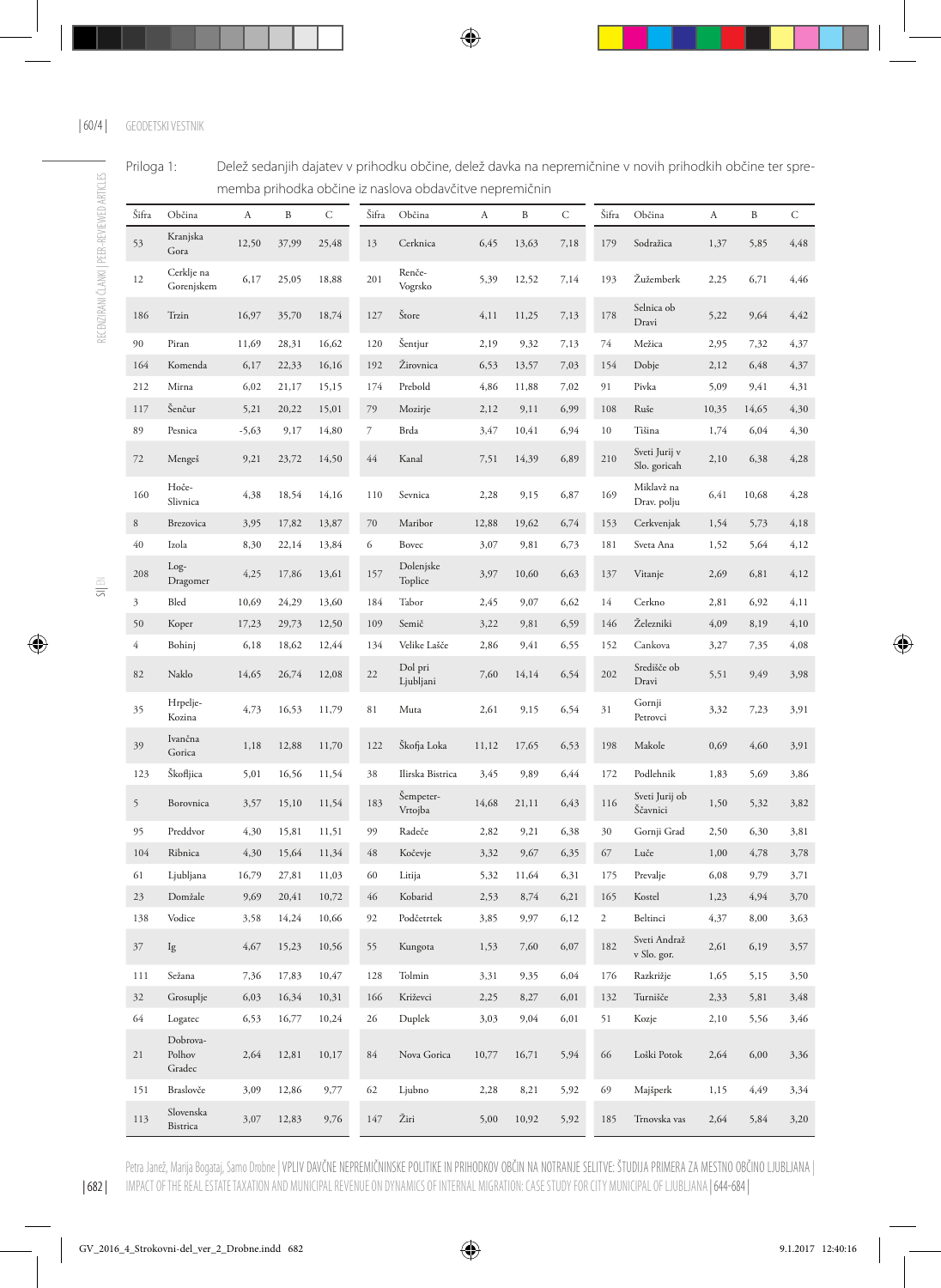| Šifra            | Občina                 | A     | B     | $\mathsf{C}$ | Šifra  | Občina                     | A     | $\, {\bf B}$ | C    | Šifra | Občina                | $\boldsymbol{A}$ | B     | C        |
|------------------|------------------------|-------|-------|--------------|--------|----------------------------|-------|--------------|------|-------|-----------------------|------------------|-------|----------|
| 58               | Lenart                 | 3,12  | 12,81 | 9,69         | 200    | Poljčane                   | 4,67  | 10,51        | 5,84 | 167   | Lovrenc na<br>Pohorju | 3,56             | 6,67  | 3,12     |
| 77               | Moravče                | 4,49  | 14,06 | 9,57         | 177    | Ribnica na<br>Pohorju      | 2,81  | 8,62         | 5,81 | 142   | Zagorje ob<br>Savi    | 4,85             | 7,94  | 3,09     |
| 43               | Kamnik                 | 6,33  | 15,82 | 9,49         | 105    | Rogašovci                  | 0, 10 | 5,89         | 5,79 | 36    | Idrija                | 6,72             | 9,66  | 2,94     |
| 71               | Medvode                | 9,60  | 18,99 | 9,40         | 125    | Šmartno ob<br>Paki         | 6,20  | 11,96        | 5,76 | 47    | Kobilje               | 1,30             | 4,19  | 2,89     |
| 59               | Lendava                | 4,99  | 14,33 | 9,34         | 194    | Šmartno pri<br>Litiji      | 3,93  | 9,60         | 5,67 | 187   | Velika<br>Polana      | 1,00             | 3,82  | 2,82     |
| $80\,$           | Murska<br>Sobota       | 10,61 | 19,93 | 9,32         | 100    | Radenci                    | 7,73  | 13,40        | 5,67 | 205   | Sveti Tomaž           | 2,74             | 5,54  | 2,81     |
| 170              | Mirna Peč              | 1,77  | 10,68 | 8,91         | $18\,$ | Destrnik                   | 2,09  | 7,72         | 5,63 | 57    | Laško                 | 6,96             | 9,72  | 2,76     |
| 102              | Radovljica             | 8,96  | 17,84 | 8,88         | 88     | Osilnica                   | 1,31  | 6,92         | 5,61 | 149   | Bistrica ob<br>Sotli  | 2,32             | 5,00  | 2,68     |
| 139              | Vojnik                 | 1,79  | 10,59 | 8,80         | 94     | Postojna                   | 9,29  | 14,89        | 5,59 | 97    | Puconci               | 4,20             | 6,85  | 2,65     |
| 190              | Žalec                  | 4,54  | 13,31 | 8,77         | 24     | Dornava                    | 2,26  | 7,84         | 5,58 | 112   | Slovenj<br>Gradec     | 6,67             | 9,31  | 2,64     |
| 119              | Šentjernej             | 3,36  | 12,08 | 8,72         | 101    | Radlje ob<br>Dravi         | 5,09  | 10,63        | 5,53 | 199   | Mokronog-<br>Trebelno | 1,43             | 3,94  | 2,51     |
| 140              | Vrhnika                | 6,80  | 15,31 | 8,51         | 209    | Rečica ob<br>Savinji       | 1,82  | 7,34         | 5,52 | 56    | Kuzma                 | 3,60             | 6,07  | 2,47     |
| 207              | Gorje                  | 4,21  | 12,72 | 8,50         | 135    | Videm                      | 1,76  | 7,27         | 5,51 | 161   | Hodoš                 | 1,37             | 3,72  | 2,35     |
| 52               | Kranj                  | 12,01 | 20,46 | 8,46         | 204    | Sveta Trojica v<br>Slo. g. | 2,41  | 7,89         | 5,48 | 25    | Dravograd             | 8,05             | 10,30 | 2,25     |
| 173              | Polzela                | 4,90  | 13,31 | 8,41         | 11     | Celje                      | 14,08 | 19,41        | 5,34 | 196   | Cirkulane             | 3,03             | 5,14  | 2,11     |
| 211              | Sentrupert             | 4,31  | 12,70 | 8,39         | 45     | Kidričevo                  | 9,81  | 15,03        | 5,22 | 87    | Ormož                 | 7,42             | 9,31  | 1,89     |
| 130              | Trebnje                | 5,09  | 13,44 | 8,35         | 20     | Dobrepolje                 | 4,57  | 9,76         | 5,19 | 191   | Žetale                | 0,99             | 2,85  | 1,86     |
| 98               | Rače-Fram              | 7,24  | 15,58 | 8,34         | 29     | Gornja<br>Radgona          | 8,11  | 13,29        | 5,18 | 54    | Krško                 | 6,48             | 8,29  | 1,81     |
| 156              | Dobrovnik              | 3,97  | 12,30 | 8,33         | 83     | Nazarje                    | 7,26  | 12,41        | 5,15 | 203   | Straža                | 11,08            | 12,84 | 1,76     |
| 155              | Dobrna                 | 2,28  | 10,57 | 8,29         | 197    | Kostanjevica<br>na Krki    | 3,73  | 8,86         | 5,14 | 65    | Loška dolina          | 5,64             | 7,39  | 1,75     |
| 78               | Moravske<br>Toplice    | 4,96  | 13,22 | 8,26         | 41     | Jesenice                   | 8,28  | 13,38        | 5,10 | 143   | Zavrč                 | 1,98             | 3,66  | 1,68     |
| 85               | Novo mesto             | 11,52 | 19,68 | 8,16         | 124    | Šmarje pri<br>Jelšah       | 4,28  | 9,37         | 5,10 | 33    | Šalovci               | 3,94             | 5,32  | 1,38     |
| 206              | Šmarješke<br>Toplice   | 3,49  | 11,59 | 8,10         | 163    | Jezersko                   | 4,42  | 9,48         | 5,06 | 158   | Grad                  | 3,04             | 4,27  | 1,23     |
| 68               | Lukovica               | 7,66  | 15,74 | 8,09         | 189    | Vransko                    | 3,96  | 8,97         | 5,01 | 141   | Vuzenica              | 5,82             | 7,04  | 1,22     |
| 75               | Miren-<br>Kostanjevica | 2,52  | 10,60 | 8,08         | 144    | Zreče                      | 4,26  | 9,25         | 5,00 | 168   | Markovci              | 6,02             | 6,79  | 0,77     |
| $\boldsymbol{9}$ | Brežice                | 3,39  | 11,40 | 8,01         | 73     | Metlika                    | 1,93  | 6,86         | 4,93 | 16    | Črna na<br>Koroškem   | 4,51             | 5,08  | 0,57     |
| 49               | Komen                  | 2,53  | 10,49 | 7,96         | 96     | Ptuj                       | 5,62  | 10,54        | 4,92 | 103   | Ravne na<br>Koroškem  | 11,54            | 11,78 | 0,24     |
| 162              | Horjul                 | 3,61  | 11,56 | 7,95         | 42     | Juršinci                   | 2,38  | 7,29         | 4,90 | 129   | Trbovlje              | 9,73             | 9,06  | $-0,67$  |
| 136              | Vipava                 | 5,05  | 12,94 | 7,89         | 76     | Mislinja                   | 3,19  | 7,99         | 4,80 | 107   | Rogatec               | 6,94             | 6,22  | $-0,72$  |
| 17               | Črnomelj               | 2,79  | 10,60 | 7,81         | 195    | Apače                      | 1,84  | 6,62         | 4,79 | 28    | Gorišnica             | 9,64             | 8,54  | $-1, 11$ |
| 19               | Divača                 | 2,22  | 10,01 | 7,78         | $27\,$ | Gorenja vas-<br>Poljane    | 3,25  | 7,99         | 4,74 | 34    | Hrastnik              | 7,72             | 6,44  | $-1,28$  |

Petra Janež, Marija Bogataj, Samo Drobne | VPLIV DAVČNE NEPREMIČNINSKE POLITIKE IN PRIHODKOV OBČIN NA NOTRANJE SELITVE: STUDIJA PRIMERA ZA MESTNO OBČINO LJUBLJANA | IMPACT OF THE REAL ESTATE TAXATION AND MUNICIPAL REVENUE ON DYNAMICS OF INTERNAL MIGRATION: CASE STUDY FOR CITY MUNICIPAL OF LJUBLJANA | 644-684 |